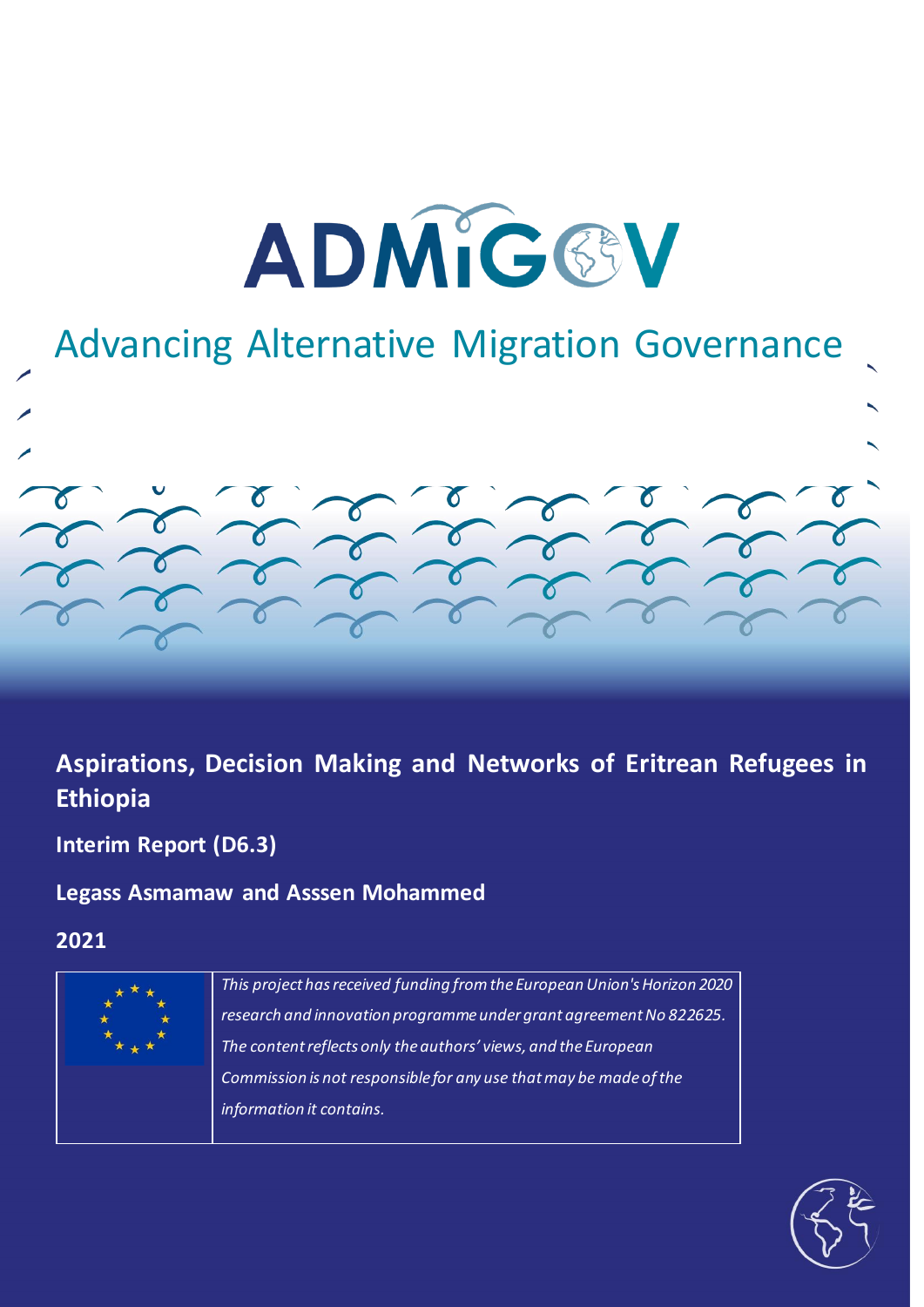#### **Publication information**

You are free to share and cite the material if you include proper reference.

Suggested citation: Asmamaw, L., and Mohammed, A. (2021). Aspirations, Decision Making and Networks of Eritrean Refugees in Ethiopia, ADMIGOV Report, Addis Ababa: Department of Geography and Environmental Studies, Addis Ababa University. Available at UR[L http://admigov.eu](http://admigov.eu/)

You may not use the material for commercial purposes.

#### **Acknowledgments**

This paper has been written by Legass Asmamaw and Assen Mohammed. The views presented are those of the author(s) and do not necessarily represent the views of the institutions with which they are affiliated. Any enquiries regarding this publication should be sent to Asmamaw Legass at: [abahir675@gmail.com](mailto:abahir675@gmail.com)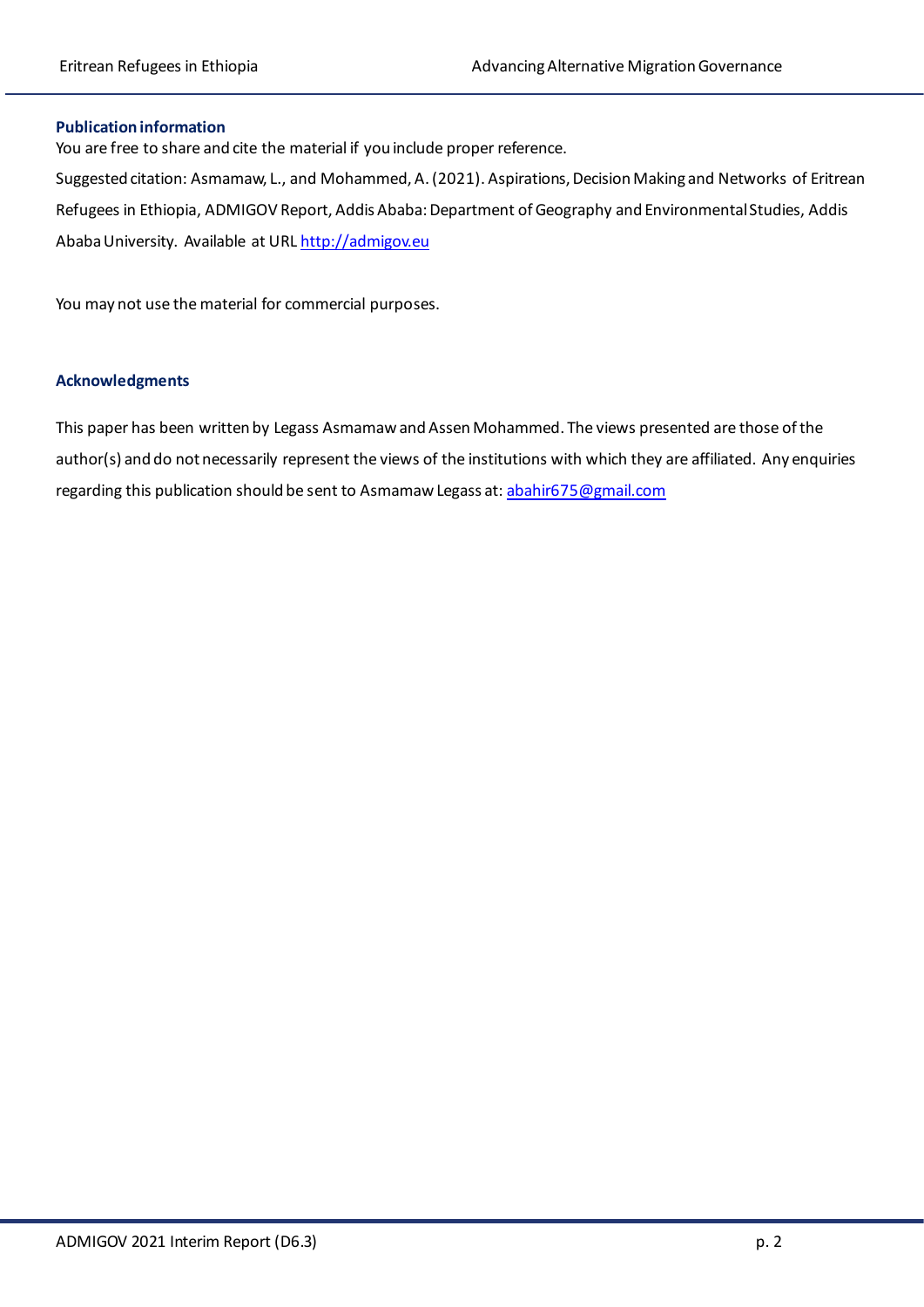## **Table of contents**

| 1. |     |                                                                                     |  |  |  |
|----|-----|-------------------------------------------------------------------------------------|--|--|--|
|    | 1.1 |                                                                                     |  |  |  |
|    | 1.2 |                                                                                     |  |  |  |
|    | 1.3 |                                                                                     |  |  |  |
|    | 1.4 |                                                                                     |  |  |  |
| 2. |     |                                                                                     |  |  |  |
|    | 2.1 |                                                                                     |  |  |  |
|    | 2.2 |                                                                                     |  |  |  |
|    | 2.3 |                                                                                     |  |  |  |
| 3. |     |                                                                                     |  |  |  |
|    | 3.1 | Drivers of migration from Eritrea to the refugee camps in Northern Ethiopia  15     |  |  |  |
|    | 3.2 | Decision making and migration processes from Eritrea to the refugee camps and Addis |  |  |  |
|    |     |                                                                                     |  |  |  |
|    | 3.3 | Major challenges of returning to Eritrea or staying in Ethiopia and the potential   |  |  |  |
|    |     |                                                                                     |  |  |  |
|    | 3.4 |                                                                                     |  |  |  |
|    | 3.5 |                                                                                     |  |  |  |
|    | 3.6 |                                                                                     |  |  |  |
| 4. |     |                                                                                     |  |  |  |
|    |     |                                                                                     |  |  |  |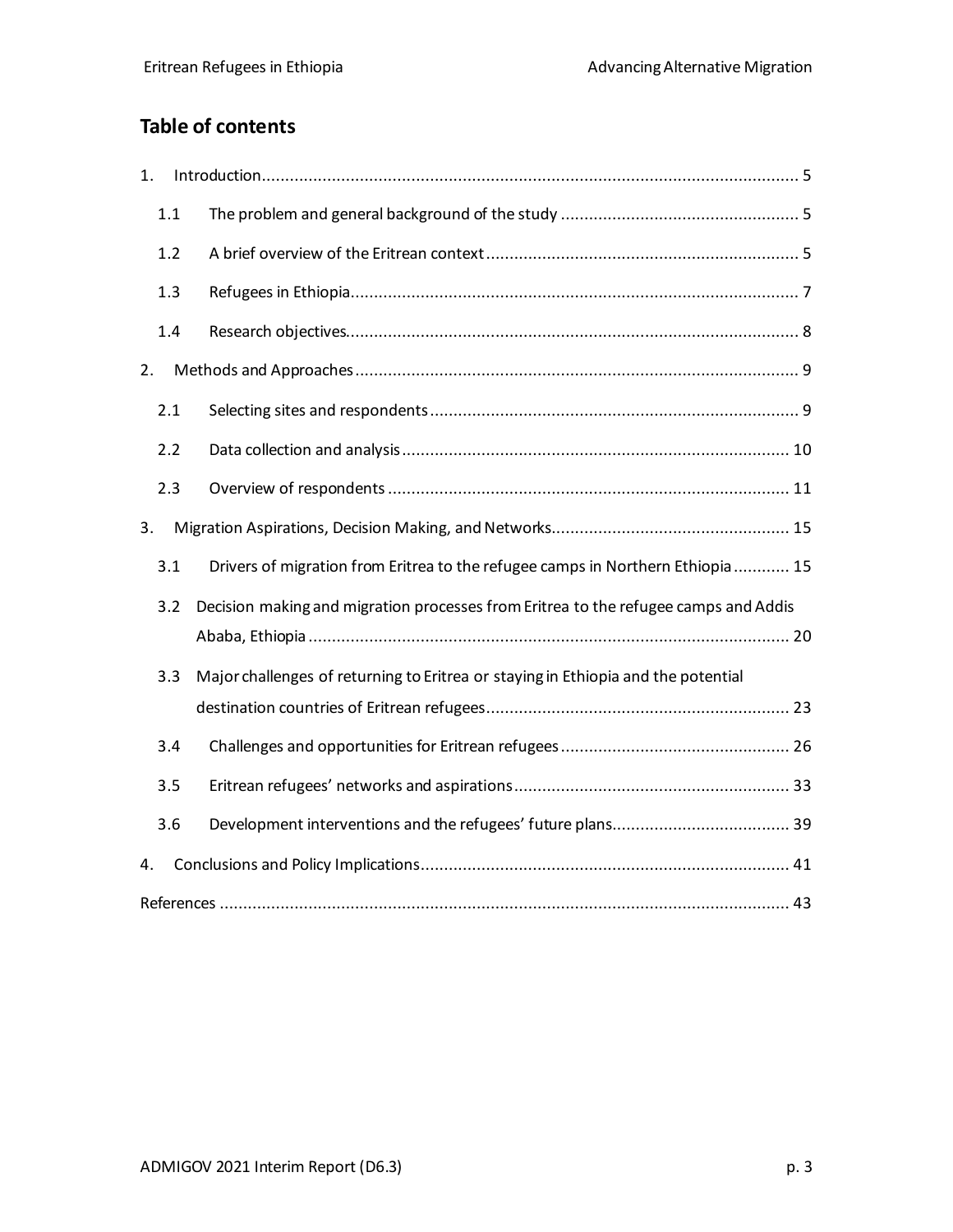## **List of acronyms**

| ARRA         | Agency for Refugee and Returnee Affairs       |
|--------------|-----------------------------------------------|
| ELF          | Eritrean Liberation Front                     |
| <b>EPLF</b>  | Eritrean People's Liberation Front            |
| <b>GOE</b>   | Government of Ethiopia                        |
| <b>IOM</b>   | International Organization for Migration      |
| <b>KIIs</b>  | Key Informant Interviews                      |
| <b>NGO</b>   | Non-Governmental Organization                 |
| <b>TPLF</b>  | Tigray People's Liberation Front              |
| UN           | <b>United Nations</b>                         |
| <b>UNHCR</b> | United Nations High Commissioner for Refugees |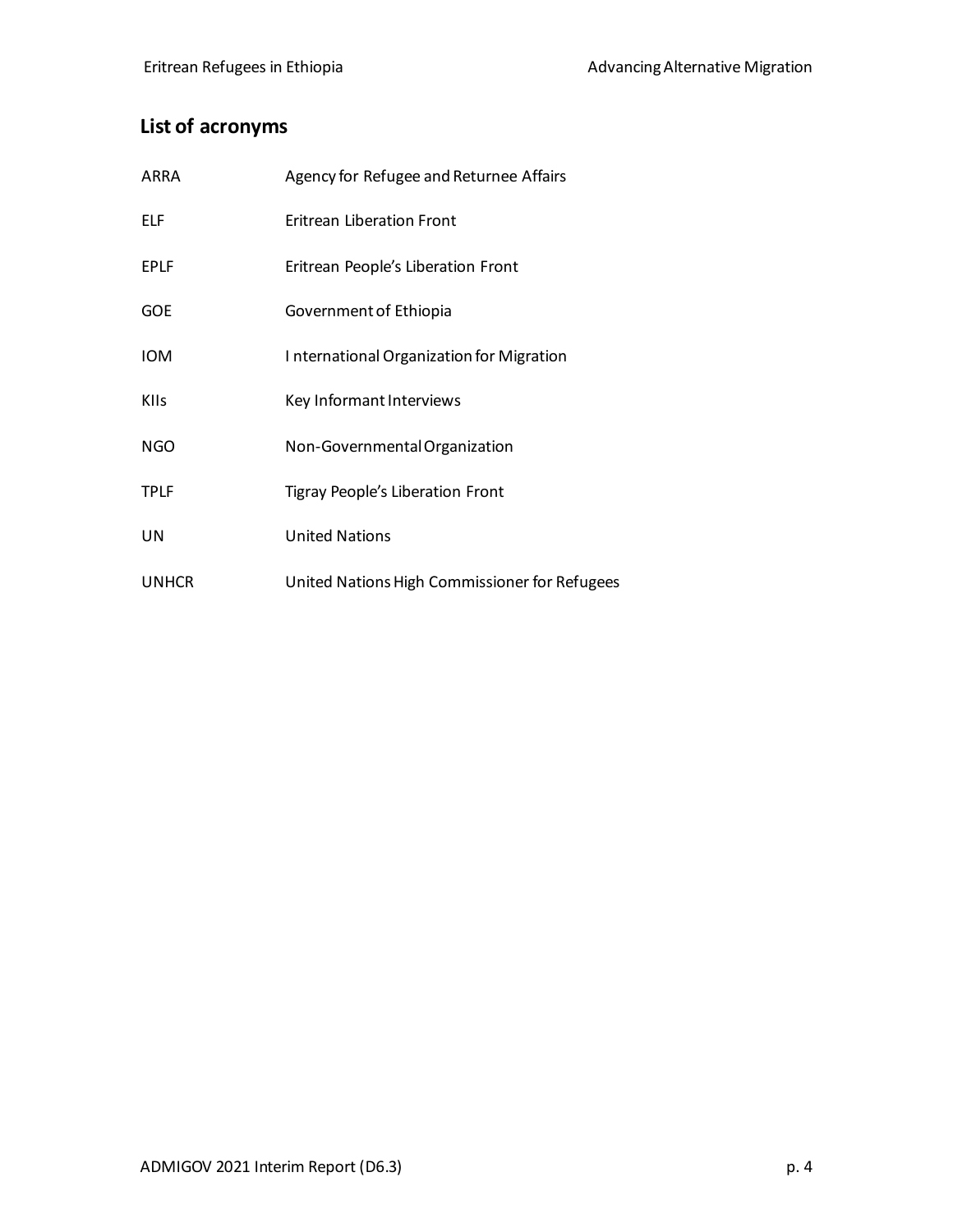### <span id="page-4-0"></span>**1. Introduction**

#### <span id="page-4-1"></span>1.1 The problem and general background of the study

Driven by a multitude of factors, migration is one of the complex social challenges of the contemporary world. Natural calamities, population growth, advancement of modern transportation and communications, internal/regional political instability and problems, and the expansion of education are some determinants of the trend, magnitude and diversity of global migration (Schewel, 2019).

The present research attempts to investigate: the drivers of migration from Eritrea into the refugee camps in Ethiopia; the challenges encountered in the migration process; opportunities for staying in the refugee camps; the progressive advancement of migration from refugee camps to Addis Ababa; and their associated opportunities, challenges and future plans. The aspirations of refugees either to stay in their current location in Addis Ababa or country (Ethiopia) or to migrate internationally to other foreign countries have been investigated. In their youth immobility study in four countries (Ethiopia, India, Peru and Vietnam) Schewel and Fransen (2020) have classified immobility aspirations as the 'aspiration to stay within one's current locality, and the aspiration to stay within one's country but internally migrating to other areas'. Schewel and Fransen's (2020) above immobility definition has been adapted to explore the staying aspiration of the Eritrean refugees living in Addis Ababa, Ethiopia. However, our study includes the aspiration of Eritrean refugees to travel to other foreign countries due to various drivers.

The study has also attempted to discover the different development interventions given to the refugees in camps and in Addis Ababa. Furthermore, the past, present and future aspirations of Eritrean refugees living in Addis Ababa have been thoroughly examined to understand the potential direction, magnitude and trend of their migration. The migration networks of the refugees from Eritrea to Ethiopia and again from Ethiopia to other countries have been studied to see the linkage between migration networks, trends and main destination of their migration.

#### <span id="page-4-2"></span>1.2 A brief overview of the Eritrean context

The recent history of Eritrea can be coined under five periods: Italian Colonialism (1886-1941), the UK military rule (1942-1952), Federation with Ethiopia (1952-1960), the struggle for liberation (1961-1991), and the post-independence era (1991-present) (Plaut, 2016).

In 1885 the Italian troops landed at Massawa, Asseb and other locations and systematically spread towards the highland plateaus (Britannica, 2011). ''The Italians' expansion onto the plateau was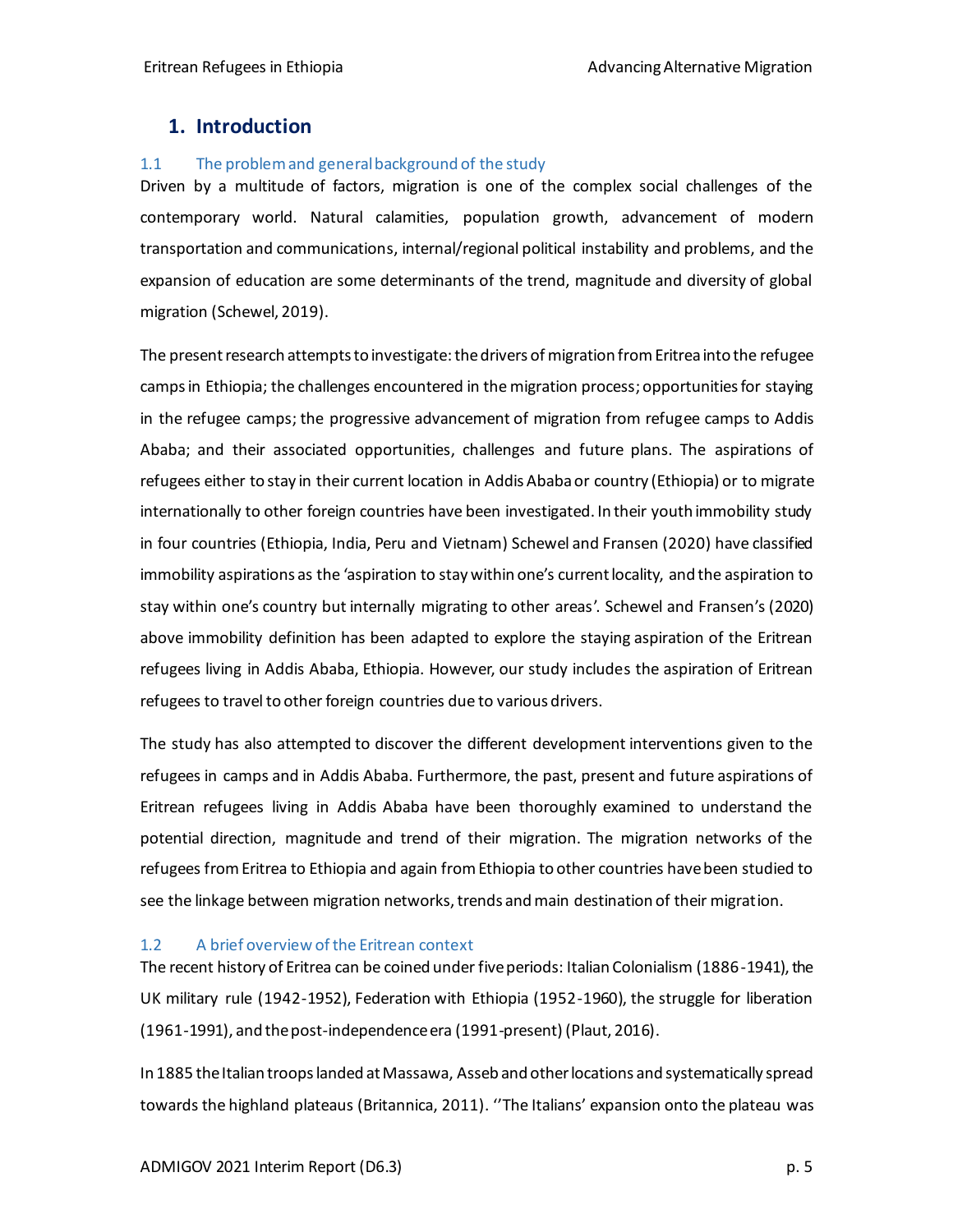initially opposed by Emperor Yohannes IV, the only Tigray to wear the Ethiopian crown in the modern times'' (Britannica, 2011, p.152). From Eritrea, Italians made several invasions into Ethiopia; however, on March 1, 1896, they were decisively defeated by the troops of Menilek's II at the battle of Adwa (Britannica, 2011). Though Italy again invaded Ethiopia in 1935, the Italian troops were defeated by the joint Ethio-British forces and evicted from Eritrea in April 1941 (Britannica, 2011). From 1942, the British administered the country, until 1952, when Eritrea was federated to Ethiopia by a United Nations resolution (Tekeste, 1997; Britannica, 2011).

The control of Eritrea by the British authorities was relinquished on 15 September, 1952 (Britannica, 2011). On September 11, 1952, the act of federation was ratified by Emperor Haile Selassie I and Eritrea was federated with Ethiopia from 1952-1960 (Tekeste, 1997; Britannica, 2011). The banning of a nascent trade union movement (in 1958) embittered many Eritrean workers - Muslims and Christians - who rallied to the national movement. Furthermore, the suppression and banning of political parties (in 1955), the changing of the name Eritrean Government to ''Eritrean Administration'' (in 1959), the imposition of the Ethiopian law and the banning of Tigrinya in state education helped to turn the entire generation of Eritrean students toward nationalism(Britannica, 2011). The federation was dead on November 14, 1962 when the Ethiopian Parliament and the Eritrean Assembly unanimously voted for the abolition of Eritrea's federal status, and decided Eritrea to be a province of Ethiopia (Britannica, 2011).

In 1960, the Eritrean Liberation Front (ELF) was formed and later replaced by the Eritrean People's Liberation Front (EPLF) which fought against the governments of Ethiopia for nearly three decades until 1991 (Britannica, 2011). Finally, Eritrea was separated from Ethiopia in 1991 when the Ethiopian government was defeated by the coalition of EPLF and TPLF (Tigray People's Liberation Front) forces that brought the end of the 30 years long war (Tekeste, 1997; Plaut, 2016). The guerrilla forces EPLF and TPLF seized power both in Eritrea and Ethiopia in 1991 respectively. However, Eritrea gained its international recognition as a sovereign state in 1993 (Plaut, 2016). In the first period of the post-separation of Eritrea, the relationship between the new Eritrean and Ethiopian governments was good. However, later their relationship gradually deteriorated until it erupted into one of the bloodiest wars in Africa from 1998-2000 (Plaut, 2016).

Eritrea is a poor developing country. The country has different ethnic groups and ecological diversity (Tekeste, 1997). Its capital, Asmara, situated on a high plateau, is one of the most pleasant cities with temperate climate in Africa (Tekeste, 1997; Plaut, 2016). Most of the farmers depend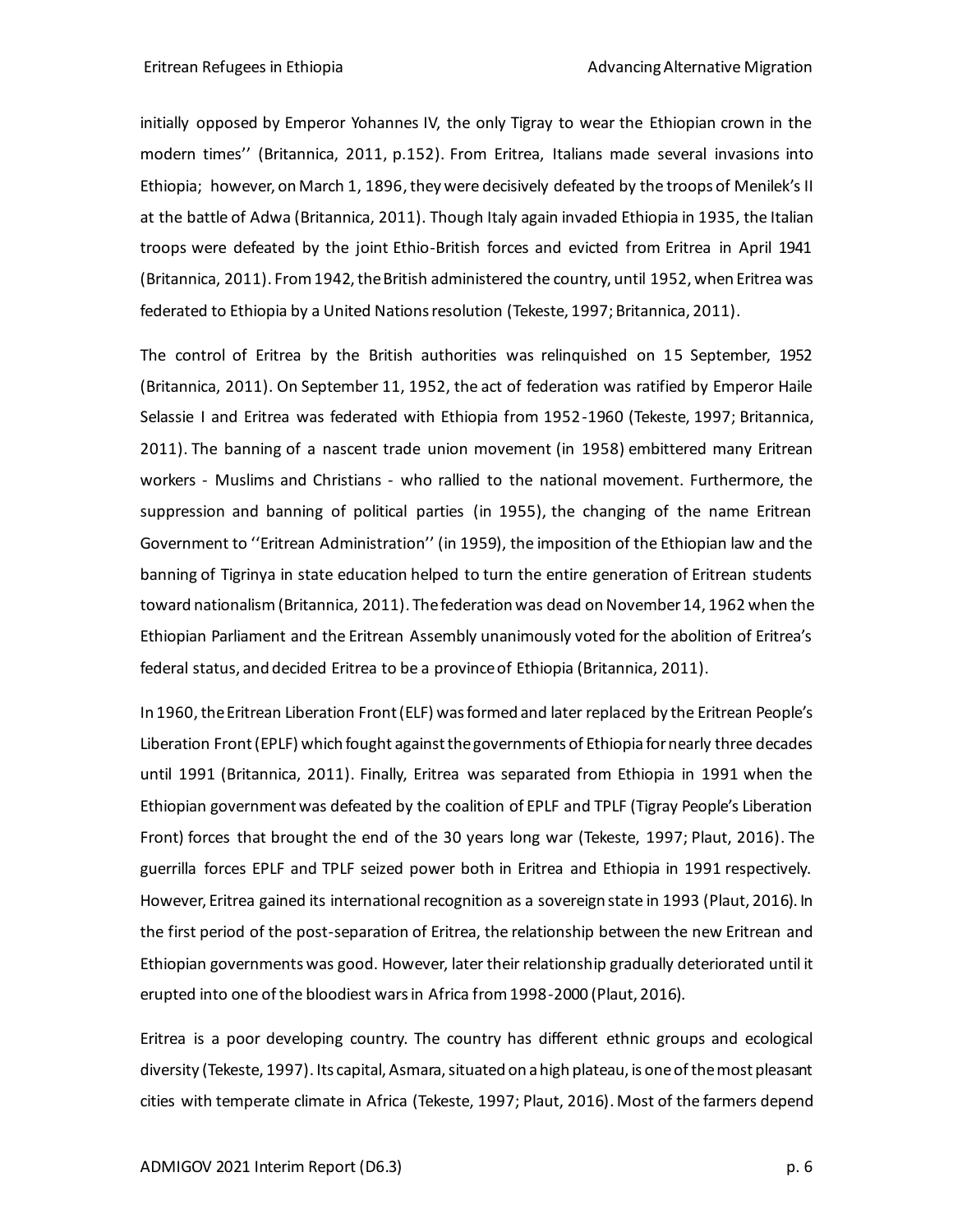on subsistence rainfed peasant agriculture as a source of their livelihoods. Rainfall is erratic and soil is highly degraded. In good cropping years, the country produces 70-80% of the cereal requirement of the people while in bad years only 20-30%. This has put the country and its people at real and continuing risk. Thus, the country is highly dependent on commercial imports and food aid. The small mining and remittance income are sources of hard currency for the government (Plaut, 2016). The political-economy of Eritrea is fully controlled by the few elites: senior government and military officials (Plaut, 2016).

Eritrea has nine officially recognised ethnic groups: Tigreans, Tigrie, Afar, Saho, Rashaida, Bilen, Hedareb, Nara and Kunama, with rich cultural heritage. Each of the Eritrean ethnic groups speak their own language (Kibreab, 2000; Plaut, 2016). The people of Eritrea roughly equally follow Muslim and Christian religion (Kibreab, 2000; Plaut, 2016). The lowlanders are predominantly Muslims while the majority of the highlanders are Tigrinya ethnic group and Orthodox Christian (Plaut, 2016). Eritrea has a plural society in which the population is half-Christian and half-Muslim as a product of conquest in which various minority groups were forcefully subjugated and incorporated into the society (Kibreab, 2000 citing Bell, 1996).

As a result of internal political and economic dissatisfaction, on average as many as 5, 000 Eritreans flee every month across the border, at the cost of any danger they may face in crossing the Sahara and other deserts and the Mediterranean and Red seas (Plaut, 2016). Divergent political opinions are not officially tolerated and there is only a single legal political party in the country (Plaut, 2016).

#### <span id="page-6-0"></span>1.3 Refugees in Ethiopia

Ethiopia has a long historical tradition of opening its boundary and providing refuge to people of different countries fleeing conflict, persecution, usurpation, political repression, and requiring international protection. At the present time, there are about one million refugees who came from twenty seven African countries and Syria and live in different parts of Ethiopia. With an average of over 3,000 new Eritrean refugees arriving every month into Ethiopia, available resources are prioritized to cover immediate basic needs and prevention of COVID-19 pandemic (UNHCR, 2020a). Thus, currently, 178, 980 Eritrean refugees are living across the country which accounts for 22% of the total 796, 437 refugeesliving in Ethiopia (UNHCR, 2020b). Before the eruption of the conflict in November 2020, there were over 96, 000 Eritrean refugees registered by UNHCR and sheltered in the four refugee camps in the western part of Tigray region: Mai Aini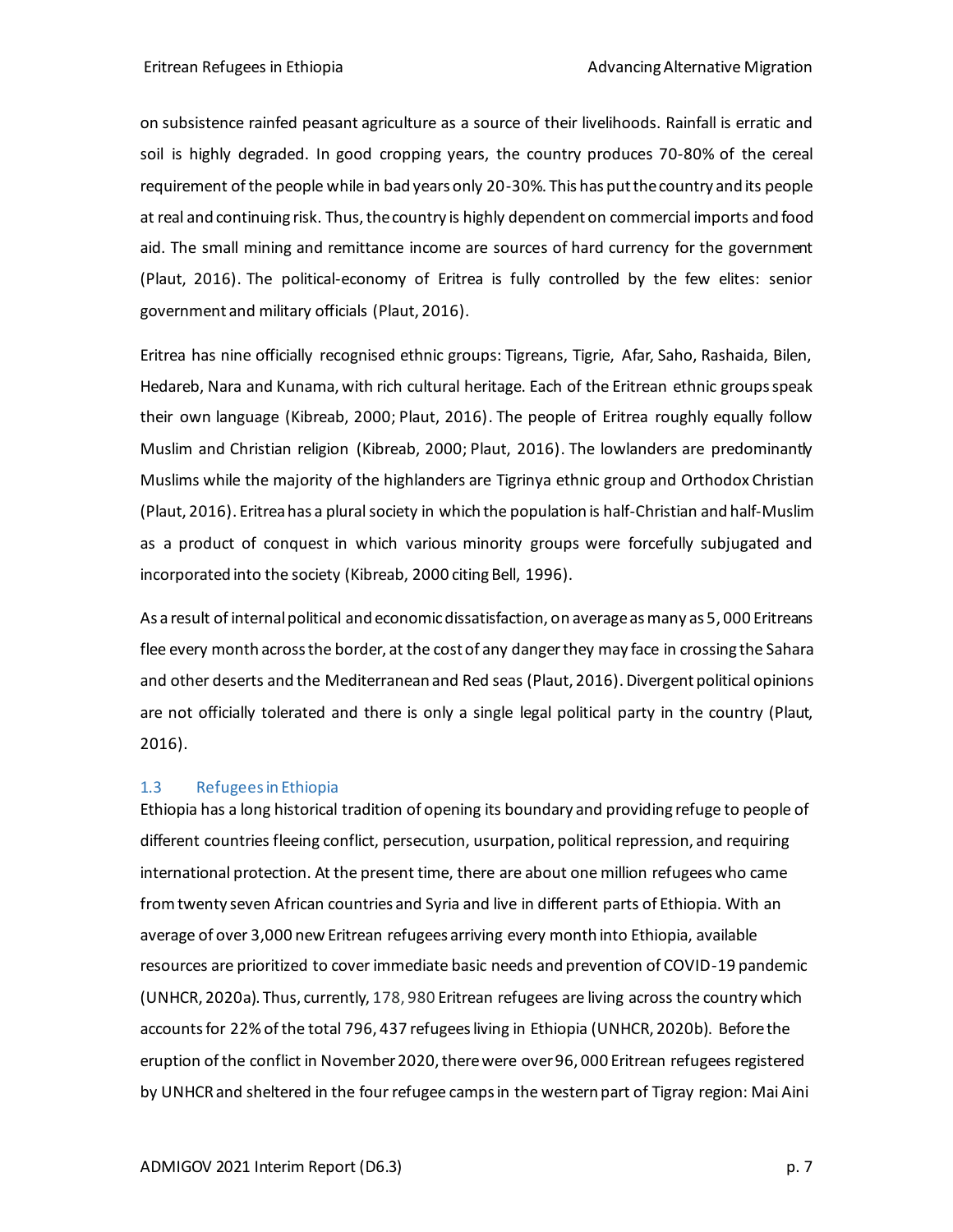(21,682), Adi Harush (32,167), Shimelba (8,702) and Hitsats (25,248) (UNHCR, 2020b). There are also 8,424 refugees residing in the Tigray Region benefitting from the Government's Out of Camp Policy allowing them to live in communities (UNHCR, 2020b). The remaining Eritrean refugees outside Tigray predominantly lived in the Afar region (approximately 54, 000) and approximately 28, 000 Eritrean refugees live in the capital Addis Ababa (UNHCR, 2020b). Currently, the numbers of urban refugees are increasing in many urban areas of African countries (Zeager and Bascom, 1996). However, the urban refugees, even the skilled one, are excluded from public sector employment, the main employer, since they compete with Ethiopian nationals for the scarce employment opportunities and health, education, housing, water & transportation services (Wallace, 1985, cited in Kibreab, 1996).

#### <span id="page-7-0"></span>1.4 Research objectives

In the contemporary period, migration becomes one of the main social challenges of different countries: the source, transit and receiving nations. In many African countries, the number of people migrating into the neighbouring countries seeking international protection have increased in the last two decades (Rogge, 1986; Zeager and Bascom, 1996). The rapid population growth experienced among developing countries and the associated lack of resources for livelihoods, shortage of employment and economic hardship, common prevalence of political instability and conflict, widespread land degradation, climate change, and lack of political freedom and democracy unpreventably escalated the trend, magnitude and the geo-social diversity of migration. As part of the ADMIGOV project, the specific objectives of the current research attempts to: 1) investigate the main drivers of Eritrean refugees flight to Ethiopia; 2) explore the challenges and opportunities of migrants in the different phases of migration processes from Eritrea to Ethiopia; 3) assess the networks and aspirations of Eritrean refugees living in Ethiopia; and 4) examine the development interventions given to the refugees and their future plans.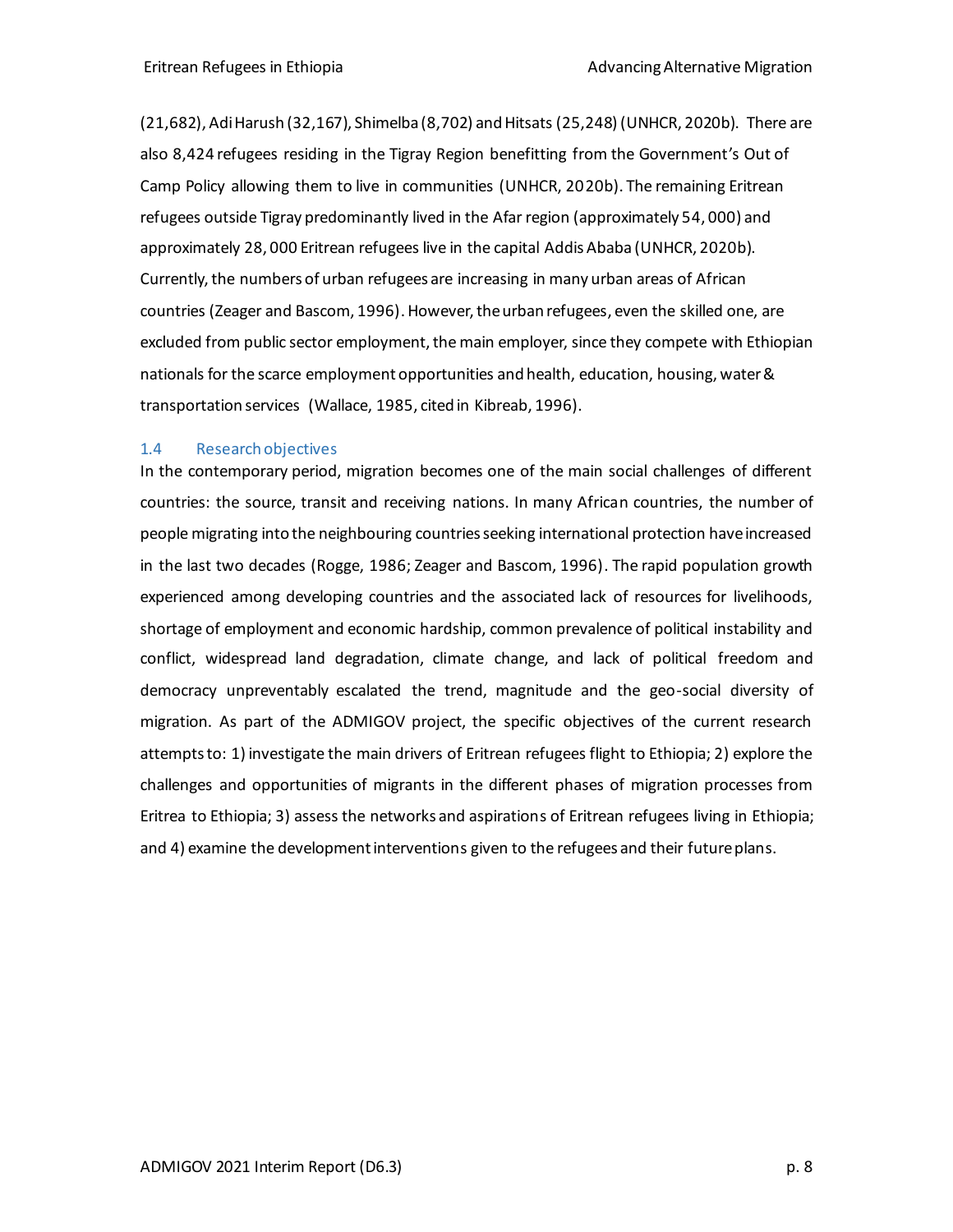## <span id="page-8-0"></span>**2. Methods and Approaches**

#### <span id="page-8-1"></span>2.1 Selecting sites and respondents

First, the map of Addis Ababa city was studied to recognize the existing administrative sub cities. On the basis of this experience, informal information was gathered from different people to know where Eritrean refugees reside within Addis Ababa. Based on this, we recognized two subcities, Nefas Silk Laphto and Yeka, where more Eritreans live. Again, these sub cities were further studied in identifying where more Eritrean refugees live within the two respective subcites. This helped us to identify areas of Eritrean refugees. Among these areas of higher concentrations of Eritrean refugees, some were purposely selected in consultation with the interview guides from among the Eritrean refugees. The location of the study areas in relation to the city centre was used as a major criterion to sample refugees for Key Informant Interviews (KIIs). Thus initially, the Arada (mainly Arat Kilo area; a central part of Addis Ababa), Nefas Silk Laphto (mid-center) and Yeka (relatively-outer) subcities were identified to be research areas. However, this research was only made in the latter two subcities. Accordingly, from Nefas Silk Laphto three research sites were selected from the middle-center part of the city: Genet, Jemo and Goffa Mebirat condominium sites. On the other hand, from Yeka subcity, two sites were located at the margin of northern Addis Ababa (the main entry point of Eritrean refugees): Tafo and Yeka Abado condominiums/sites. The different age and sex groups (see Table 1) of the refugees were considered by the researchers while selecting the respondents for the KIIs.

Then, for the current research, 48 key informants were randomly selected from the five different sites of the two sub cities where large numbers of Eritrean refugees were residing in Addis Ababa, Ethiopia. The researchers have collected the required information from the respondents of the five sites in the Nefas Silk Laphto and Yeka subcities. The individual respondents were randomly selected from the different blocks of each condominium site. As a result, from the first three research sites a total of 32 key informants, almost 11 from each site, were selected for the qualitative interviews. Furthermore, 16 key informants, 10 from Tafo and 6 from Yeka Abado condominium sites were included as part of the study. However, the data collected from three underage females (<18 years old) have been excluded due to ethical limitations (one from Genet site of Nefas Silk Laphto and two from Abado site of Yeka). Initially, the researchers also planned to collect qualitative data from nine Eritrean refugees living at Arat Kilo condominium site, the center of Addis Ababa. However, due to COVID-19 ramifications, the researchers were unable to collect the data from the intended nine participants to meet the planned 60 respondents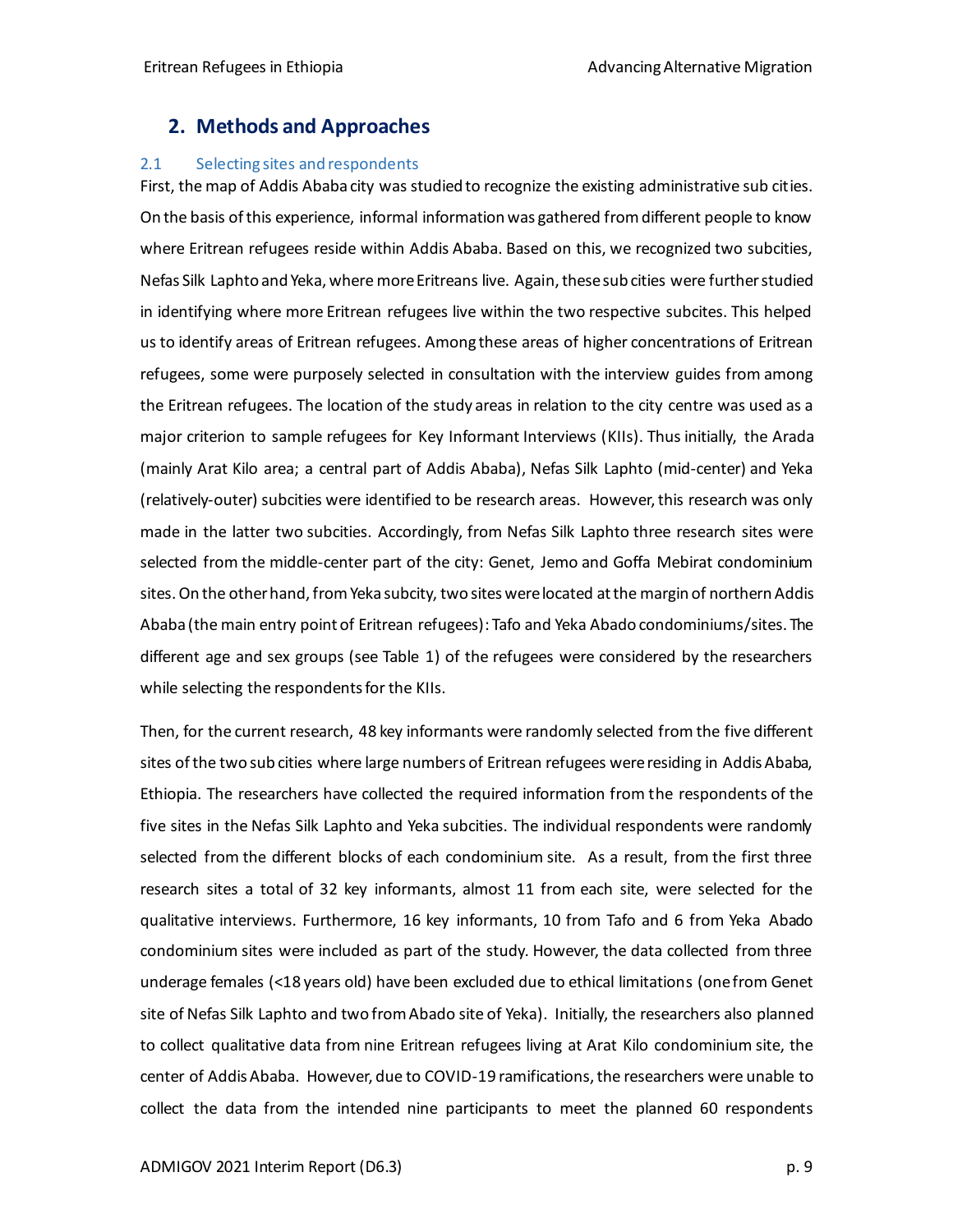proposed in the ADMIGOV project. Thus, this is one limitation of the research. Therefore, the present research has been analysed based on the qualitative data generated from 48 Eritrean refugee respondents living in Addis Ababa, Ethiopia.

#### <span id="page-9-0"></span>2.2 Data collection and analysis

This study has followed a qualitative interview method. For qualitative data collection, the members of Working Package (WP) 6 of the ADMIGOV project conducted migration research in four countries (Ethiopia, Mali, Turkey and Lebanon) and developed an individual interview guide in English. However, before the beginning of the qualitative data collection in Addis Ababa, Ethiopia the interview guide was translated into Amharic<sup>1</sup> which the majority of Eritrean refugees living in Addis Ababa properly understand and speak.

While collecting the qualitative data in October and November 2020, the researchers employed two Eritrean refugees who speak Tigrigna, the language of the refugees, as guidesto communicate with the Eritrean refugees and with the researchers. Furthermore, another two refugee guides were employed to translate the individual interview guide questions from Amharic to Tigrigna and vice versa during key informant interviews (KII) in cases where the respondent did not directly understand the question, and to communicate their response in Amharic.

The qualitative interview guide used for data collection has seven different themes: current conditions of respondents, development interventions, plan to migrate or stay, factors in the decision to stay or migrate, migration decision making processes and future plan.

Before starting data collection, the respondents were informed by the researchers about the academic purpose of the research and were presented with an official letter written from the Department of Geography and Environmental Studies, Addis Ababa University, Ethiopia that supports the ADMIGOV project research. The interview was conducted only upon the consent of the respondents to provide the required data. Following the consent, the interview was carried out by raising one question at a time to get the reflection of the respondent. The interview with the respondent continued until all the qualitative questions of the interview guide were completed. On average, the interview with one key informant took about an hour. The

<sup>1</sup> The official national language of Ethiopia with its own alphabet called *Fidel*(ፊደል)*.*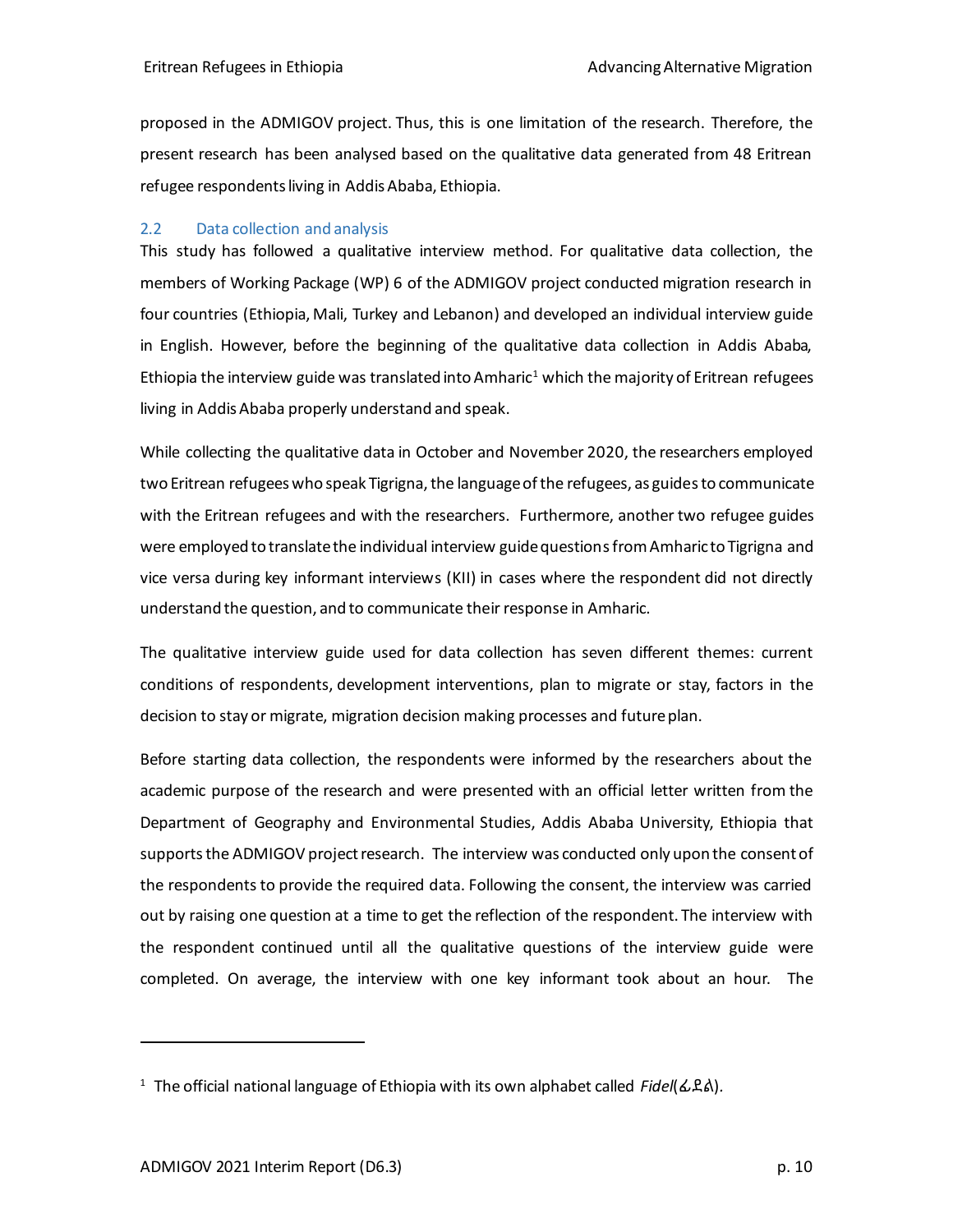researchers, therefore, conducted an individual face to face interview with each Eritrean refugee and recorded the response in their notebook. For data protection, the recorded notes were destroyed after completing the qualitative data analysis. However, the transcribed qualitative data and analysis resulting from the current research are stored in the Surfdrive of the ADMIGOV project. As mentioned above, the in-depth qualitative data was collected from 48 respondents fromfive different sites of the Nifas Silk Laphto and Yeka sub cities of Addis Ababa, Ethiopia. For further in-depth interpretation and analysis, first, the collected qualitative responses/data were thoroughly transcribed from Amharic into English aligning with the major research themes. Second, the qualitative data were descriptively interpreted and analysed in relation with the main themes and specific objectives of the research.

#### <span id="page-10-0"></span>2.3 Overview of respondents

This section discusses the age, sex, marital status, educational level, religion, language, and place of origin of the respondents. Age and sex are important factors for decision to migrate. A total of 33 male and 15 female Eritrean refugees in Addis Ababa were included as respondents in this research. Our study confirmed that most (60.42%) of the interviewed refugees were young and aged between 18 and 30 years. The ages of the respondents ranged from 19 to 52 years old (Table 1). Generally, the majority of the Eritrean refugees were young, single, and male (68.75%), and largely completed primary and/orsecondary education. The majority of the Eritrean refugees have completed primary and junior education (20) and secondary (21) education. However, a limited number of the refugees have attended Technical and Vocational Educational Training (TVET) (3) and some levels of college/university education (4) (Table 2). Research conducted on Eritrean and Ethiopian urban refugees in Sudan disclosed similar findings (Kibreab, 2000, p. 150). Generally, more than two-third (68.75%) of the Eritrean refugee respondents were males while the proportion of female respondents was also significant, accounting for almost one-third (31.25 %) of the total Eritrean refugees residing in Addis Ababa (Table 1).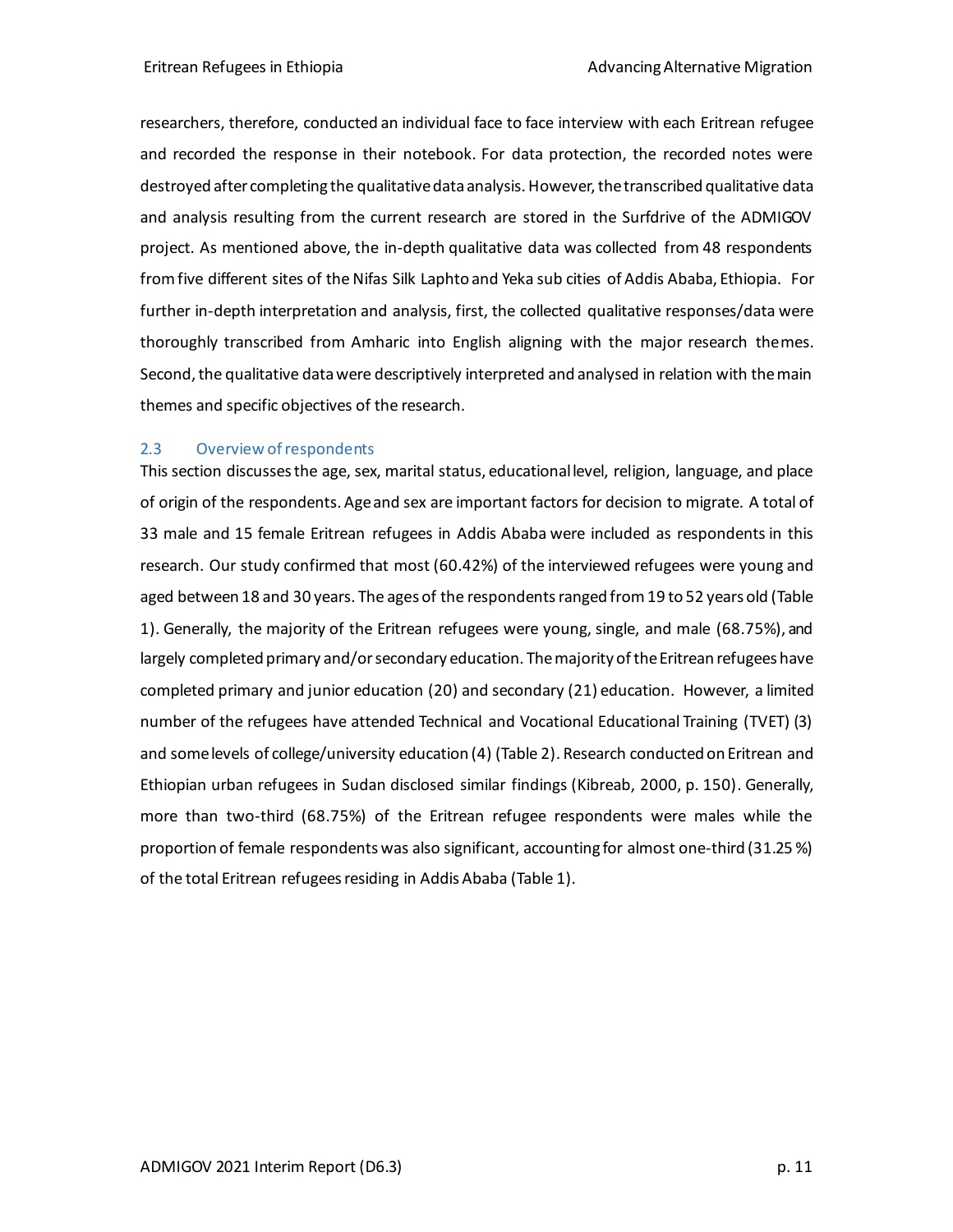|              | Age (years) |       |       |       |                |      |       |       |  |
|--------------|-------------|-------|-------|-------|----------------|------|-------|-------|--|
| Sex          | 18-30       |       | 31-40 |       | $>40$          |      | Total |       |  |
|              | No.         | $\%$  | No.   | %     | No.            | %    | No.   | %     |  |
| <b>Male</b>  | 18          | 37.5  | 13    | 27.08 | $\overline{2}$ | 4.17 | 33    | 68.75 |  |
| Female       | 11          | 22.92 | 3     | 6.25  | 1              | 2.08 | 15    | 31.25 |  |
| <b>Total</b> | 29          | 60.42 | 16    | 33.33 | 3              | 6.25 | 48    | 100   |  |

*Table 1. The Number and Percentage Distribution of the Age and Sex of the Eritrean Refugee Respondents*

#### *Source: Key Interview results, October and November 2020*

Orthodox Christianity was practiced by all the respondents except one who followed Protestant Christianity. Language is a key factor for the interactions of migrants with people both along their routes and in destination areas. Individuals speaking the languages of the destination areas could have better advantages to easily assimilate with the local communities than interviewees who do not speak the destinations' local or national language.

In our study, we found that Tigrigna is the mother tongue of all Eritrean refugees (which is also the local language of the refugee camps found in the Tigray Region of Northern Ethiopia). As all migrants spoke this language, they did not have any communication problems at refugee camps. On the other hand, 20 (41.67%) of the 48 interviewed migrants spoke Amharic (the official Ethiopian language) and another 17 (35.42%) spoke both Amharic and English. This means most migrants (37) had the advantage of speaking the Amharic and/or English language to communicate with Ethiopians. However, only two refugees who had completed their first degree had a better capacity to speak and listen English. Accordingly, this allowed them to communicate easily at their destination and along their routes to migrate into Ethiopia. As the migrants first entered and communicated with people who are Ethiopian Tigrigna language speakers, all of these refugees did not have any language barrier at the refugee camps. However, 11 of the 48 Eritrean refugees interviewed (22.92%) had recently arrived in Ethiopia and spoke only Tigrigna, and therefore faced communication difficulties at least in their initial periods of arrival in Addis Ababa.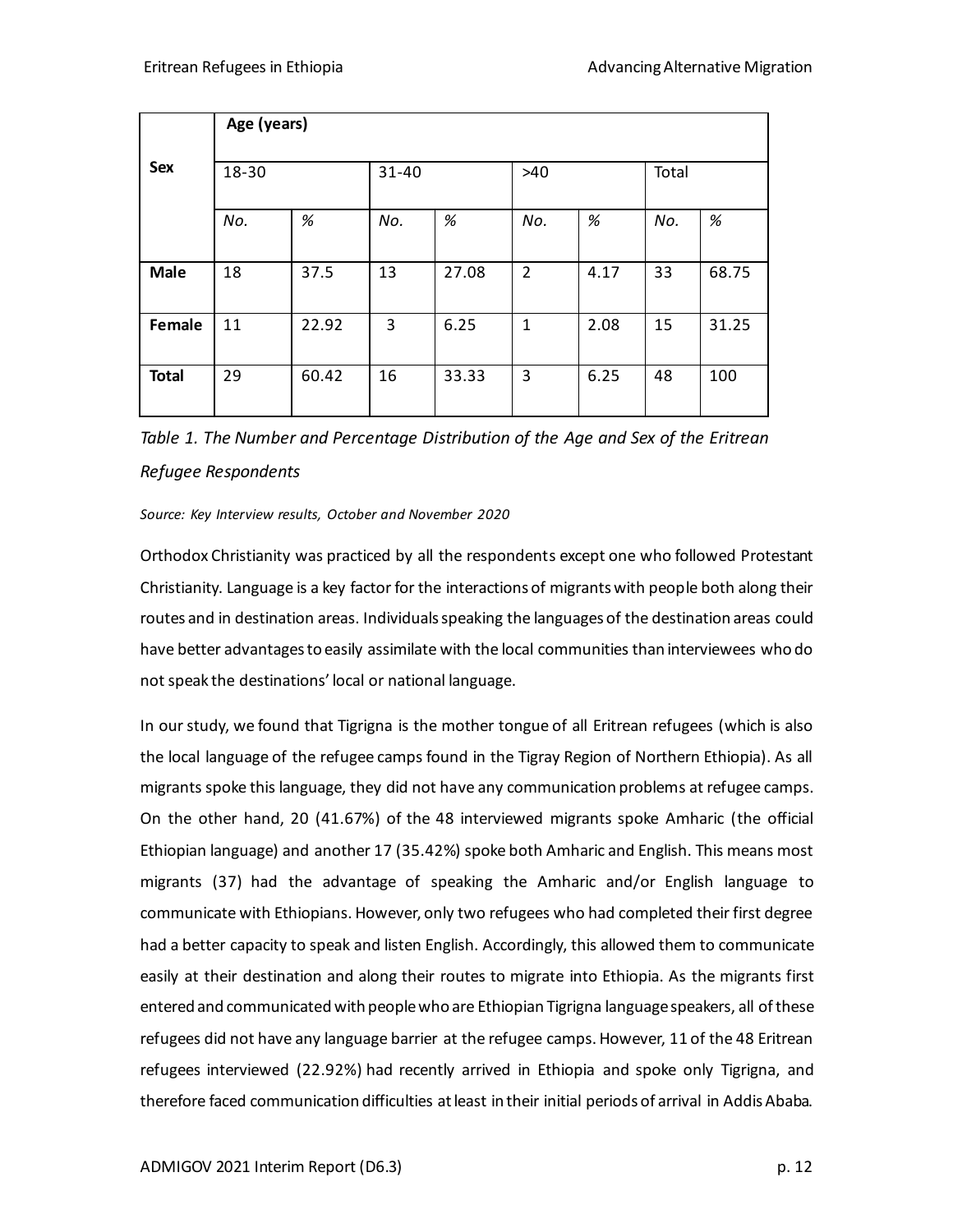Refugees fromtowns such Asmara, Segeneiti and Dekemehari largely spoke Tigrigna, Amharic and English. Thus, they did have better advantage of communication than others who originated from smaller towns and rural areas. Moreover, most older Eritrean refugees (40 years and above) spoke Amharic (Ethiopia's official language) in addition to their native Tigrigna language, as a result of which they communicate relatively easier than younger groups who spoke only Tigrigna.

|              | <b>Educational Levels</b>        |       |                        |       |                       |      |                                     |      |       |       |
|--------------|----------------------------------|-------|------------------------|-------|-----------------------|------|-------------------------------------|------|-------|-------|
| Sex          | Primary &<br>Junior<br>Education |       | Secondary<br>Education |       | <b>TVET Education</b> |      | College/Univ<br>ersity<br>Education |      | Total |       |
|              | No.                              | %     | No.                    | $\%$  | No.                   | $\%$ | No.                                 | %    | No.   | %     |
| <b>Male</b>  | 10                               | 20.83 | 16                     | 33.33 | 3                     | 6.25 | 4                                   | 8.33 | 33    | 68.75 |
| Female       | 10                               | 20.83 | 5                      | 10.42 | $\mathbf 0$           | 0    | 0                                   | 0.00 | 15    | 31.25 |
| <b>Total</b> | 20                               | 41.67 | 21                     | 43.75 | 3                     | 6.25 | 4                                   | 8.33 | 48    | 100   |

*Table 2. The Number and Percentage Distribution of the Educational Levels of the Eritrean Refugee Respondents* 

*Source: Key Interview results, October and November 2020*

Marital status is an important social factor in influencing relationships and migration decision making processesin any society. Our study confirmed that the majority of the refugees were single (26), followed by married (20) and widowed (2). The result of the present research showed that most refugees had no or few family members in their country of origin and would easily decide to migrate on their own.

Educational level affects the tendency of people to migrate. As many studies confirmed, people with better understanding about the route and the opportunities in the destination would predetermine where to migrate and how to migrate.

The Eritrean refugees who are living in Addis Ababa, Ethiopia, had originated both from urban and rural areas. However, thelarger number, 38, (79.17%) of the Eritrean refugees had originated from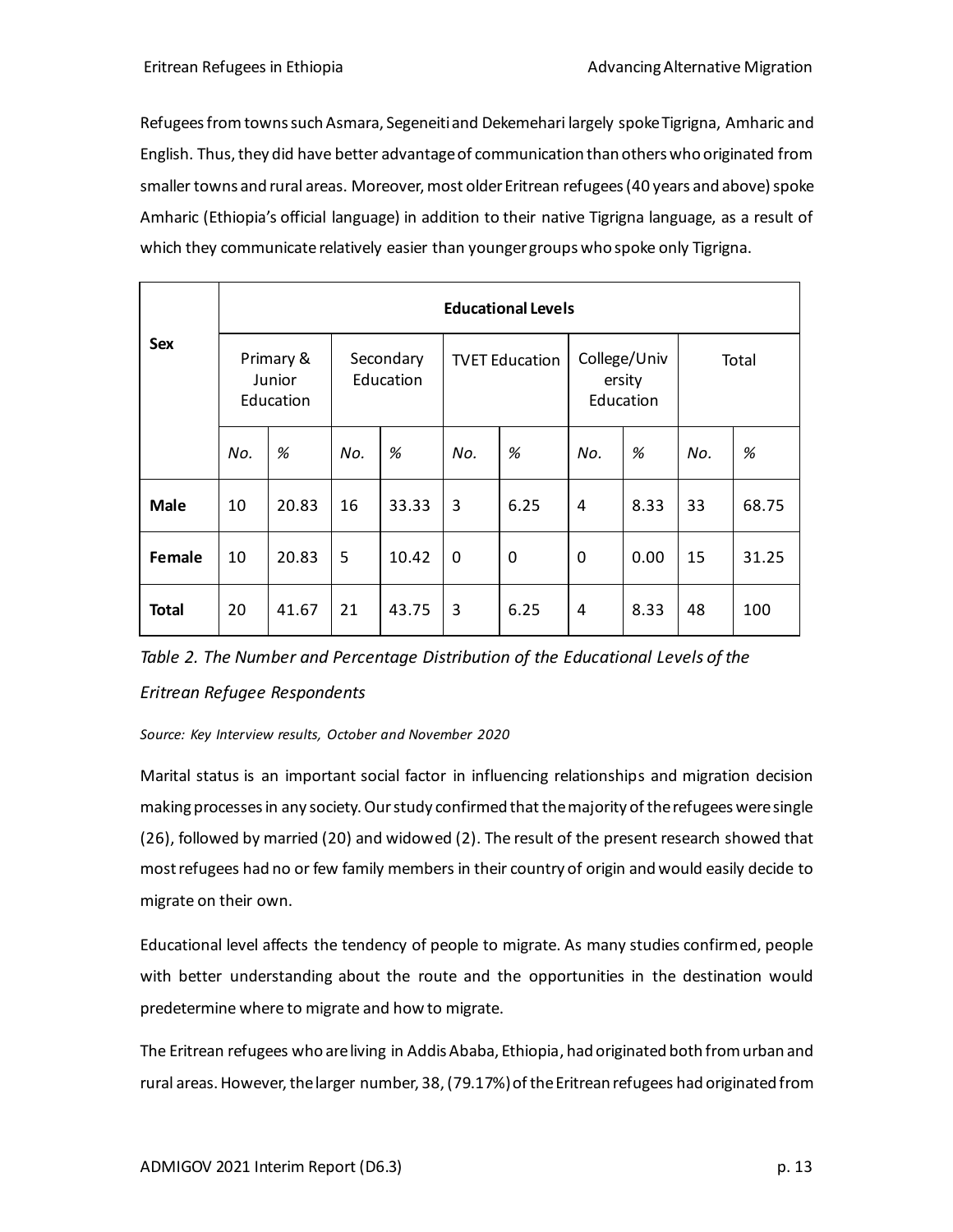different urban areas whereas the remaining 10 (20.83%) of the refugees were displaced from rural areas. Asmara (15), Segeneiti (12) and Dekemehari (4) were the main places of origin for the Eritrean urban refugees in their order of importance. The other 8 Eritrean urban refugees originated from six different urban areas: Adi Quala (1), Senafe (2), Legien (1), Gensheba (1), Adi Keyih (2), and Edega Hamus (1). Among the 48 key informants who participated in the research, it was only 10, or less than a quarter of the total sample (20.83%), who migrated from different rural areas of Eritrea into Ethiopia.

| <b>Marital Status of Respondents</b> | No. | $\%$  |
|--------------------------------------|-----|-------|
| Single                               | 26  | 54.17 |
| Married                              | 20  | 41.67 |
| Widow                                | 2   | 4.17  |
| Total                                | 48  | 100   |

*Table 3. The Number and Percentage Distribution of the Marital Status of the Eritrean Refugee Respondents*

#### *Source: Key Interview results, October and November 2020*

44 of the Eritrean migrants were registered as refugees by the Ethiopian Government, whereas the rest (4) were unregistered. Thus, only four of the interviewed informants did not receive legal registered status as migrants or were in the process to receive it, as explored through the qualitative interviews. Among the 48 interviewed refugees, 41 had stayed between a minimum of one month up to a maximum of four years at the border area refugee camps located in the Tigray Region of Northern Ethiopia.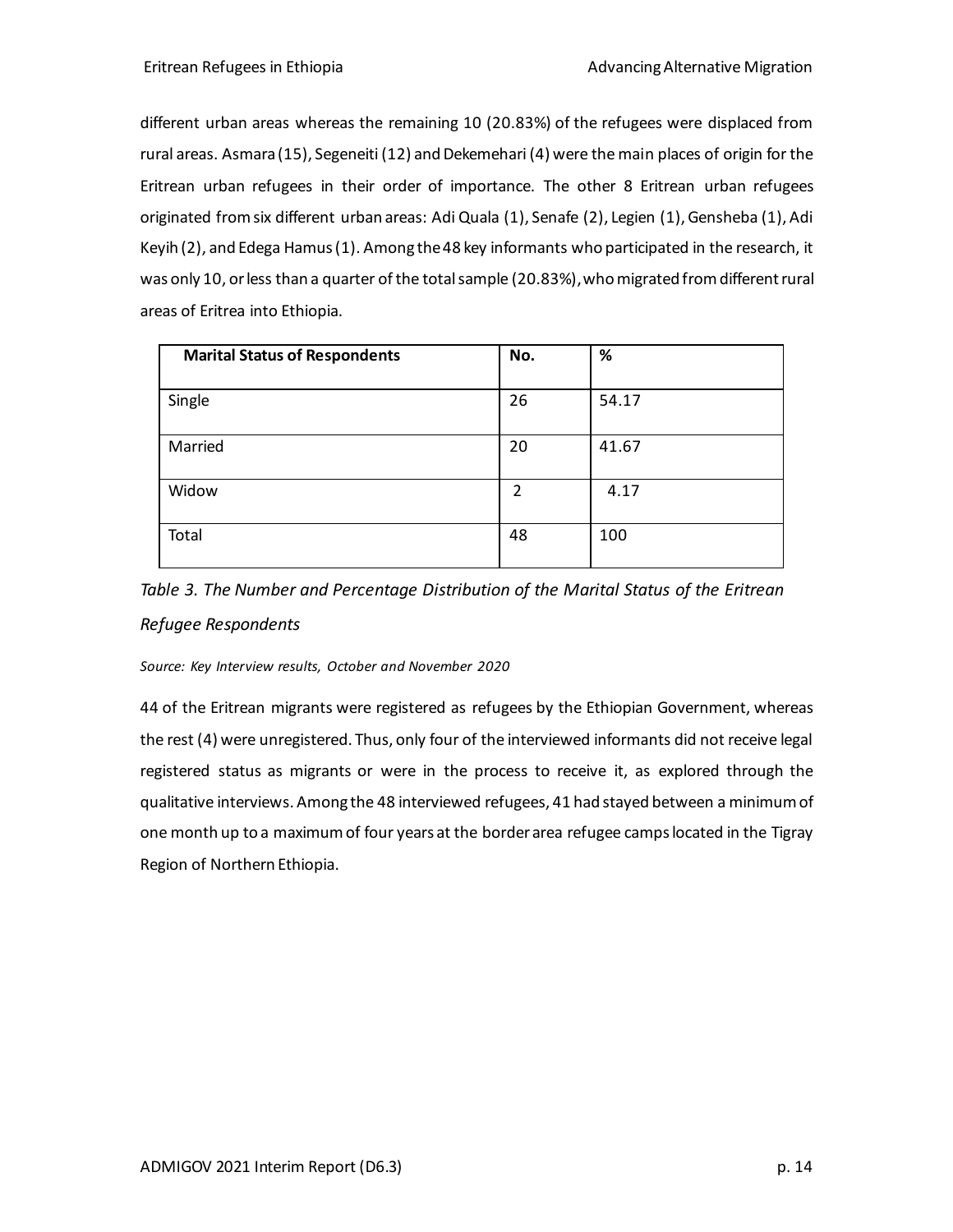## <span id="page-14-0"></span>**3. Migration Aspirations, Decision Making, and Networks**

#### <span id="page-14-1"></span>3.1 Drivers of migration from Eritrea to the refugee camps in Northern Ethiopia

To understand the drivers of Eritrean refugees living in Ethiopia, it is relevant to explore the socioeconomic, political, and environmental challenges they face in their country. Many studies on migration verified that reasons for migration can be categorized as socio-economic, political and/or environmental factors. As confirmed by our qualitative study, the Eritrean urban refugees living in Addis Ababa, Ethiopia, have been driven by: 1) political factors mainly associated with forced military service and human right violations by the Government of Eritrea; 2) a lack of employment/working opportunities at the country of origin, and desires for better economic, income and education opportunities; 3) the desire to re-join family members living abroad or for matrimonial reasons; 4) the desire for better social services like medical services; and 5) the refugee admittance policy of the Government of Ethiopia (GOE).

As a political factor, forced military service and human right violations by local and regional Eritrean Government (EG) authorities were among the top reasons for Eritrean refugees to migrate to Ethiopia. Thus, many interviewees planned to escape from the unfavourable political administration and forced military service of the Eritrean Government (as stated by the refugees, which is a lifetime national [military] service. This forced many interviewees to migrate to and seek refuge in Ethiopia. According to respondents, the national service is mandatory for every able Eritrean citizen aged 15 years and above and this was well explained by one of our informants as follow:

*… I left Eritrea in June 2015 and arrived in Ethiopia in July 2015 (and stayed long time at a refugee camp); after accessing migration information from colleagues, I migrated directly from Eritrea to Ethiopia; I left Eritrea for political reasons/due to the unsuitable political administration and did not want to participate in forced military services (which is the regulation of Eritrea Government for every citizen of capable age of ≥15 years); The decision to migrate came from my personal interest and information from my parents (my father) and I decided to migrate to Ethiopia.*

Another interviewee, who was a farmer at his locality, also verified the above narration as he stated below: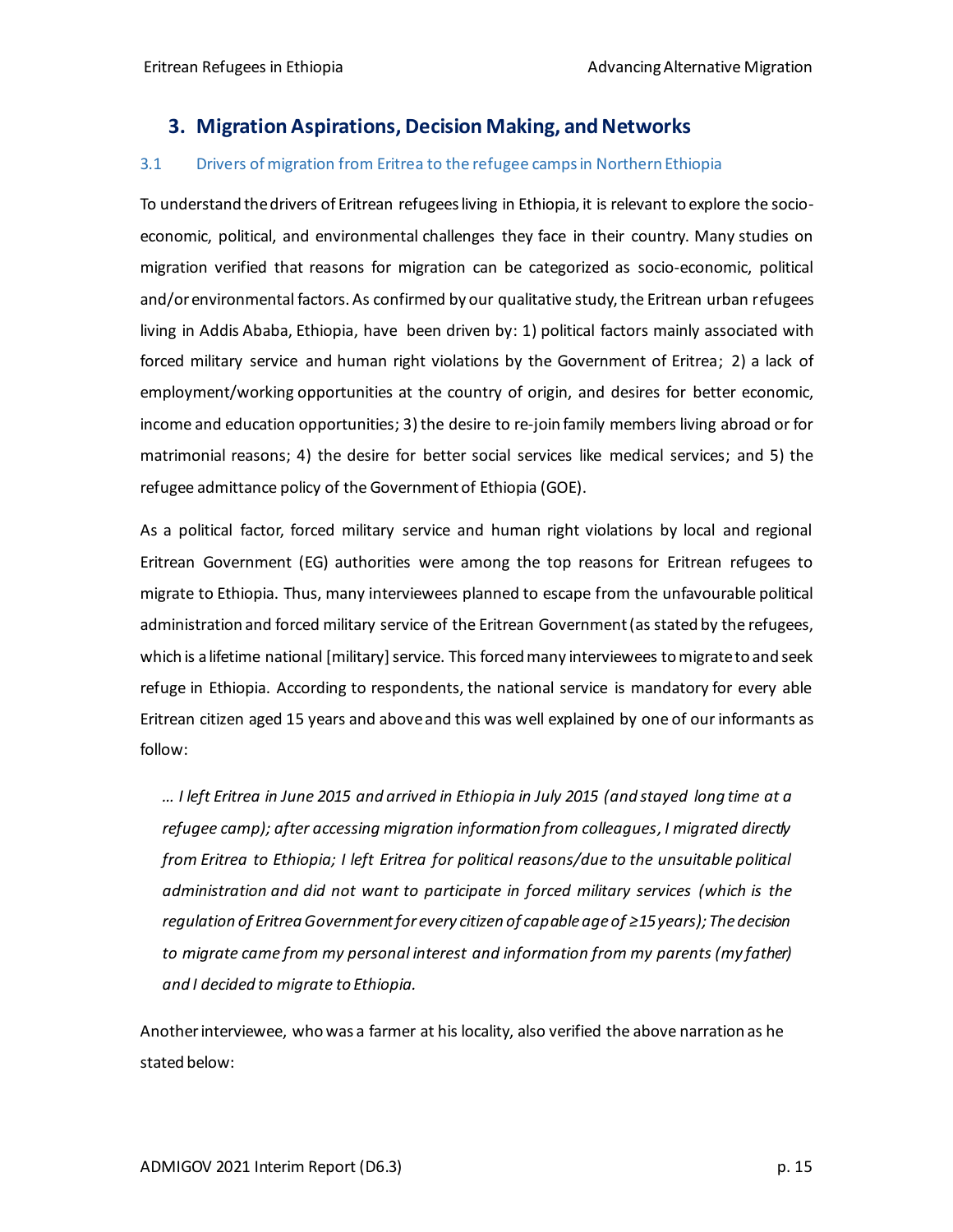*… I do not want to be soldier and serve the country with a lifetime military service. There waslocal security and administrations problems in Eritrea -security forces violate our rights and do not permit us in moving even within Eritrea unless we get a permission letter to move from place to place. This affects my personal life and makes it difficult to continue living in Eritrea.* 

On the other hand, even if some people could be relieved from military service, for example due to health or other related reasons, they do not want their family members such as children to participate in the national (military) service. During our discussion, one widow female respondent explained:

*I am a widow, born in Ethiopia but grew up in Eritrea. I am a registered refugee, I left Eritrea in 2018 and stayed in a refugee camp for two months. Then I moved to Addis Ababa. My initial plan was to help my children to escape forced military service, get better education for them and now I am living with my three children here [in Addis Ababa, Ethiopia].*

There were some migrants among our respondents who had served in the military but who illegally left the service. These interviewees then disappeared from the national service and migrated to Ethiopia. Regarding Eritreans' freedom of movement, the refugees stated that it was not possible to obtain a visa or formally to emigrate from Eritrea, unless permitted by the Government of Eritrea and its delegates on grounds of seeking medical services (upon presenting a medical certificate) and upon completion of all required military services. As many of the Eritrean refugees reported, they were not interested to serve in the national service since it is generally poorly paid and a lifelong service. This also motivated them to illegally migrate to Ethiopia. This is explained by one of our interviewees as: '*I illegally escaped from the military service. It is not at all possible for all illegal migrants to return to Eritrea unless the rules are improved and /or the government is demolished. If I go back to Eritrea, I will be jailed.'*

Furthermore, one male Eritrean refugee who started to serve in the Eritrean military service has explained the human right violations of the government as the following:

*In Eritrea, the people, the land and all other resources are the property of the government. Thus, I feel as I have no country orresource except my legs and health to migrate to another nation in order to improve my living standards and wellbeing. Since the forced military service is lifelong, the people of Eritrea are almost the slaves of the Government.*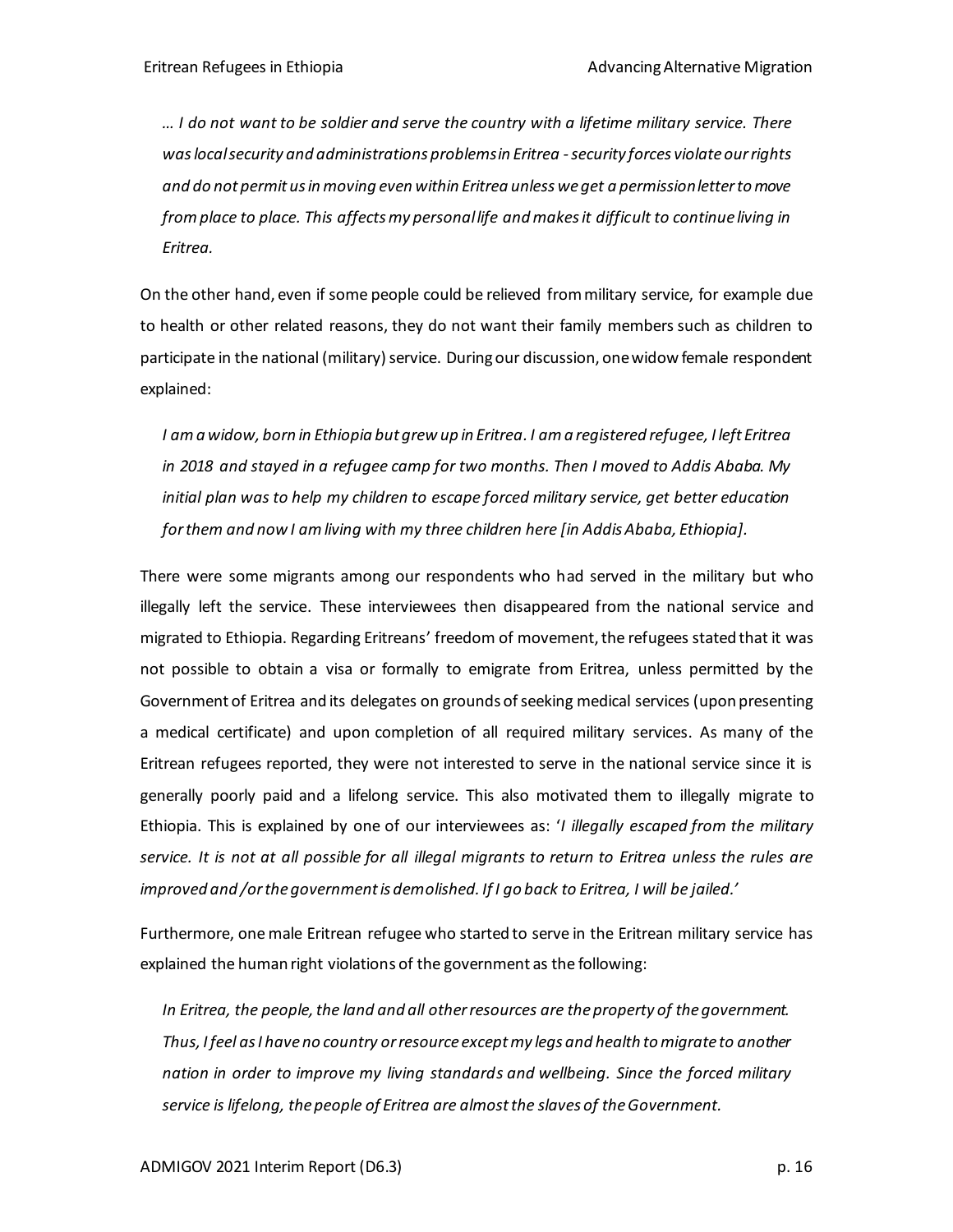Therefore, all refugees confirmed that in Eritrea national military service is a lifetime duty, and that, furthermore, there was no basic or appropriate monthly salary attached to the service except the provision of a limited amount of flour or grain by the Eritrean government as a monthly subsistence. Resultingly, life in Eritrea was considered miserable by all the Eritrean refugee respondents. The findings of Plaut (2016) similarly support our finding that the imposition of ceaseless and indefinite forced military service is one of the main drivers for many young Eritreans to migrate to other countries. As he explained, some young Eritreans who served for decades in the national military service do not have any prospect of release (Plaut, 2016).

As deduced from the key informant interviewees, the political reasons for migration, mentioned above, are also linked to socio-economic factors. Almost all refugees wanted to get better socioeconomic opportunities. In the initial period of their decision to migrate (i.e. migrating to Ethiopia), migrants considered their access to better jobs, income generating activities, living standards, and education and health services at destinations in Ethiopia or other third countries. As explained by one male interviewee: '*I migrated to Ethiopia for a better life. I am a mechanic and work as a [mobile phone] repairman with my brother in a rented shop. Thus, for me, life is better [in Ethiopia*' However, most interviewees could not achieve better socio-economic conditions in Ethiopia, for one or more reasons. As a result, these interviewees are interested or have planned to migrate to a third country, where they can meet their desired goals. They have already accepted that they cannot meet their goals either in Eritrea or in Ethiopia and think that their interests can be met by migrating to Europe, North America and/or Australia. This is well discussed by another key informant as articulated below:

*I want to migrate to other countries outside of Ethiopia to look for a better life, education and work. I do not want to return to Eritrea as there are political, employment and administration problems and there is no adequate quality of education. In Eritrea, there was no work, and I don't want to give a lifetime military service. I am looking for a better life.*

Similarly, the research conducted by Kibreab (2000), taking Eritrean and Ethiopian refugees in Sudan as a case study,found government political repression and obligatory military service to be the main causes of the flight of many individuals (91 percent) from the urban centres of Eritrea into exile. However, though the refugees tended to single out one or two factors of displacement, in the context of the conditions that existed in their countries of origin, it is difficult to isolate a single factor as being the sole displacement cause. In most cases, it was a combination of factors: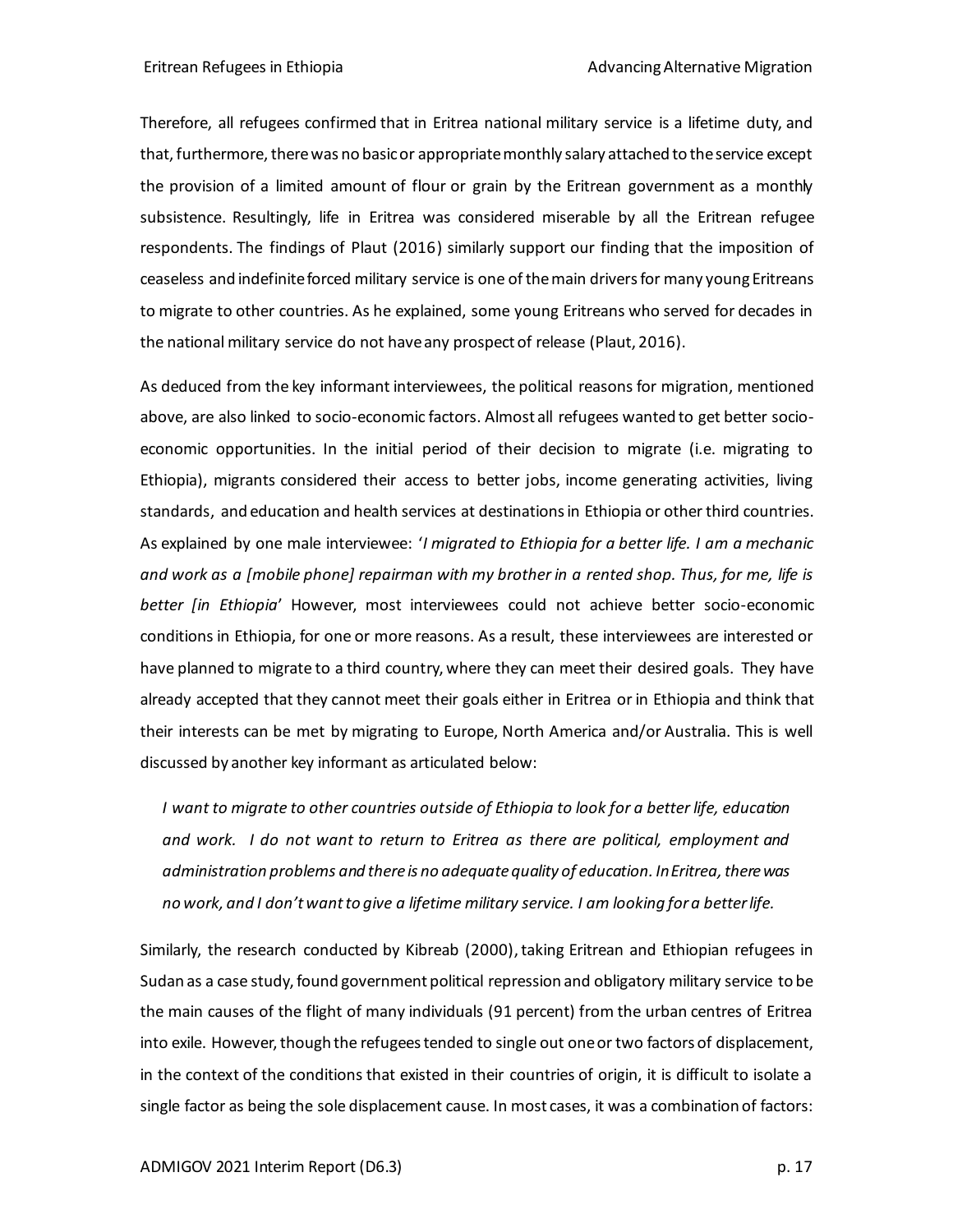political (violation of political and civil rights, lack of freedom of movement, conscription into the army and involuntary relocation from their areas of origin), economic (lack of employment and income-generating activities), and environmental (drought and land degradation) that forced people to flee (Kibreab, 1996).

As regards the role of networks and remittances as drivers of migration, several discussions with many of our key informant interviewees highlighted that previous migrants currently living in Europe, North America (USA & Canada) and Australia have influenced the interviewees, for example, by sharing information with them and/or remitting money to their families living in Eritrea, and even to current refugees living in Ethiopia. So, almost all interviewees were keen to migrate to these regions, which for most of them could not be realised as they originally thought. That is, many of them did not have the required application fee to request a visa for their intended destination country, some did not have any contact person at their intended destination country who could help them to facilitate the visa requirement, or even did not have any knowledge about how and where to apply and, for some, securing a visa took them a longer time, for example, over a couple of years. One female respondent stated that: '*I plan to migrate to the USA to rejoin my husband - no any change on this decision. But how long it will take to rejoin my husband is unknown. It is taking a longer time than I originally expected'.* A *s*imilar migration plan was explained by another key informant interviewee as follows:*I want to permanently migrate to the USA or Canada, to which I will get a visa. I want to migrate either legally or illegally, whatever will be possible. Reasons to migrate include seeking better work/life, education, join family and I plan to apply for a visa, preferably to the USA, but it is taking me a longer time.'*

Accordingly, some refugees decided to migrate to rejoin their fiancés or couples. In this regard, two males and six female refugees left Eritrea aiming to join their wives and husbands, respectively, living in Western Europe or North America, as mentioned earlier. With respect to family reunion, one female interviewee informed us:

*I am away from my husband and the children miss their father and want to migrate to the USA. So family separation is one of the major drivers [of my migration]. Also, life is expensive here in Ethiopia and I fully depend on the remittances that I receive from my husband, which is a great burden to him.*

Another key informant also confirmed similar fact as follow: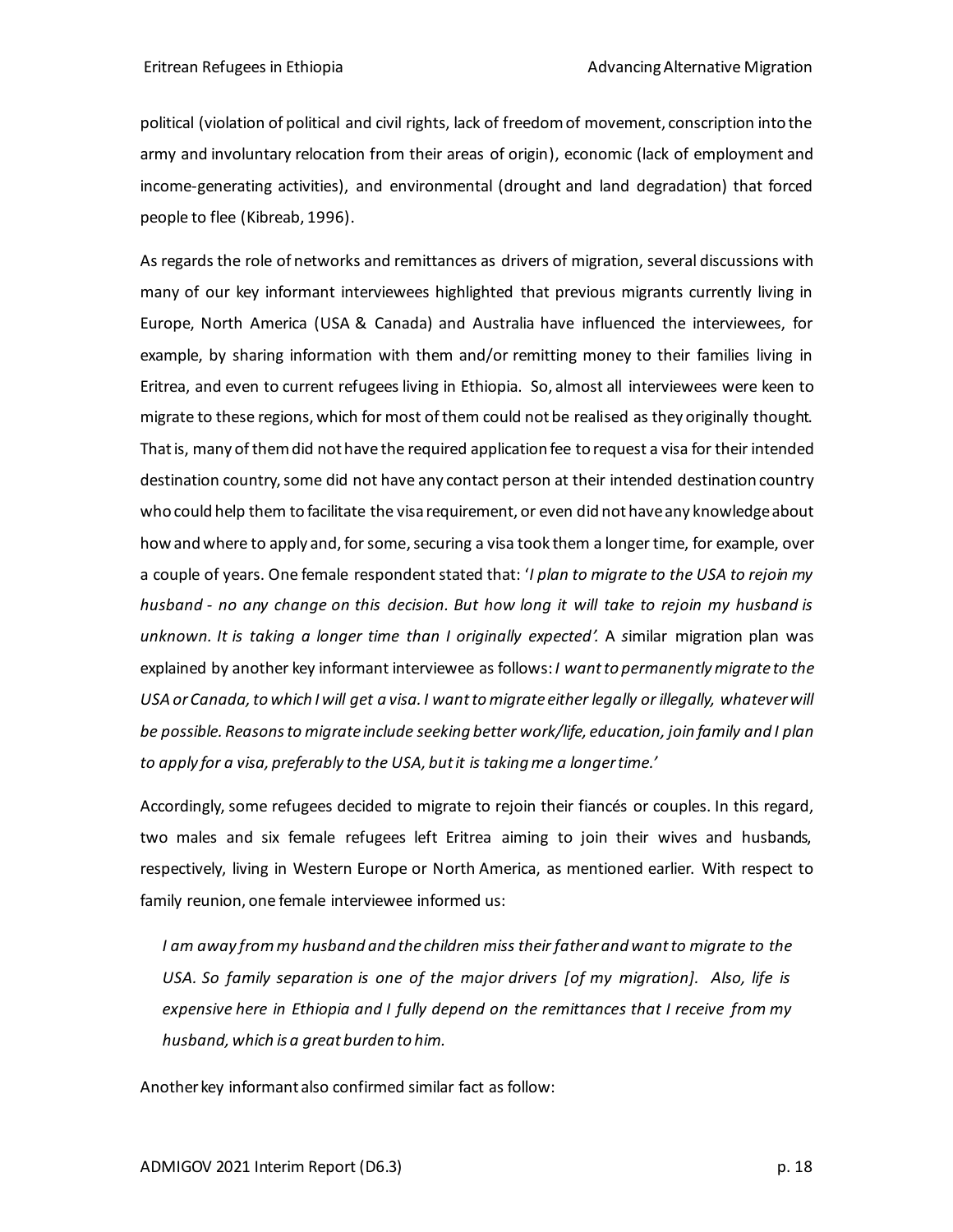*I left Eritrea in September 2018 together with my three children and stayed at a refugee*  camp and arrived in Addis Ababa in December 2018. Now, I am staying at [location in Addis *Ababa]. My plan was to request a visa from the German Embassy to rejoin my husband, but I have not yet requested it and the process has not started. Also, there I have no good communication with my husband. However, I still want to rejoin him with our children. If this will not be successful, I want to migrate to anywhere without knowing where to go and whom to meet. I know this is my difficult decision.* 

As illustrated by this woman, many have lost hope and are desperate to migrate to a third country. Furthermore, a few respondents migrated to get better medical services for members of their family and/or themselves, as explained here by one interviewee:

*… I migrated to Ethiopia hoping to get better medical support for my child and the migration decision was made by the family. I directly travelled to Addis Ababa, where later on my wife and children moved to a refugee camp to get registered as refugee. This was the requirement of the Government of Ethiopia to obtain a refugee title. Then my children and wife rejoined me in 2019 after getting refugee registration at the camp in Tigray region of Ethiopia.*

Obtaining further and/or better education for themselves and/or other family members was an objective for many of the interviewees who participated in this research. This was clearly stated by one mother as: '… *My aim was to get education for my children and now they [my children] got a scholarship [granted by the GOE]. I am happy since my children have accessed educational opportunities in Addis Ababa, Ethiopia. This was one of my migration objectives for which I am partly satisfied….'*

Therefore, on the top of political reasons, many respondents clearly mentioned that poor and/ or a lack of education opportunities forced them to leave Eritrea and seek education in their intended destinations. As many of the migrants were young, their interests for better employment/economic opportunities and education was found to be high.

On the other hand, none of the interviewees directly mentioned environmental problems as their reason to migrate. However, a few migrants indirectly disclosed environmental constraint as a factor in their migration. These migrants linked low agricultural productivity to severe environmental degradation in their place of origin, which forced them to leave their birthplace to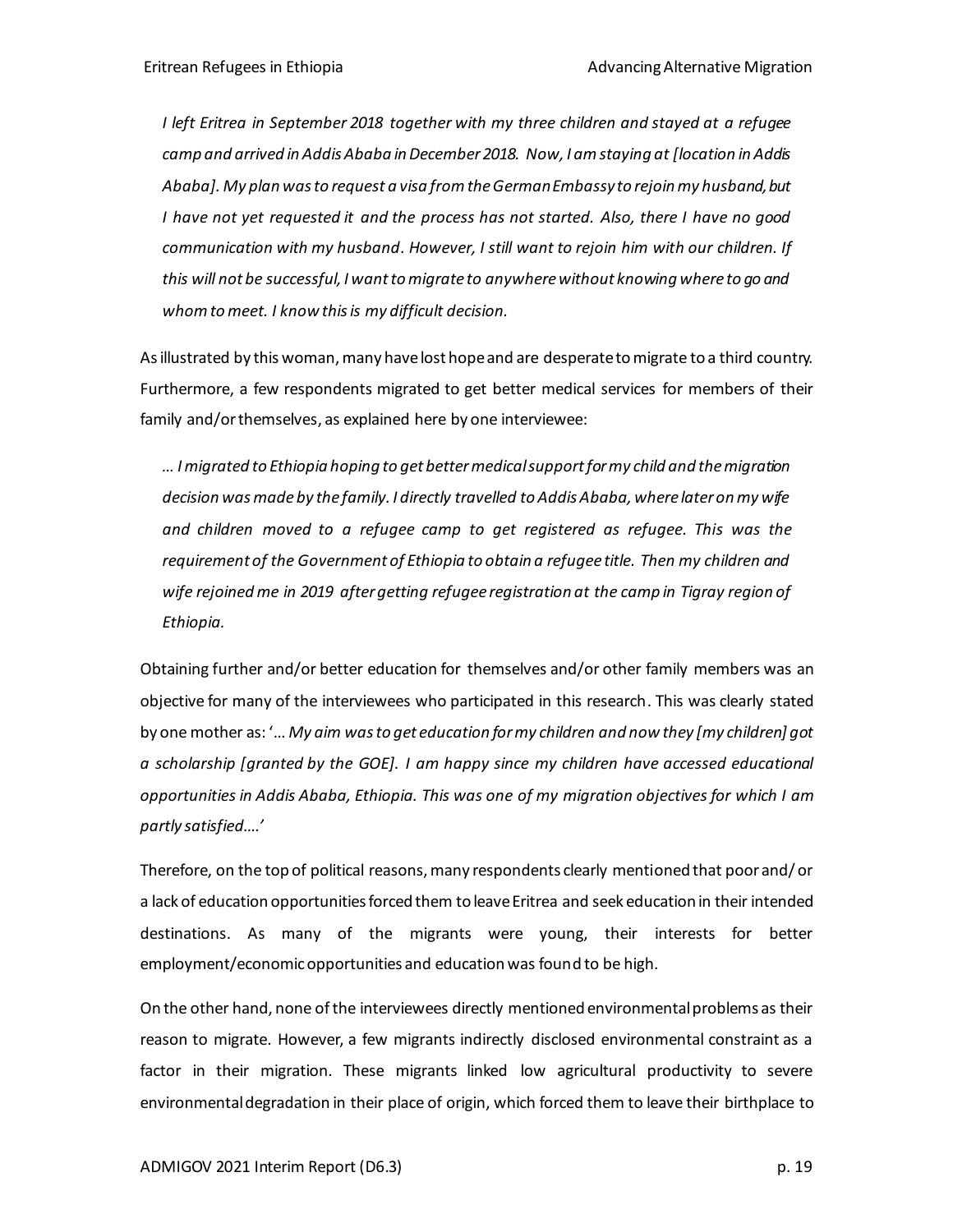migrate elsewhere out of Eritrea. This is verified by one respondent who stated: … *I migrated to Ethiopia to get a better living condition, I was a farmer in Eritrea but there was not enough agricultural production to help me [and my family] and I do not want to serve in the military and I decided to migrate to Ethiopia.'* The syntheses of all the various migration drivers indicate that migrants have multiple reasons to migrate at the same time.

Moreover, the GOE was willing to admit Eritrean refugees to its country. However, this was mentioned by none of the KIIs. The Ethiopian policy in admitting refugees was praised by international organizations such as the UNHCR and IOM, who have collaborated with the GOE in assisting Eritrean as well as other refugees in the country. For instance, UNHCR/IOM had collaborated with GOE to establish refugee camps in Northern Ethiopia and, at the time of writing, international organizations are constructing camps in Gander to transfer Eritrean refuges from Tigray region following the impact of the current conflict in the region.

### <span id="page-19-0"></span>3.2 Decision making and migration processes from Eritrea to the refugee camps and Addis Ababa, Ethiopia

As confirmed by the results of the current research, the initiation and decision to migrate both to Ethiopia as well as to a third country is common practice among young Eritrean adults, and a decision which was largely made on their own. One refugee shared his experience:

*…. The decision to migrate to Ethiopia came from myself and no one has influenced me. Before I migrated to Ethiopia, I tried to get a visa to go the USA but that failed and then I decided to migrate to Ethiopia to use it as transit country to the USA. I did not attempt to migrate to any other country other than the USA.* 

In other cases, the decision to migrate was made with the involvement of spouses/fiancés, or parents and closer relatives. Regarding the migration decision, one interviewee explained that:

*I got the migration information from friends and relatives. The decision came to effect [my migration] after having a discussion with my husband and agreeing to migrate to Ethiopia. It is saferto live in Ethiopia than Eritrea and there is no security problem for the refugees.*

Some interviewees who had migrated to Ethiopia before 2018 (a historical Ethio-Eritrea peace accord after 20 years of hostility) stayed at established refugee camps found in the border areas of Tigray region, until they were granted registered refugee status. However, many of our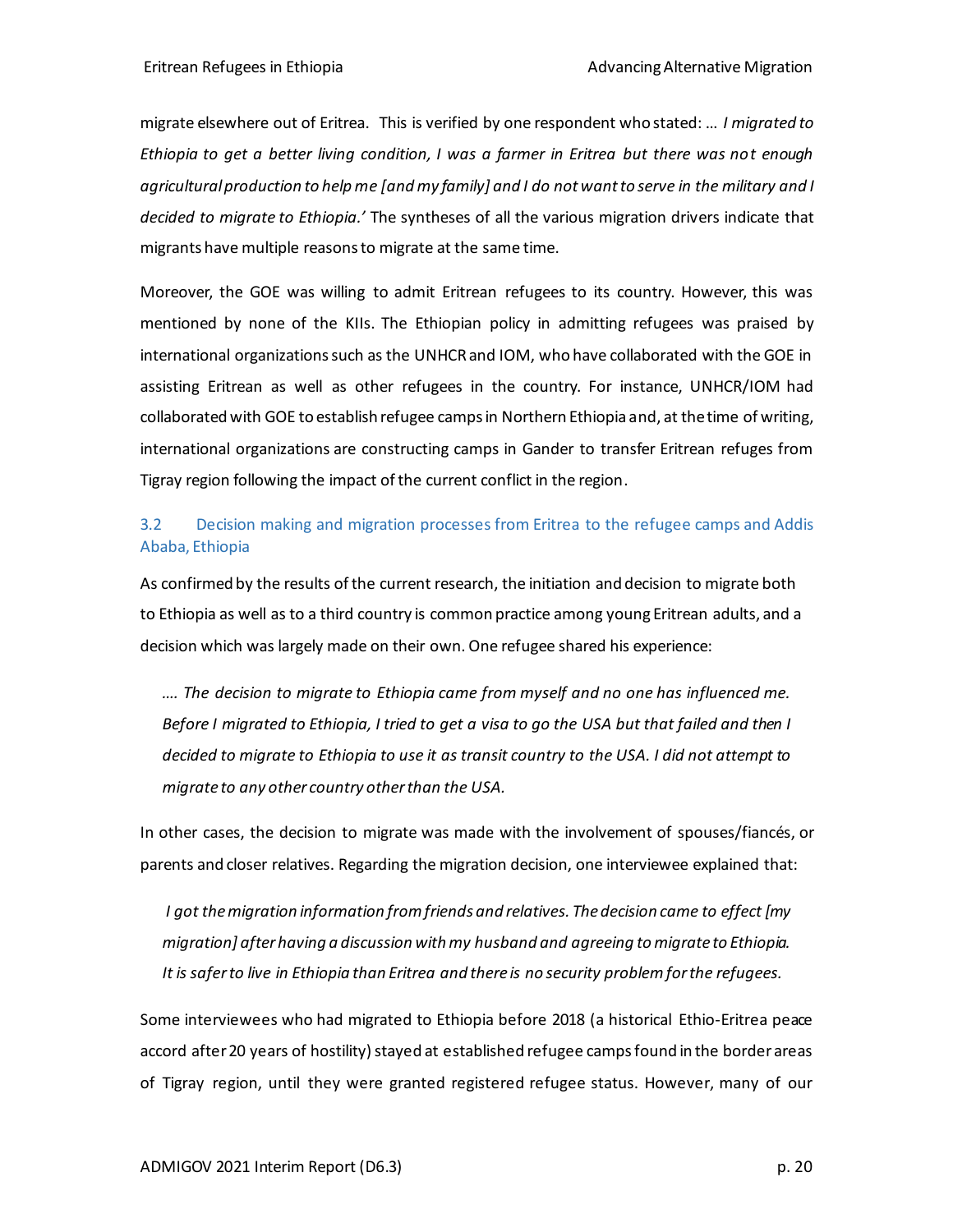interviewees migrated to Ethiopia after the Ethio-Eritrea peace accord in 2018. These migrants had the opportunity to travel by bus and arrived either at the border area refugee camps or directly at Addis Ababa. However, migrants before 2018 could not utilize this opportunity and as stated by one interviewee: '*all migrants before 2018 [the Ethio-Eritrea peace deal agreement] were obliged to stay at refugee camps*.' These Eritrean refugees made their journey to Ethiopia on foot and faced several challenges along their route, as stated by one key informant:

*… I travelled on foot to a refugee camp in Tigray region, Ethiopia. I stayed for about four years at a refugee camp and travelled to Addis Ababa after getting the required documents and permission to live outside the camp and I preferred to live in Addis Ababa. All migrants before 2018 [Ethio-Eritrea new peace deal agreement] were obliged to stay at a refugee camp.*

Moreover, there were a few refugees who initially migrated to Sudan and then to Israel and later migrated back to Ethiopia. These refugees travelled on foot to Sudan and then illegally crossed the Sahara Desert by car and the Mediterranean Sea by boat to reach Israel. However, some of these refugees were forced by the Israeli Government to leave Israel, and as a result they migrated back to Ethiopia. These refugees have encountered very difficult journeys. A refugee who experienced this form of migration explained:

*I migrated to Sudan and later to Israel and back to Ethiopia where I arrived at Addis Ababa*  in 2018. My original plan was to escape from forced military service (where every Eritrean *citizen 15 years and above has to serve the military) and join my fiancé living here in Ethiopia. I escaped from serving the forced military service and my objective in this regard is met. At present, I am married and living in Addis [Ababa] with my wife and our child.* 

Another forced returnee from Israel also discussed his experience as follows:

*I came to Ethiopia in 2018 after 6 years of stay in Israel. The State of Israel forced me and now I am living in Addis Ababa. I do not want to stay living in Ethiopia considering the present conditions- mainly due to the absence of a work permit, job opportunity, and income. I do not want to return to Eritrea either. I can't go back to Eritrea as I illegally migrated out of Eritrea, and returning is difficult unless the government or its policies are changed. I may go back to Eritrea if the policy of the government changes.*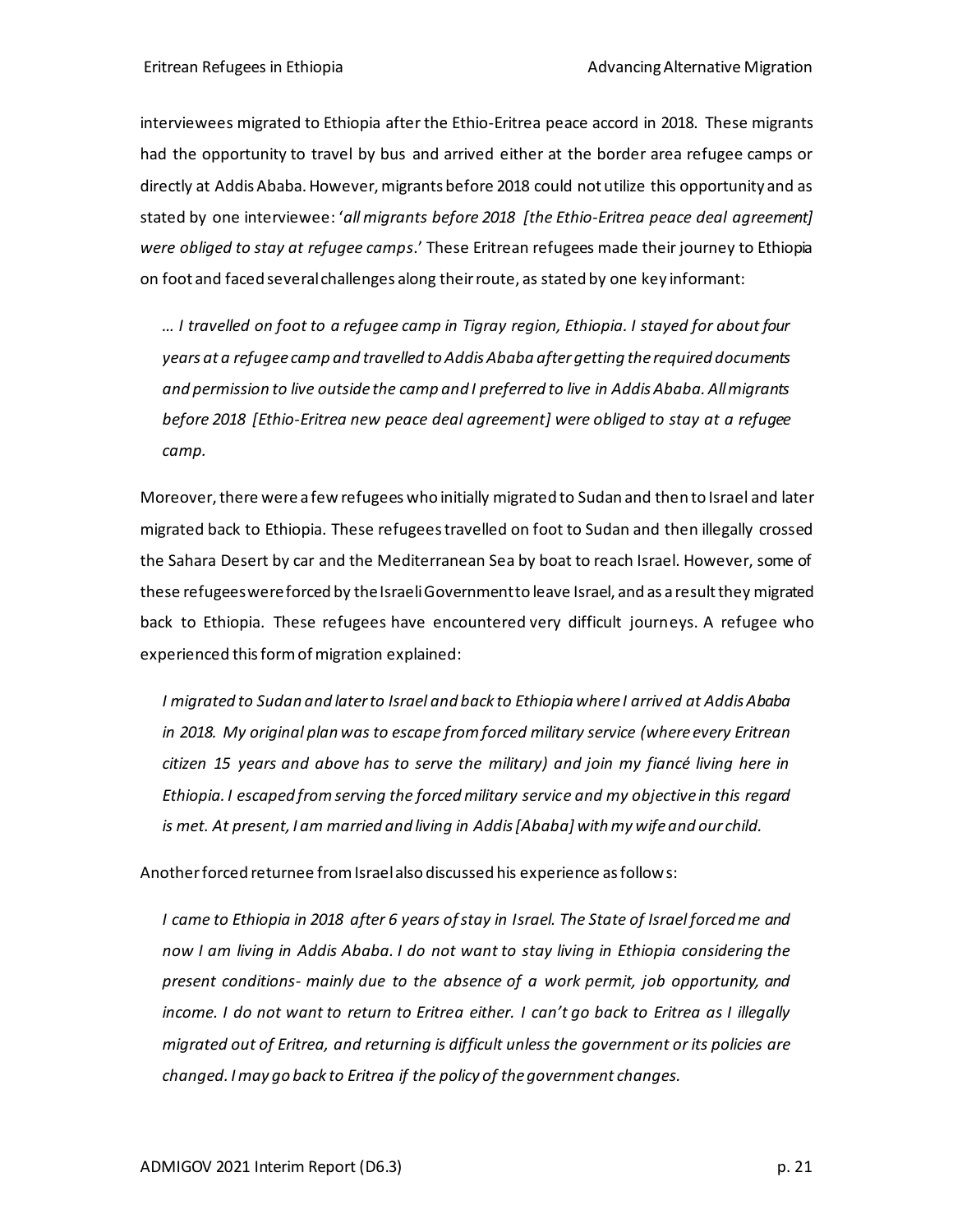Among our interviewees, there were some Eritrean refugees who were born in Ethiopia and moved to Eritrea after its historical referendum (in 1993) and then currently migrated back to Ethiopia again. Such refugees speak Tigrigna, Amharic and English, and are familiar with the Ethiopian culture as well. They know where to stay and whom to contact in Addis Ababa, as they maintained their previous communication. Some of these refugees still want to migrate to a third country. One interviewee explained:

*I was born in Ethiopia to an Eritrean father and an Ethiopian mother and moved to Eritrea in 1994 with my uncle. Then, after some time, my guardian informed me to migrate to Qatar via Sudan/Khartoum. Then I made the journey to Khartoum in August 2010 and arrived there in October 2010. This was after travelling on foot and by vehicles for several days. I stayed in Khartoum up until February 2014 and came back to Ethiopia in February 2014. I stayed at a refugee camp in Tigray region and got registered refugee status after staying for four years (until 2018). Then later, in August 2018, I came back to Addis Ababa where I currently live. I can stay in Ethiopia (as I work and get some income to help myself) and migration to a third country is not an urgent issue for me. But, if I get the opportunity, I want to permanently migrate to Australia to rejoin my wife and child living there. This is a social factor which is currently important for me. Also, life in Ethiopia is very expensive and it is better to migrate to countries where better work, income and education opportunities could be obtained. So, if I get a visa for any other better developed country, I want to move to get a better economic opportunity.*

Thus, even when they get their residence permit and refugee status in Ethiopia, almost all interviewees do not stop aspiring to migrate to a third country. As illustrated in the interviews, most wait to secure a legal migration process; however, others who think that they would not be able to access a legal opportunity attempt to migrate illegally to their intended final destinations, as explained by one key informant as follows:

*… After I came to Ethiopia, I tried to emigrate twice from Ethiopia to the coast of Somalia and from there by boat, which was arranged by human traffickers and unfortunately I was not successful. There was a fight with illegal human traffickers over money (they demanded that I give them a lot of money which was beyond my capacity). I still want to migrate, if possible, legally, otherwise, illegally, from Ethiopia whenever I get any opportunity to materialize my goal.*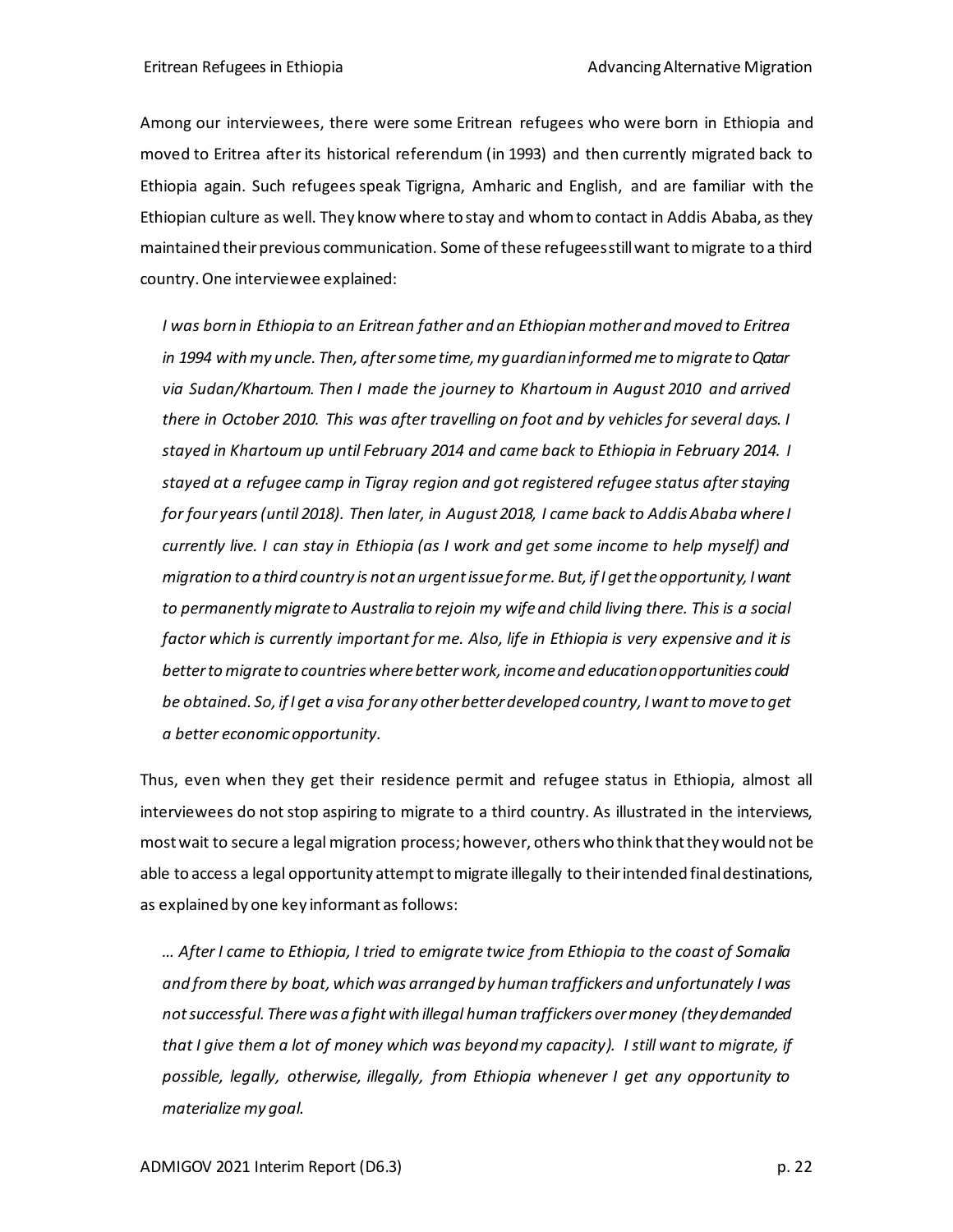Therefore, as deduced from our discussions and verified by some researchers, it is possible to identify two phases of the migration process for refugees. The first phase is from the country of origin to the refugee camps in border areas of the country of asylum, called the flight to safety. The second phase is movement from the refugee camps in the border areas of the country of asylums to urban centres (Rogge, 1986). However, according to the research findings of Kibreab (2000) in Sudan, refugees with a strong urban background do not simply come to the refugee camps of the border areas of the country of asylum without first knowing where to proceed. For example, the majority of Eritrean (87 percent) and Ethiopian (97 percent) urban refugees did not pass through the two phases of migration during their flight to Sudan; instead, they directly travelled to Khartoum (Kibreab, 2000).

In our case study, migrants experienced mixed phases of migration process. Some refugees – mainly those who migrated to Ethiopia before the 2018 peace deal – passed through the two phases of the migration process as discovered by Rogge (1986). However, many of the refugees who migrated to Ethiopia after the 2018 Ethio-Eritrea peace agreement experienced one phase of migration to travel directly from Eritrea to Addis Ababa, Ethiopia.

### <span id="page-22-0"></span>3.3 Major challenges of returning to Eritrea or staying in Ethiopia and the potential destination countries of Eritrean refugees

Regarding their final destinations, most migrants had prior information about their destination areas/countries. The refugees aimed to use Ethiopia mainly as a country of transit before migrating onwards to a third country of asylum. Almost all migrants were aware of where they could obtain better employment opportunities, a better level of education and health services. Accordingly, they aimed to migrate to Western Europe (mainly to Germany, Switzerland, Norway and Sweden), North America (USA and Canada), and Oceania (Australia and New Zealand). Only two of the migrants did not have any plan regarding where to continue after migrating to Ethiopia. Although the refugees interviewed had their priority destination countries, all had multiple preferences. All wantedto move to countries for which they had enough information and to which they perceived that they would easily secure an entry visa. Accordingly, many of the interviewees did not have any intention to stay in Ethiopia. One respondent clearly said that:

I do not want to stay in Ethiopia. Life is difficult here, as there is no employment, educational *or training opportunities. It seems that life is so difficult under the present personal and*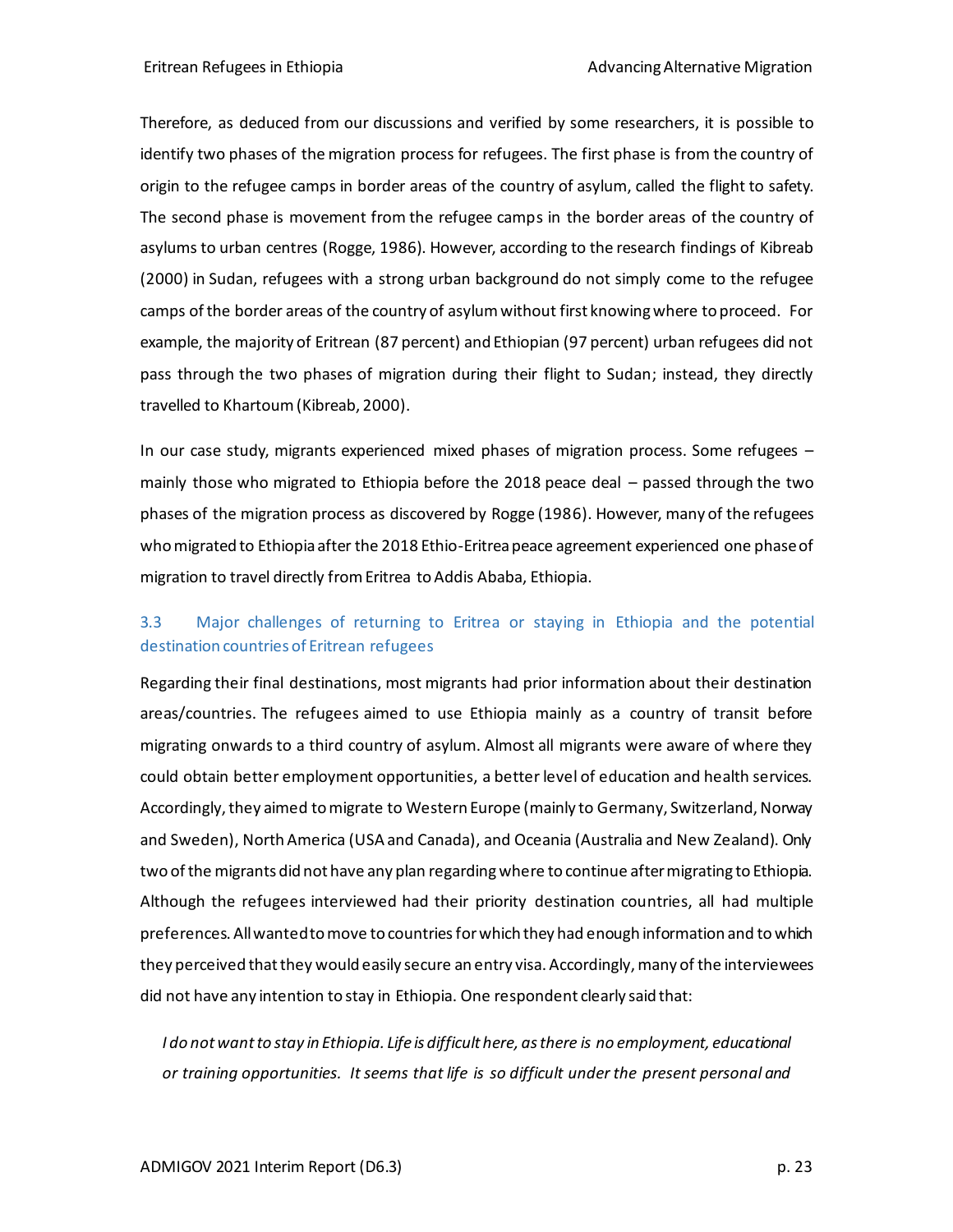*national (employment problems) conditions of the country. There is no positive opportunity in Ethiopia.*

On the other hand, for a few refugees who had good interactions with Ethiopians and had some source of income/work, migration out of Ethiopia was not an urgent issue. However, these refugees would still like to migrate if they had the opportunity. This was well explained by one key informant as follows:

*I plan to migrate but if my migration will not be successful, life in Ethiopia is also possible. It is not my plan to stay in Ethiopia. However, if migration out of Ethiopia would not be possible, I can stay in Ethiopia as there is not any communication orsocial problems with Ethiopians. But for this, I need to get good work to help myself, residence and work permits. Currently, I work as a mechanic.* 

However, many of the refugees decided to migrate to Ethiopia to use it as a transit country to move to Western Europe, North America, or Australia. Moreover, the interviewees made clear that staying within Ethiopia is difficult as there are no available economic opportunities such as employment, or work licenses. Those who were working illegally earned low incomes and this forced them to decide not to stay in Ethiopia. Although some migrants decided to stay in Ethiopia, this intention was only on temporary basis until they obtained a visa for their intended final destination country. On the other hand, a few of them would decide to stay in Ethiopia if a few conditions were met. One of our key informants stated that:

*I want to live in Ethiopia and receive Ethiopian citizenship; and I'm interested to be considered as an Ethiopian, which will give me the right to work and get education with full citizenship rights; I want to get my own house (housing rental is too expensive); I have difficulty in getting expenses for living (both food and housing rental). My current problem in Ethiopia is my lack of a job and reliable income source. The good opportunity is I feel no security problem in Ethiopia and no language barrier but the main problem is job security which is a major issue.*

Moreover, a few interviewees were not in a position to decide either to migrate or stay in Ethiopia, although their inclination is still to migrate. This was verified by one of our interviewees who explained: '…*I am in between migrating or staying, but if things will be okay, I am inclined to migrate to Australia'.*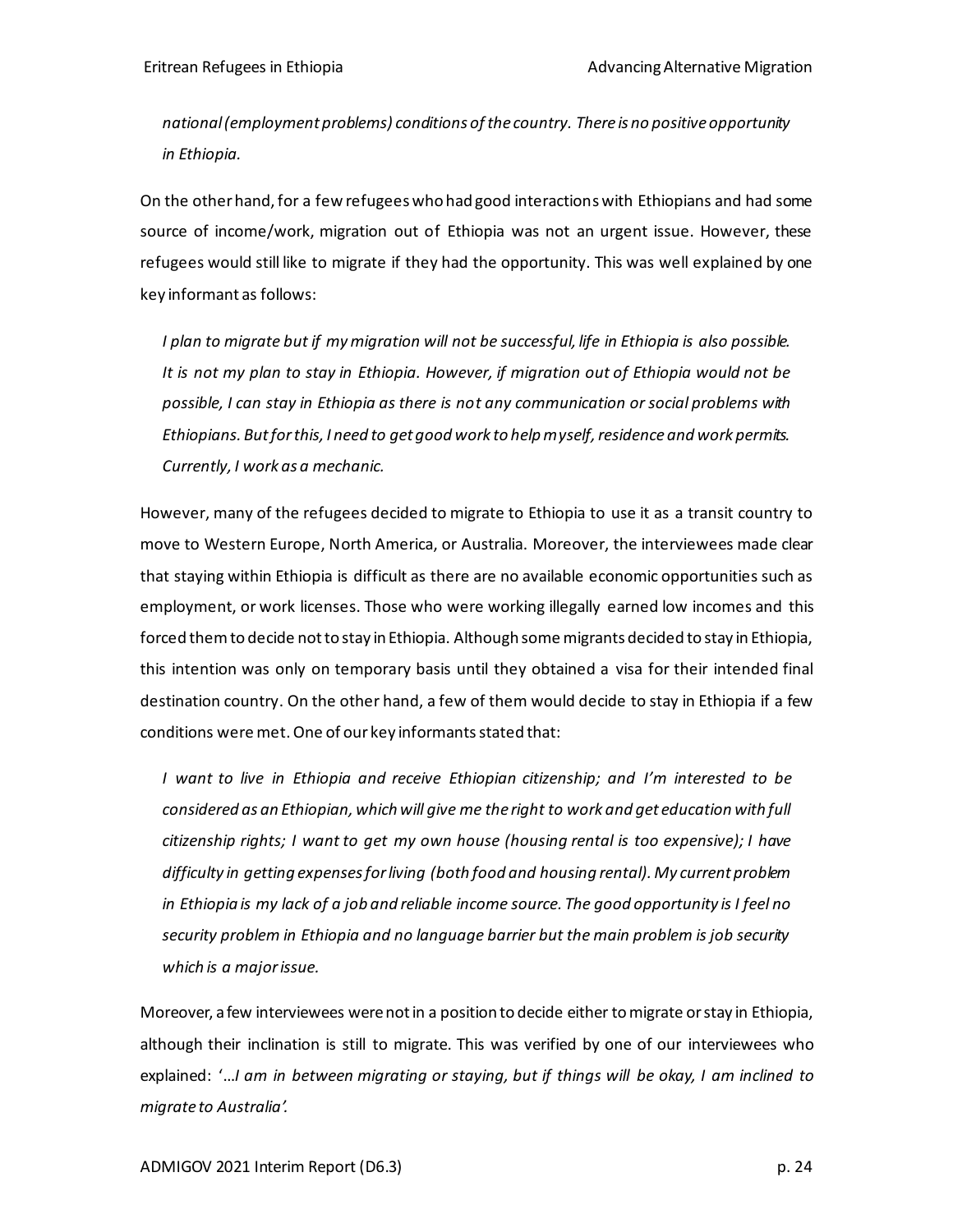Almost all the refugees did not show any intention to return to Eritrea. According to them, they did not decide to return for one or more of these reasons: 1) they would be prosecuted for their previous illegal emigration or for not participating or illegally terminating their compulsory military service; and/or 2) because they would not get any education, employment or job opportunities. Consequently, for many interviewees, politico-economic reasons made them decide not to return to Eritrea.

Thus, for some of respondents, political reasonswere the number one reason that deterred them from returning to Eritrea, as illustrated by one key informant who explained:

*I don't want to return to Eritrea because of the current existing political and forced military service. I came here just two years ago and my migration experience is only from Eritrea to Ethiopia.*

Another interviewee similarly confirmed the challenge of returning to Eritrea:

*There is a political problem, and I am forced to render military service and encounter administration problems [violation of basic human rights and corruptions] in Eritrea.* 

Moreover, some refugees were concerned not only about their personal well-being but also about the safety of their family members,mainly their children, if they returned to Eritrea, as described here by one interviewee:

*I do not want to go back to Eritrea as I am an illegal migrant to Ethiopia. Illegal migrants will be imprisoned by the Eritrean policy if they are returned to their country. Also, my children will be requested to join forced military service and there will not be employment and better education for my children.* 

As explained above, on the top of the political reasons, other multiple factors such as better economic opportunities and social affairs (better medical and educational services, family reunion for spouses/fiancés) motivated interviewees to continue their migration to a third country. This was clearly stated by one female respondent as:

*… I do not want to return to Eritrea due to family reunion with [my husband] and the whole family wants to join him, there is an employment problem in Eritrea (it is not even possible to work in our country for some reasons such as lack of employment opportunities and*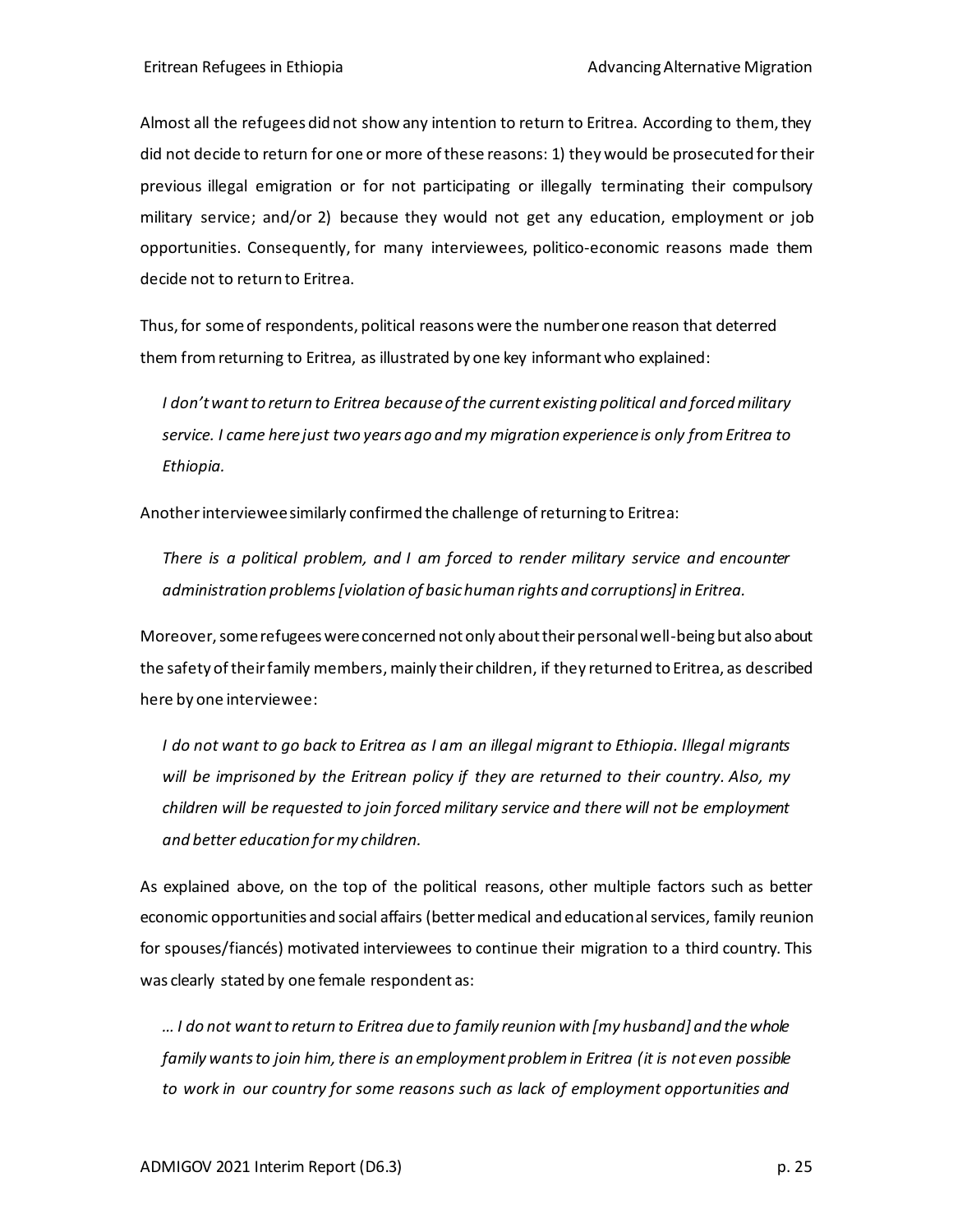*political reasons) and there is also an administration/political problem, which is not conducive for many of us ….*

Irrespective of some complicated issues that refugees faced in Eritrea, a few interviewees explained that they may decide to go back to Eritrea if they can make it together with their spouses(but were also confused about their future decisions). One intervieweeexplained this as follows:

*I do not want to go back to Eritrea as there is a security problem, forced military services and I have already illegally migrated (illegal migrants from Eritrea will be punished if they return to Eritrea). But if I am returning together with my husband, I can make it, whatever difficulties will be there. On the other hand, life is hard in Eritrea and we will not decide to go back.* 

#### <span id="page-25-0"></span>3.4 Challenges and opportunities for Eritrean refugees

Eritrean refugees have encountered individual and shared challenges of different intensities during their migration process. The challenges of the refugees can be categorized as challenges along the displacement route, at refugee camps in destination areas.

#### **1. Challenges along displacement routes**

Along their routes to Ethiopia, some migrants travelled on foot for between about two to five days to arrive at the refugee camps in the Ethio-Eritrea border area. The refugees mainly travelled during the night to avoid the Eritrean security forces. On their journey, migrants slept and stayed in the forest and/or bushes during the day and travelled at night. The nocturnal refugee journey was extremely difficult as many of them were exposed to the attack of robbers and wild animals. Moreover, mainly female migrants were vulnerable to rape. The refugees' journey was extremely tiresome and difficult since they walked in the deserts of the Ethio-Eritrea border further challenged by a shortage of food and water. According to our key informants, some migrants had been attacked by fierce wild animals of the bushes and forestlands while some had been bitten by snakes. Fighting with hyenas was a common problem for many of the migrants. As one refugee described their journey:

*I travelled on foot from Eritrea to the refugee camp in Ethiopia, travelling was done at night and was risky to my life. There was shortage of water and food during the journey. I came*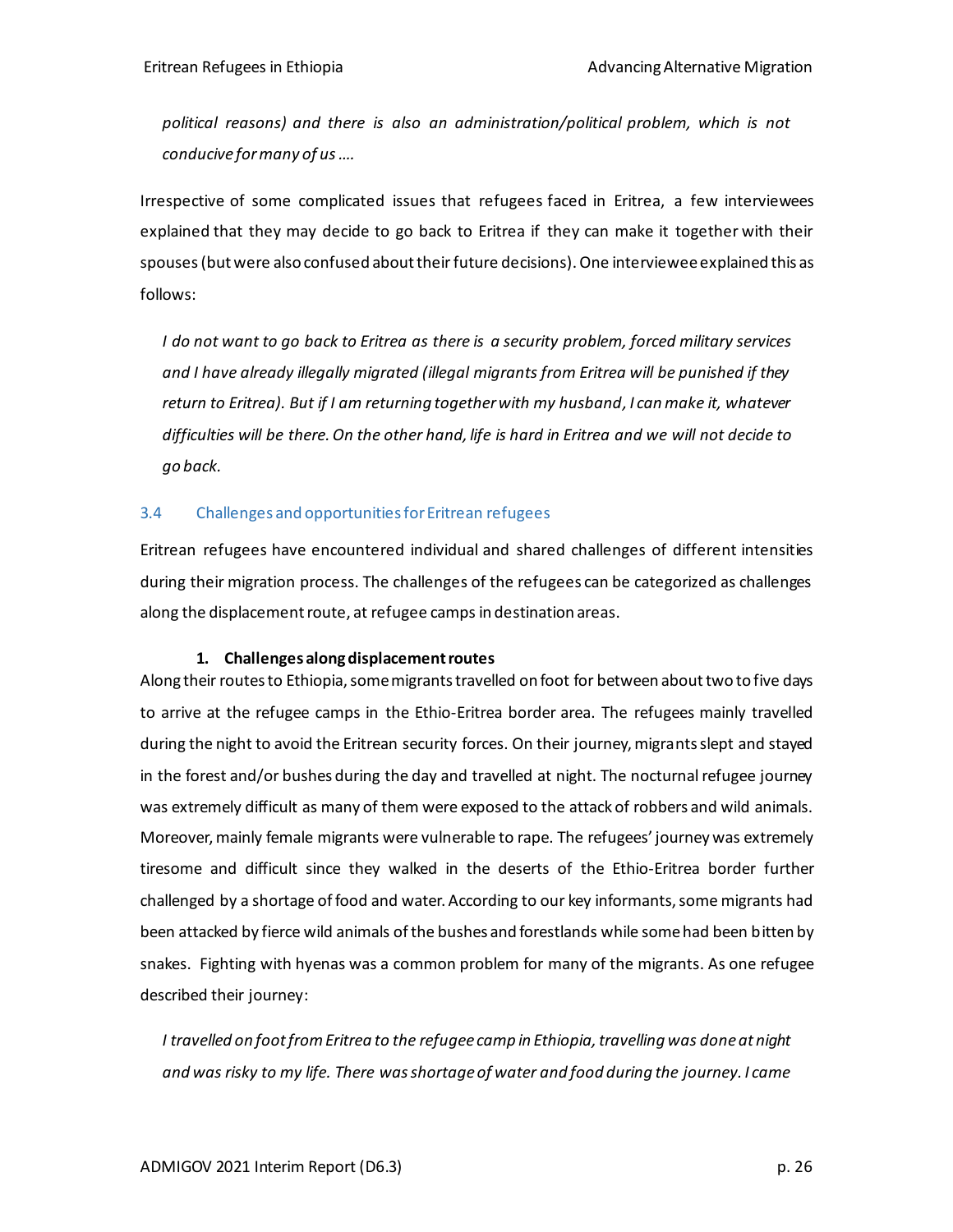*with my mother, two sisters and one brother making a total of five family members and currently I am living in Addis Ababa.* 

#### **2. Challenges at the refugee camps**

#### *Shortages of food, potable water and cooking fuel*

As confirmed by the migrants, they received flour/grain, cooking oil and a piece of soap per month. In addition, some refugees received about 60 to 80 ETB per month, for their urgent expenses. However, the refugees reported that the food and other items were not enough to cover their needs for the whole month. Hence, many of the refugees suffered from starvation and a shortage of required resources. According to one key informant:

*At the camp, I received some assistance for basic necessitiesssuch as 10kg of wheat grain, 2 kg rice, 1 litre cooking oil, 1 piece of soap, a blanket and mattress, and 80 ETB for urgent expenses. Every refugee in the camp received all these items per month. However, this was not enough to satisfy their monthly requirement.*

Refugees were engaged in collecting firewood to be used for cooking and heating mainly at cold times. In this process, they spent much time out of their camps and even quarreled with the local community over the cutting down of trees. This caused deforestation and land degradation in the nearby environs of camp sites. Because of this, many refugees were not on good terms with the local community. Moreover, they used river water for drinking, cooking food and washing clothes. According to them, this river water was polluted by effluents coming from the surrounding villages, from the refugees themselves and from animals, which made it unsafe for drinking and cooking purposes as well as for washing clothes.

#### *Lack of enough sleeping space and accommodation*

Respondents mentioned that refugee camps were over congested with large numbers of refugees. The problem had become serious over time following the mass arrival of refugees into the camps. As a result, refugees could not get enough sleeping space and rooms and space for playing outside their rooms.

#### *Psychological challenges*

Once refugees were admitted to the refugee camps, they had no work, except collecting firewood and fetching water as their personal daily activities. There were no established schools, at least at the early period of refugee camp establishment. This affects the school attendance of refugees.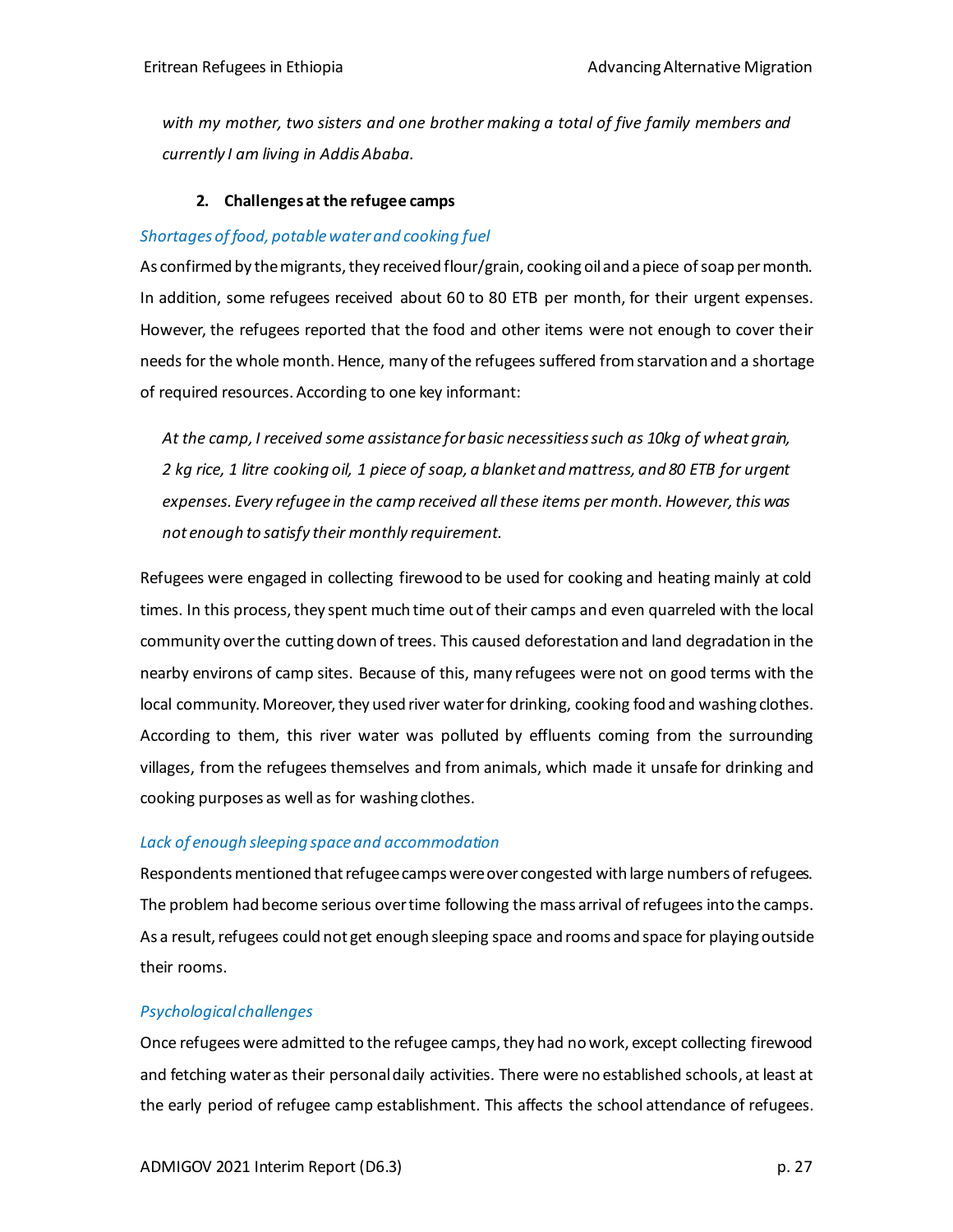Some refugees did not have educational documents to enrol themselves in classes according to their level and some did not even want to attend school, as they were too old or lacked any interest. Furthermore, the refugees were not allowed to integrate themselves with the local community, as they were permitted to stay only in and around the camps. Some refugees stayed for a longer period – even up to four years – in camps, without being accepted as registered refugees and remained almost without work. This had caused them deep psychological problems, and they felt as though they were useless. According to some informants, this made them consider themselves as unnecessary and idle persons.

#### *Delays in obtaining secure refugee status*

As expressed earlier, the acceptance of migrants as refugees by the Ethiopian Government took some time. This depended on the individual case but could take up to four years. This long refugee process worried refugees since they felt uncertain regarding whether or not, and when, they would be admitted as refugees. They could not go back or at least were not interested in returning to Eritrea for the different reasons mentioned above: for example, because they would be punished and imprisoned in Eritrea if they returned. All ofthese constraints caused them to worry about their future as long as they were residing at camps.

#### *Missing family and friends*

For some respondents, separating and staying away from their family (for example, their parents, or spouse) was their first experience. Many refugees also lost communication with family members both in Eritrea and living elsewhere outside Eritrea. Coupled with other problems such as shortages of food, many felt alone and missed their family who they had left at home as well as elsewhere.

#### **3. Challenges in Addis Ababa: Current destination**

Once the migrants are accepted as refugees by GOE, they take permission to relocate and most of them lived in Addis Ababa. Associated with some other problems, refugees faced several, often complicated and interrelated, challenges in Addis Ababa as discussed in this section.

#### *Language and skills barriers*

Language is a key factor for any form of interaction. There were some respondents who spoke only Tigrigna (their native language) and who did not speak Amharic (Ethiopia's official language) or English. All the refugees did not have any language barrier while they were at refugee camps as they speak the same language as the local community. However, as soon as they arrived in Addis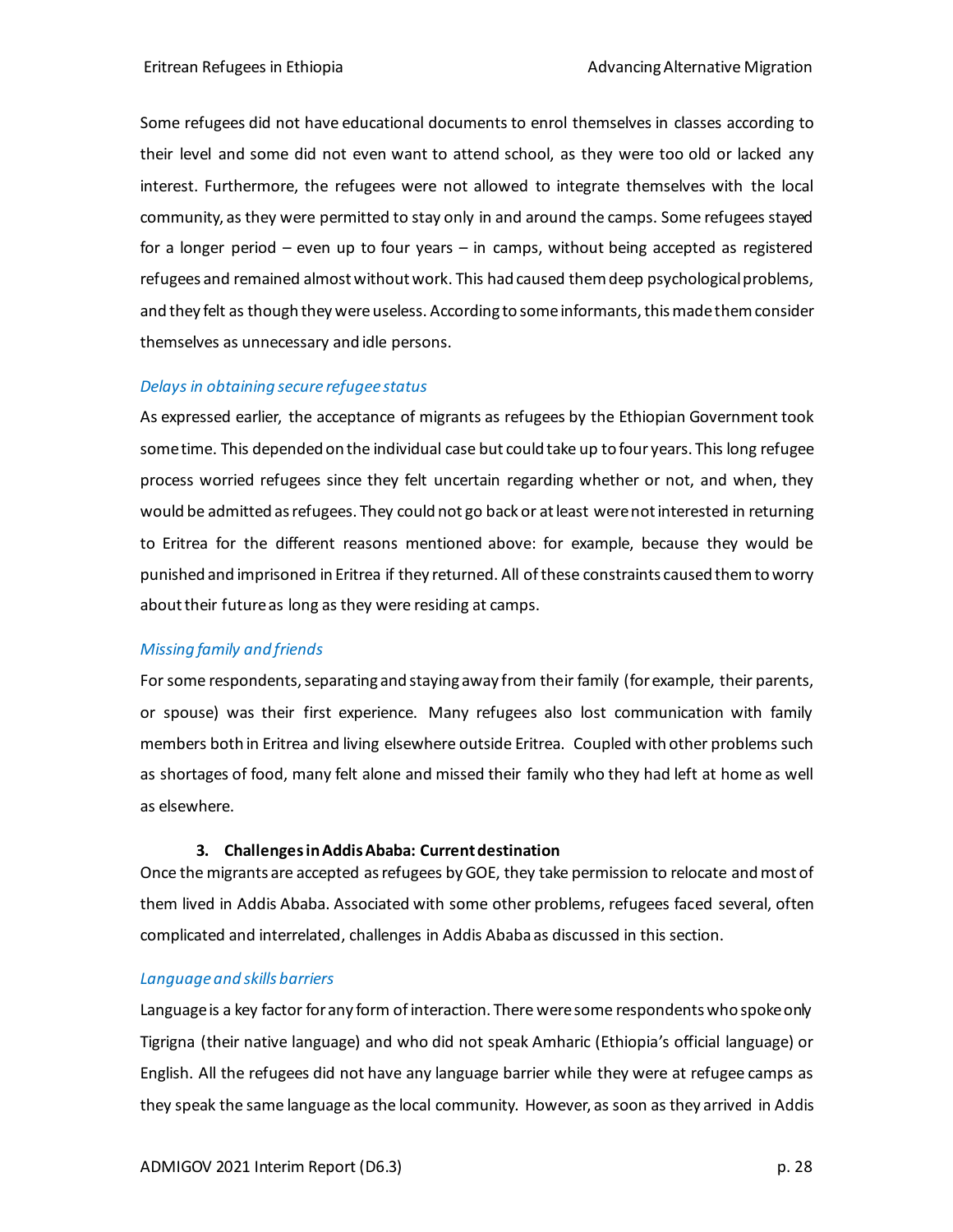Ababa, some refugees faced language barriers in interacting with Ethiopians or in engaging in informal business. This was explained by one key informant:

*I need skills training in food preparation, hair dressing, and training both in Amharic and English languages. As my Amharic language is not good, I cannotwork in anything, even as a street vendor. The well-being of migrants will be improved if we are given skills training, and support. The living conditions are expensive for all Eritrean refugees who live in Addis Ababa, Ethiopia.*

#### *Accommodationchallenges*

Many of the refugees did not have any relatives or friends who could provide them with accommodation as soon as they arrived in Addis Ababa. As a result, these refugees did not have any accommodation upon their arrival. In the early period after their arrival, many of them did not have enough money to rent accommodation. As refugees are restricted to live only in Addis Ababa (where rental costs are expensive), they cannot move outside Addis Ababa (where rental costs are cheap). This restriction complicated their lives. One of our key informants explained the housing challenge as follows:

*I am living with my children in a rented condominium with a single bedroom which costs 6000 Ethiopian birr per month. This is very expensive and even too small to accommodate my family as well.* 

As discussed by many of the interviewees, rental costs for housing were beyond their capacity to pay, particularly for the refugees who had no work or income. On the other hand, life was not difficult for the few interviewees who had some skills, for example, as a mechanic or mobile phone repairman. Some refugees lived in shared rooms, where they contributed to the monthly house rent. This reduced rental expenses for them. Thus, one male key informant explained that:

> *I live with four of my friends sharing a rented house which costs 5000 birr per month. We are also engaging in some works and helping ourselves. Thus, we did not face any significant economic problems.*

#### Psychological problems

Refugees have developed some forms of social norms during their stay in refugee camps in Tigray region, northern Ethiopia. These migrants obtained refugees status at different times and continue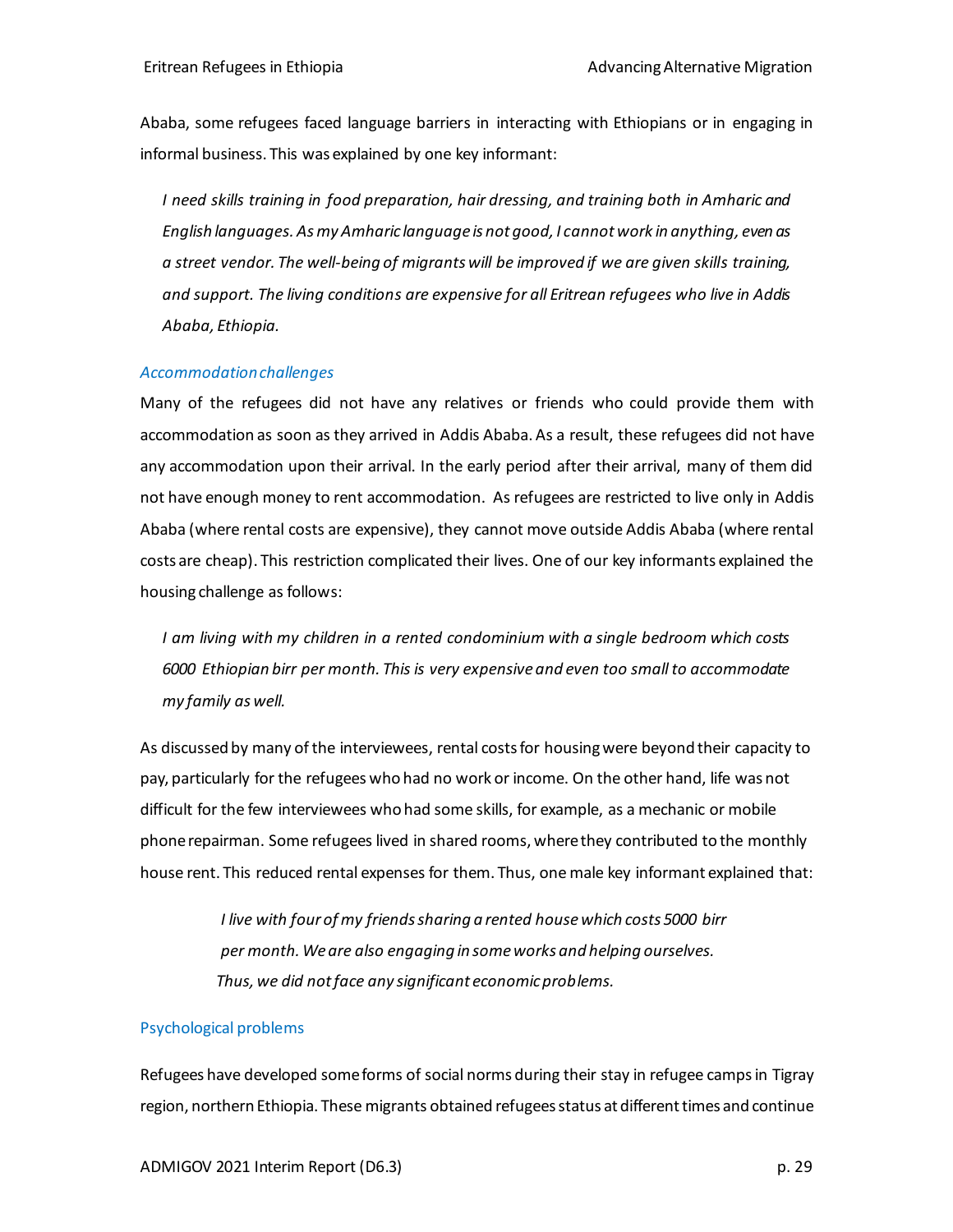to move to Addis Ababa. Even if some obtained their refugee status at similar times, they travelled separately and started living in different areas in Addis Ababa, largely depending on the information they obtained from refugees who arrived previously. This made them feel alone, because they could not share ideas with fellow new arrivals and could not benefit from each other's help. The norms and social relationships developed in camps were lost once they moved to Addis Ababa.

#### *Lack of visas for third countries*

As highlighted in the in-depth interviews, many of the respondents were interested to migrate to a third country, for which they would need to have an entry visa. However, many or almost all the refugees interviewed could not obtain this entry visa as they wanted. There were some refugees who had lived in Addis Ababa since 2012, which, combined with their former residence in the camps, meant that they had lived in Ethiopia between 10 and 14 years. Thus, every refugee worried, felt sad, or felt a sense of failure as a human being in being unable to meet their objective of migrating to a third country. They were not even sure when they would be able to apply for the visa. The lack of access to a visa complicated their lives and made them more unstable than before. Some key informants had lost their previous contact and communication with their spouse, family or friends living abroad and had lost any promise from these people for help with getting the visa. As one interviewee explained:

*My husband advised me to migrate to Ethiopia. He informed me that it will be easy to get an entry visa for Germany from Ethiopia. However, the application and processing of the visa has not been done yet. My husband illegally crossed the Sahara Desert and Mediterranean Sea and he finally reached Germany. Now, I can decide formyself where to migrate. There is no proper communication with my husband. I do not want to stay in Ethiopia as there is no work, and life is expensive here and there is no support except the provision of school for my children. The current interaction with my husband is poor and I do not want to reunite with him. He has lost me and left his children almost without any help and does not haveany regular communication with me or with the children either.*

Moreover, some respondents did not make the required visa application and did not even know where and how to apply. One respondent confirmed that: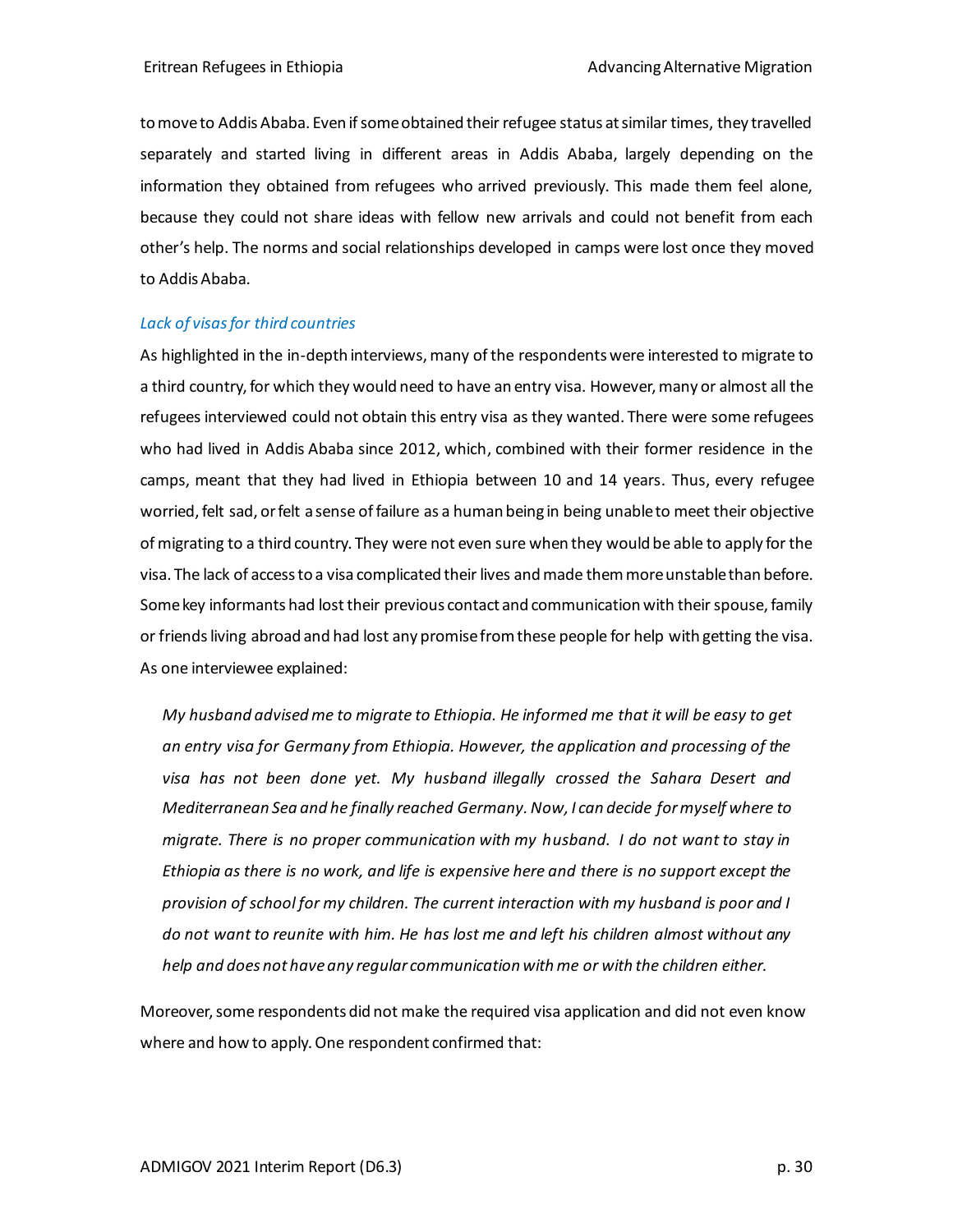*I still want to migrate to Canada, however, it is difficult for me to get visa due to a lack of sponsors, processing money and idea of how to apply for a visa. I have no skills training or any other development opportunities currently available tome.* 

For some key informants their visa request was not successful and this made them lose hope. They knew that reapplying for a visa would take a long time and require an application fee, and they cannot be sure of its success.

#### *Absence or shortage of income*

The refugees travelled with limited money to the refugee camps. Accordingly, they had almost exhausted their money during their stay in the camps. When relocating to urban life outside camps, for example in Addis Ababa, they are left with little or no money. As a result, upon their arrival, these migrants face shortages of money for food, rent, personal health care and other basic needs. As discussed above, many refugees did not have enough money for a visa application and processing fee and had lost hope due to their current poor living conditions, lack of education and skill training opportunities. This was well explained by one key informant as follows:

*I want to leave Ethiopia and migrate to Canada or Australia or any other European country to get better life. In Ethiopia, life is not good and expensive. But so far I could not migrate to these countries due to a shortage of money and sponsors and due to visa acquisition problems. I have not changed my mind not to migrate and I do not want to return to Eritrea. In Eritrea, there is no better education or employment; furthermore, corruption and administration problems are common.*

However, some refugees received limited remittances from relatives and friends living in Europe, NorthAmerica or elsewhere. One interviewee described the rare remittance support he received:

*I get occasional financial support from my colleagues who are living in the UK and the Netherlands. However, I am without any permanent income for my livelihood. Still, I have not started any legal migration process to a third country due to lack of sponsors and money for the visa application fee.*

#### *Barriers to work*

The GOE did not permit refugees to participate in any type of job. This caused them to lack any reliable source of income. This further complicated their lives and made them jobless, hopeless,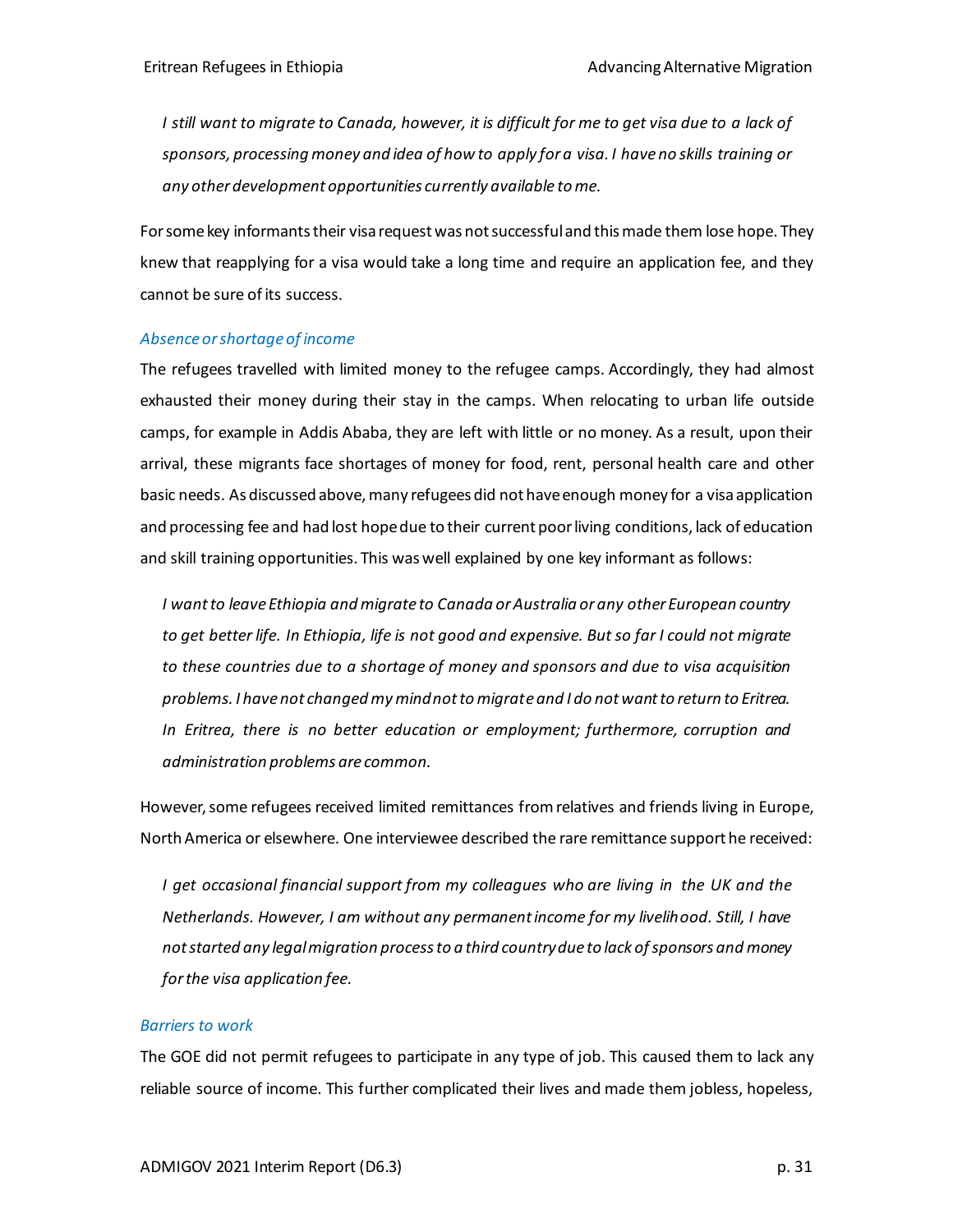and consider themselves useless people. According to some respondents, refugees had been using drugs such as cocaine and cannabis and many of them used to consume *Chat<sup>2</sup>* . On the other hand, as we were secretly informed, the worst was that some female refugees had been engaged in sex work while some other refugees participated in crime activities, such as robbery. This shows that preventing refugees from any type of work will lead to dangerous and illegal activities in Ethiopia. These social problems will become severe as more refugees are coming into Ethiopia and the problems of refugees would be intensified over time. Thus, as described by one key informant: '*the lack of employment, educational and training opportunities, and the lack of finance were my main challenges as a refugee in Ethiopia'.* Another interviewee similarly stated:

*Life is difficult in Ethiopia due to thehigh cost of living, house rent, and lack of employment. After I arrived at Addis Ababa in June 2015, I am living with my two colleagues in a shared rented studio which costs 4500 birr per month at [location] in Nifas Silk Lafto Subcity. Addis Ababa. I am a registered refugee. As a refugee, I have no safety or security problems in living in Ethiopia.* 

A number of refugees confirmed that their present state of life is challenging to continue. The lack of employment opportunitiesto generate some income and support themselves is a very serious challenge, as discussed by one respondent:

*Life is difficult here as there is no work permit, no skills training. Refugees are not allowed to move out of Addis Ababa. This complicates my life and makesit so difficult to live without work and any sources of income. I feel life to be insecure.* 

#### *Lack of documents*

Almost all refugees had travelled to Ethiopia without any form of documents such as passports, educational credentials, birth certificates, or other forms of documents. As explained by one respondent who migrated to Israel, was forced to return, and went to Ethiopia:

*My current problem is the absence of any supporting documents for a visa application - I am not a passport holder and this makes it difficult to apply. The Government of Ethiopia* 

 $<sup>2</sup>$  An Ethiopian plant that its leaves are chewed by some people for it[s alkaloid](https://en.wikipedia.org/wiki/Alkaloid) [cathinone,](https://en.wikipedia.org/wiki/Cathinone) a stimulant,</sup> which is said to cause excitement, [loss of appetite,](https://en.wikipedia.org/wiki/Anorectic) and [euphoria.](https://en.wikipedia.org/wiki/Euphoria)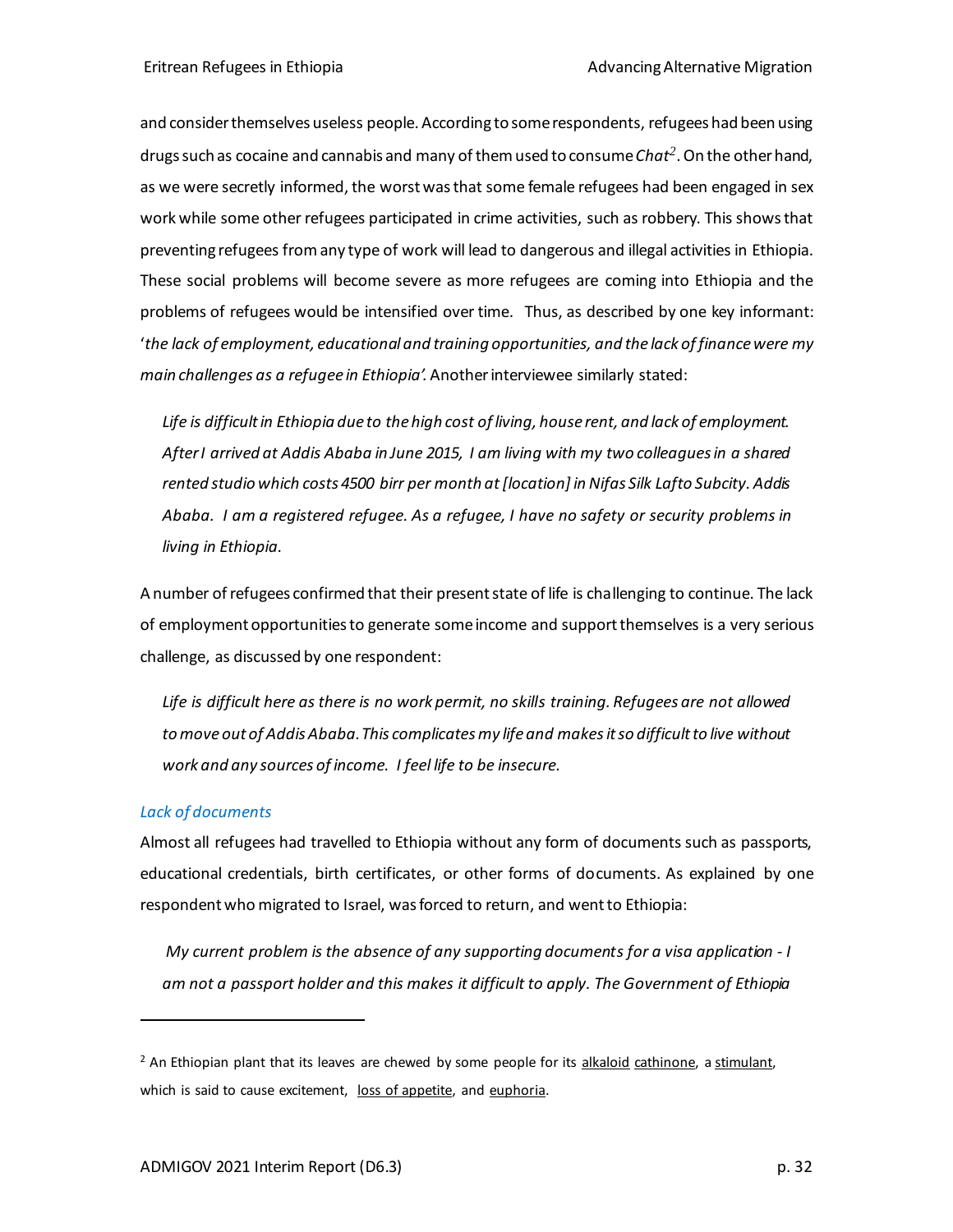*does not issue us with laisser-passers. I came back to Ethiopia since I got free transport from Israel.* 

Some refugees could not attend school/college or register for required training as many came to Ethiopia without any educational documents, as explained by one interviewee:

*I could not attend any education or training in Ethiopia as I do not have supporting educational documents. Others who have supporting educational documents can go to school and/or get training.* 

#### *Delays in the issuance of refugee identification cards*

The authorized institute of the Government of Ethiopia delays the issuance of refugee identification cards. Many of the migrants travelled to Addis Ababa before obtaining their refugee ID cards at the camp or travelled with temporary IDs, which expired in few days or weeks. This made the movement of many refugees difficult and feel insecure. Moreover, while walking on streets or attending some events, policemen could request them to show their IDs. As some did not have their IDs, the police would jail them for some days until the case is investigated to release them. One of our interviewees stated the problem that: '…a*s a refugee, I do not feel any safety and security to live in Ethiopia'.* 

Another key informant narrated his experience as follows:

*In order to improve the lives of refugees, it is good to offer them skills training like tailoring, work permits, adequate refugee services (e.g., issuance of refugee IDs), and shared accommodation, for example, in a house for temporary group accommodation. It is also good to help refugees to get access to school, health and language training and other similar services. The refugee coordinating office of the Government of Ethiopia is too bureaucratic and this must be improved, and the services be facilitated. In this connection, refugees spend a lot of time in getting services like refugee status permissions and its extension.*

#### <span id="page-32-0"></span>3.5 Eritrean refugees' networks and aspirations

In addition to the different drivers of migration, the networks that the refugees have with people living in North America, western Europe and/or Australia enhance their aspirations to emigrate from Eritrea to Ethiopia and to advance their movement until they reach third countries of asylum.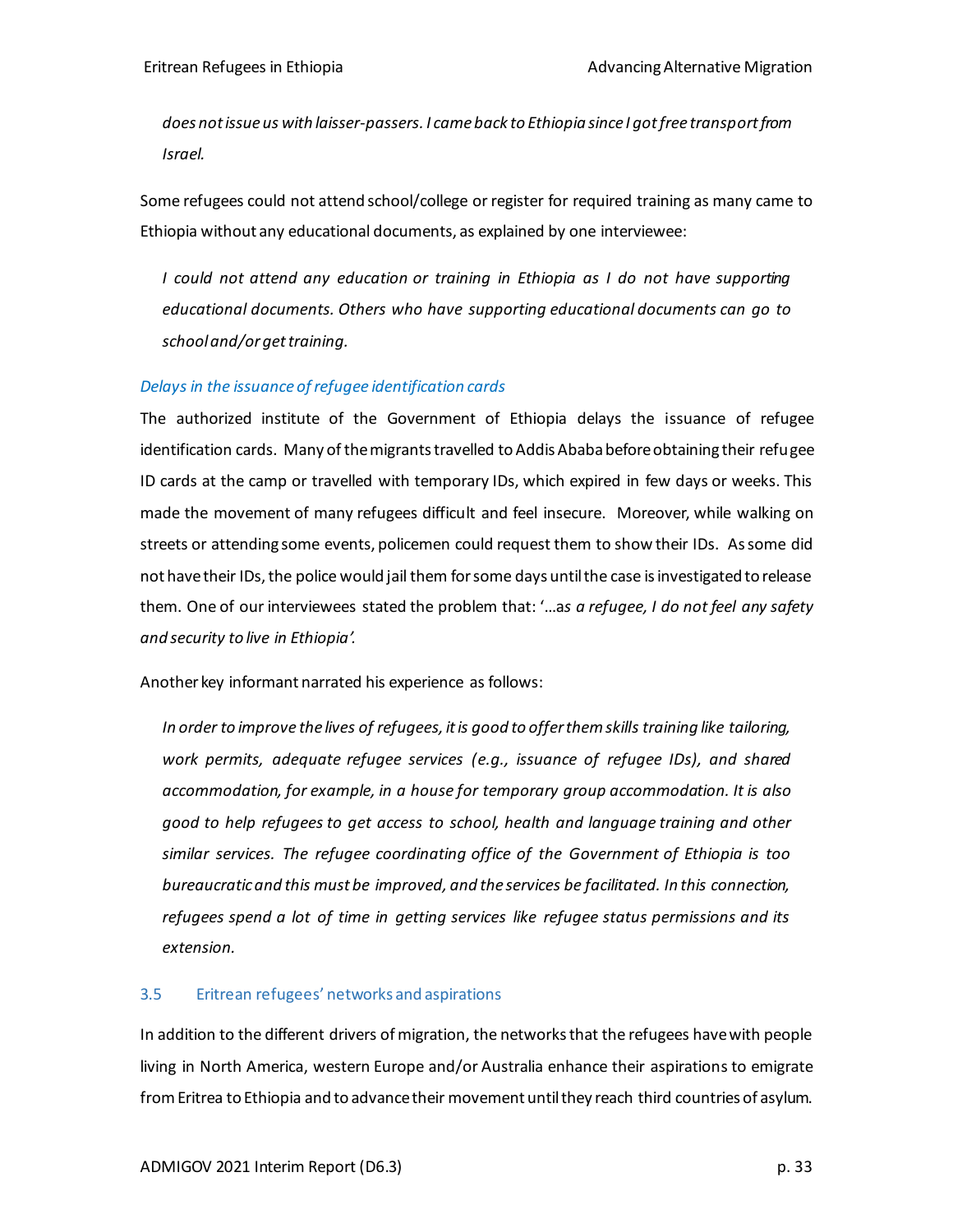Almost all the Eritrean refugees who have lived in Addis Ababa, Ethiopia, during the period of fieldwork interviews explained that they had networks which included their spouses (33.3%), brothers/sisters (33.3%), friends (16.7%), and other relatives (16.7%) such as the daughter and son of nieces or nephews living in other countries. Through their networks, some refugees accessed migration information and financial support/remittances as their main source of livelihood. One female respondent explained her network and its benefits as follows:

*I have a network with my brothers living in Canada. I receive financial support from them as the main source of livelihood for my household members. In addition, I occasionally communicate by phone with my relatives in Eritrea to inform them aboutthe health security of my family [mine and my children].*

Another female respondent also described the regular network she had with her husband as follows:

*I have regular contactwith my husband who is living in Germany and occasionally with my family in Eritrea. I am currently living with my [three] children in a rented studio which costs 5000 birr per month at[location] in Nifas Silk Lafto Subcity in Addis Ababa, Ethiopia. I receive monthly financial support from my husband as the main source of livelihood formy family. My husband had applied for legal visas and family reunion for us. However, his request was rejected because the church marriage certificate was not accepted by the German government. Still, I have a strong aspiration to wait for the legal migration process that could be arranged by UNHCR to migrate to Germany as my future plan.* 

The study has also captured the experience of a young refugee who has a strong network with his brothers living in North America but who has not yet determined his future migration plan. He explained his networking and migration experience as follows:

*I migrated directly from Eritrea to Addis Ababa, Ethiopia, in 2019 without entering the refugee campsfound in Northern parts of Tigray region. I am an unregistered refuge. I have contact with my [number of] brothers living in the USA. I am receiving sufficient financial support from my brothers as a source of livelihood. Currently, I amliving with my father and [other family member] […] in a rented condominium […]. At the present time, I am interested to live in Ethiopia but do not want to return to Eritrea and I have not decided to migrate to a third country.*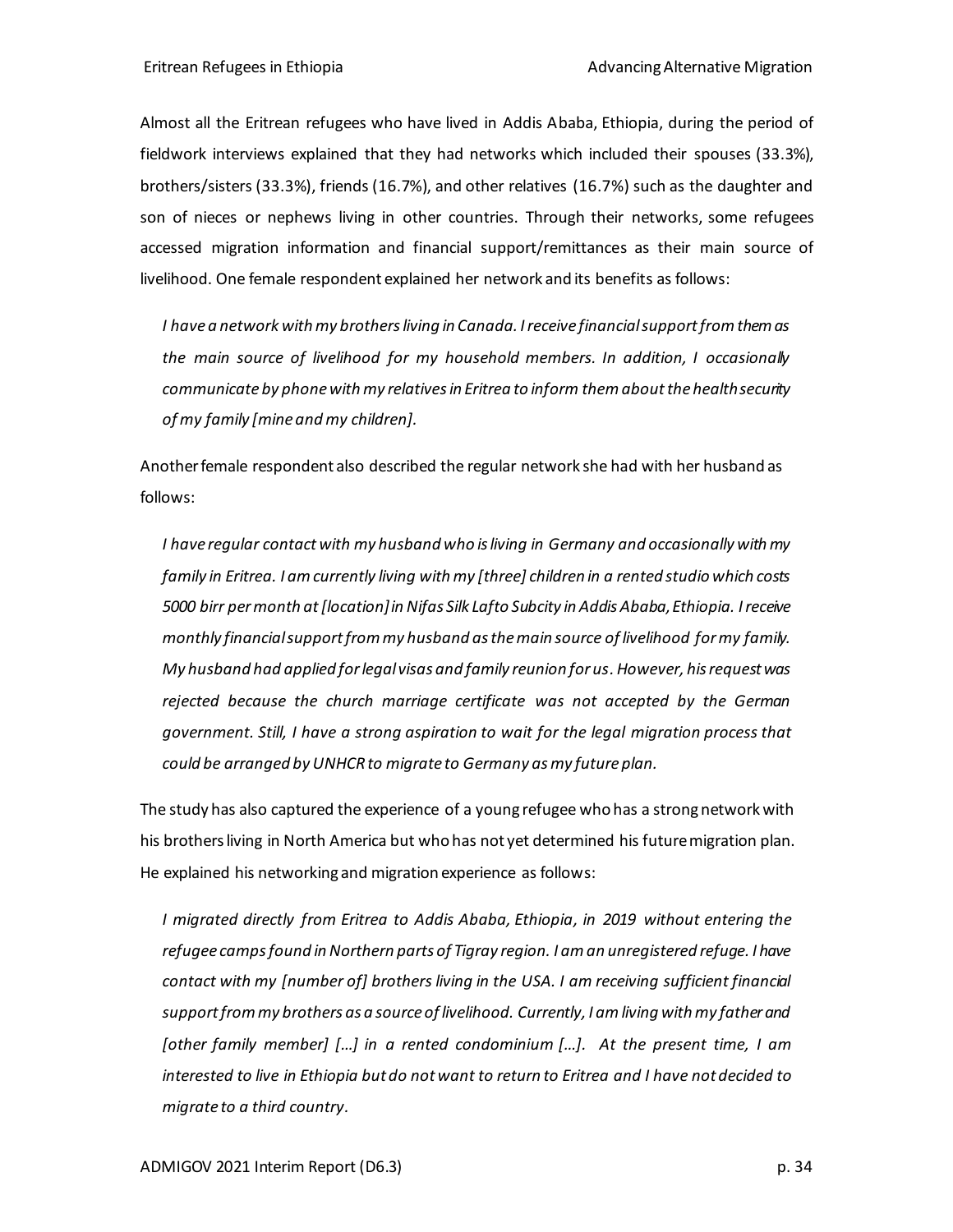Regarding their aspirations, every migrant has his/her own goals when they decided to migrate out of Eritrea. These aspirations can be closely related to the drivers of their migration decisions. As with drivers, migrants have multiple aspirations, which they simultaneously want to meet. When deciding to migrate, most refugees were in a difficult position to recognize or prioritize their aspirations. However, the aspirations of our interviewees could be generally classified as the following: 1) relief or freedom from military/political influences and other compulsory services; 2) better economic/employment opportunities and living conditions; 3) access to better social services including education and medical services; 4) to rejoin family member/fiancés; or a combination of these.

#### **Get relief or freedom from forced national (military) service**

Our study confirmed that almost all (98%) of the total 48 key informants wanted to escape from compulsory national military service of Eritrea. The refugees mentioned that they were or are not interested to serve the Eritrean military for different reasons: 1) it is forced service; 2) there salary for the national military/defence forces is not attractive; and 3) at the same time, it is also a lifetime service, while all of them did not want to be engaged in lifelong national (military) service.

#### **Access to better economic conditions, educational and medical services**

Many of our key informants confirmed that they could not access or join higher education institutes to pursue their education in Eritrea unless they pass the final secondary school examination. Eritrea has only two higher education institutes: the University of Asmara and the Eritrean Institute of Technology, which are not properly functioning their duties and responsibilities. In Eritrea, no one is permitted to join college education unless special permission is granted by the Government. Our study confirmed that, through obtaining better quality education, all refugees were also largely motivated to access better economic and social services. As one of our respondent explained:

*I want to migrate to other countries…. where employment and education opportunities will be available and better. I need vocational/skill training and English language communication skill (to create opportunities for international communication).* 

This was also confirmed by another male respondent, where he clearly narrated his aspiration as such: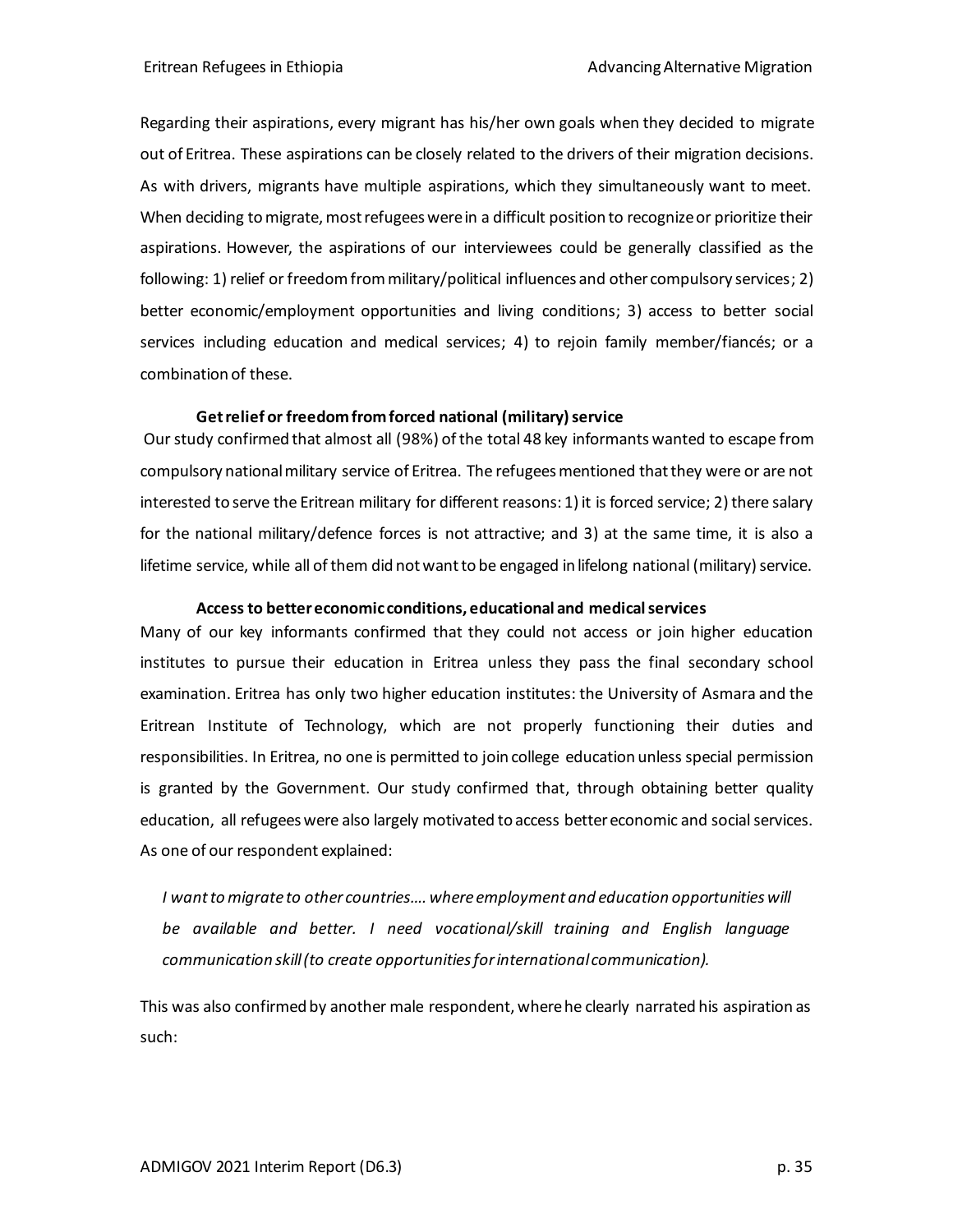*My plan is to work, help myself and get better educational opportunities. I want to permanently migrate out of Ethiopia preferably to Canada. ….. This is just my wish and God will help me in meeting my interest one day.*

Another female respondent narrated her aspiration of better opportunities in a country of asylum as follows:

*I am still highly aspiring to permanently migrate from Ethiopia to Canada where my brothers live and I expect to get better access to employment, living conditions, security, educational & health services. I don't want to permanently continue to live in Ethiopia or return to Eritrea.*

As discussed above, most of the interviewed refugees planned to go to a predefined country, where they intended to get better education, employment and economic opportunities. Many also aspired to a better education and working environment mainly for their children and they decided to realise their aspiration by migrating to Europe, North America, or elsewhere. This is verified by a female interviewee, who wanted better living conditions and education for her children in the third country, as explained as follows:

*My initial migration plan was to migrate to Canada (transiting via Ethiopia) to get a better life and education for my children. However, I could not get a sponsor and no visa application was made so far. The Ethiopian Government has offered a scholarship to my three children to attend school in Addis Ababa.* 

A few refugees wanted to migrate to any third country where they would access better work and get educational opportunities. These migrants did not know and did not yet decide where to migrate, but just wanted to leave Ethiopia. This is clearly expressed by one key informant as*: 'I want just to migrate to any country where opportunities will be better. It is very difficult to live in Ethiopia. I want to get skills training like garment/sewing, hair dressing or any other. But it is difficult for me as I am always helping my children.'*

This was verified by another interviewee who stated his interest as follow*: I want to get training on electricity, automotive maintenance, driving, masonry, plumbing or any other similar skill and*  in playing musical instruments. The life of people can be improved with better *education/vocational training and provision of employment.'*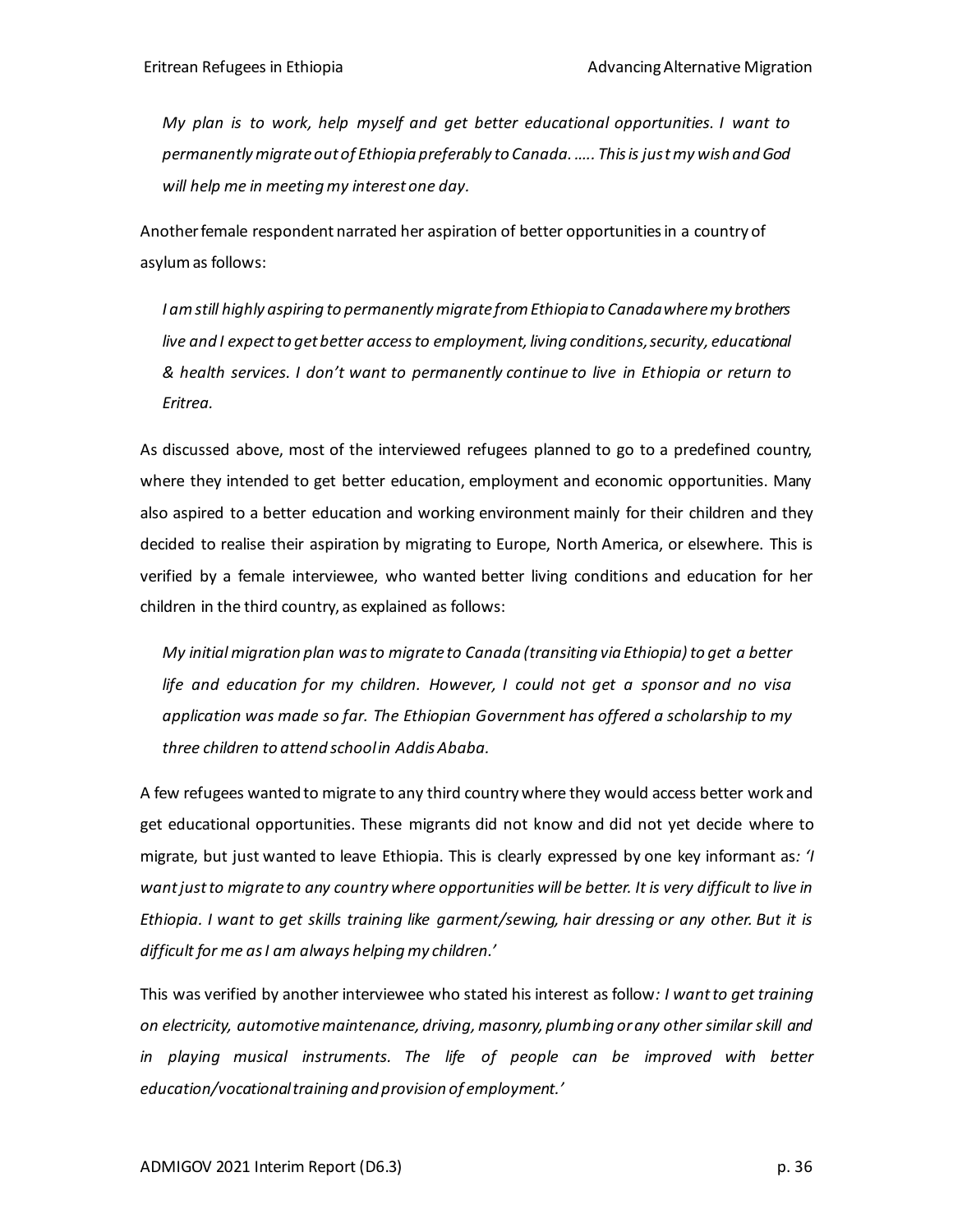On the other hand, some other refugees expected the Government of Ethiopia and international organizations such as UNHCR and IOM to facilitate training, offer them scholarships/education, as well as to facilitate their migration process. One refugee explained his aspiration in Ethiopia as follows: '*I was expecting to get employment, training, educational and financial support in Addis Ababa from national and international supporting agencies such as UNHCR and/ or IOM to improve my living standards'*.

Although some refugees get support from their family who are living in a third country, they also wanted to access education, skills training and funding for processing their visa. One respondent supported the above fact as stated here:

*I receive financial support from my brothers who are living in Germany, as mymain source of livelihood. Still I did not start any legal migration process to a third country. However, I have a strong aspiration to wait for the legal migration process to be arranged by UNHCR to migrate to Germany or another third country as my future plan.* 

However, different refugees aspire to migrate from Ethiopia to different countries. Many refugees are aware of the importance of education, knowledge, and skills training for accessing job opportunities and better economic conditions as expressed by one of our key informants:

*My plan is to permanently migrate and live in Canada. I want to help myself and improve my well-being by accessing better job and educational opportunities. Securing education and training may help to improve the migrants' life.* 

#### **Family reunification**

From day one of their decision to migrate, some refugees planned to rejoin their family (e.g., spouse, parents, or siblings). Some of these wanted to migrate directly to places where they would achieve the intended family reunification. One female refugee explained her aspiration as follows: '… *My future priority is family reunification and I highly aspire to migrate to Norway where my husband lives.'*

Some other migrants wanted to achieve multiple goals in their migration plan. This is verified by another female refugee, who wanted to get better economic conditions, education for her children, and family reunion with her husband living in Germany. She narrated her aspiration as follows: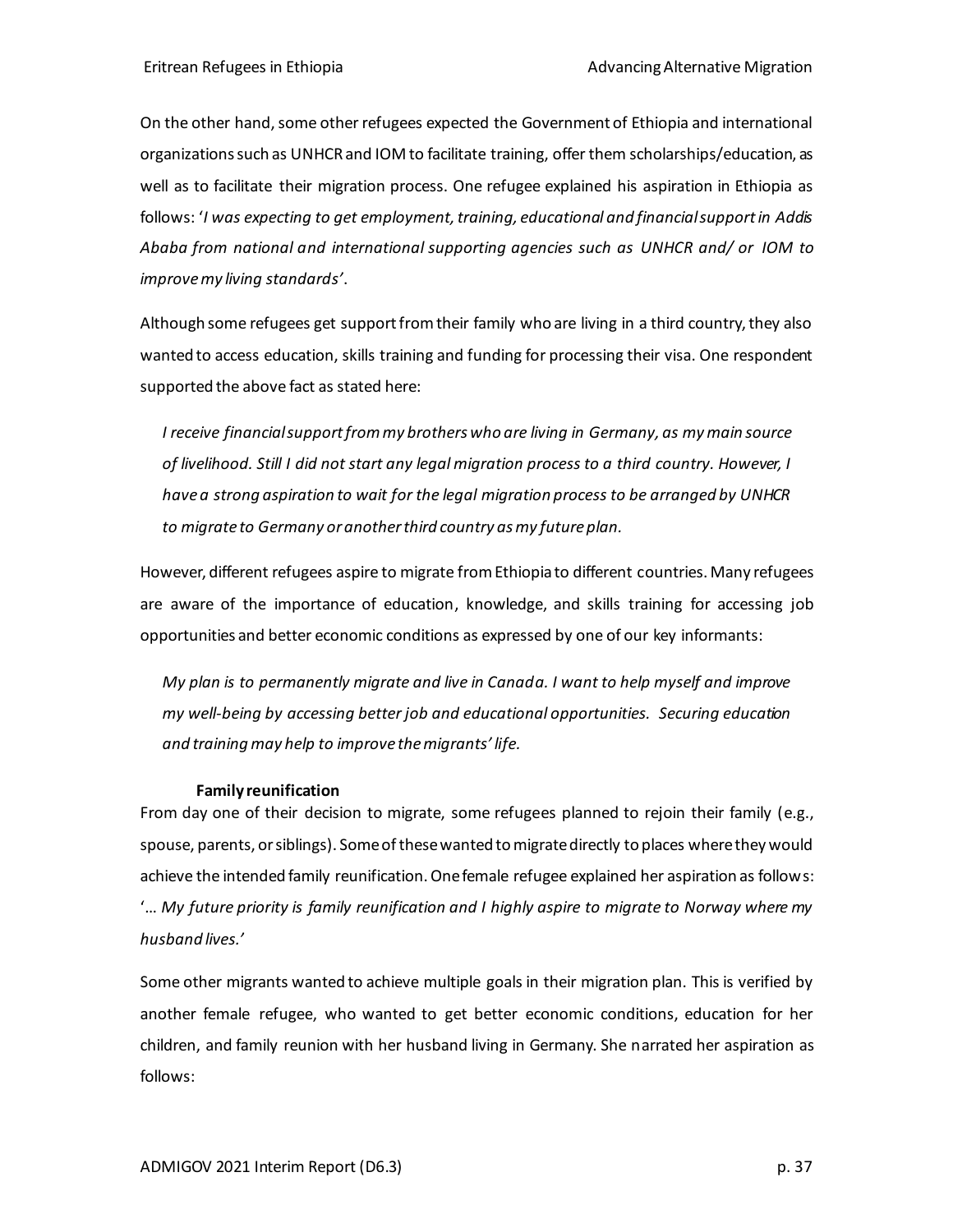*I want to migrate permanently to Germany or Switzerland. People told me that Switzerland is good for migrants to live in. There is better education for children and employment opportunities. If I go to Germany, I will reunite with my husband. This will also be good. However, poor communication with my husband makes it difficult for me to get his idea now. I do not change my migration plan and do not want to stay in Ethiopia unless future situations will be changed. In Ethiopia life is expensive, as there is no work permit, work opportunities or source of income.* 

Another female Eritrean refugee with three children explained her aspiration that:

*I decided to migrate from Eritrea to Ethiopia aiming mainly to reunite with my husband. I*  don't want to permanently continue living in Ethiopia and return to Eritrea. Thus, I am still *highly aspiring to migrate from Ethiopia to Germany where my husband lives. I expect to get better access to employment, living conditions, security, educational & health services for me and my family in Germany.*

Therefore, the interest of refugees to migrate to different countries is related to their knowledge about the intended destination country, and the availability of relatives, sponsors and others who can facilitate their entry visa or invitation and other requirements. This idea was confirmed by one interviewee who stated*: 'Our plan together with my other sister is to migrate, rejoin our sister living in Germany, and work there.'*

Refugees currently living with family wanted to migrate together with all family members. Although some of these migrants identified their third country of intended destination, they wanted to go to any country where opportunities would be available, as explained by one interviewee here:

*I want to migrate permanently to theUSA. But I may go to anywhere where I can get access to work, improve my life and get better education for my children. I do not want to move alone but with my children. I do have relatives living in the USA and they may help me with the visa. Life in the USA will be better than in Ethiopia as there will be better opportunities* to get work and a better income, and education for my children. I want to avoid depending *on my relatives.*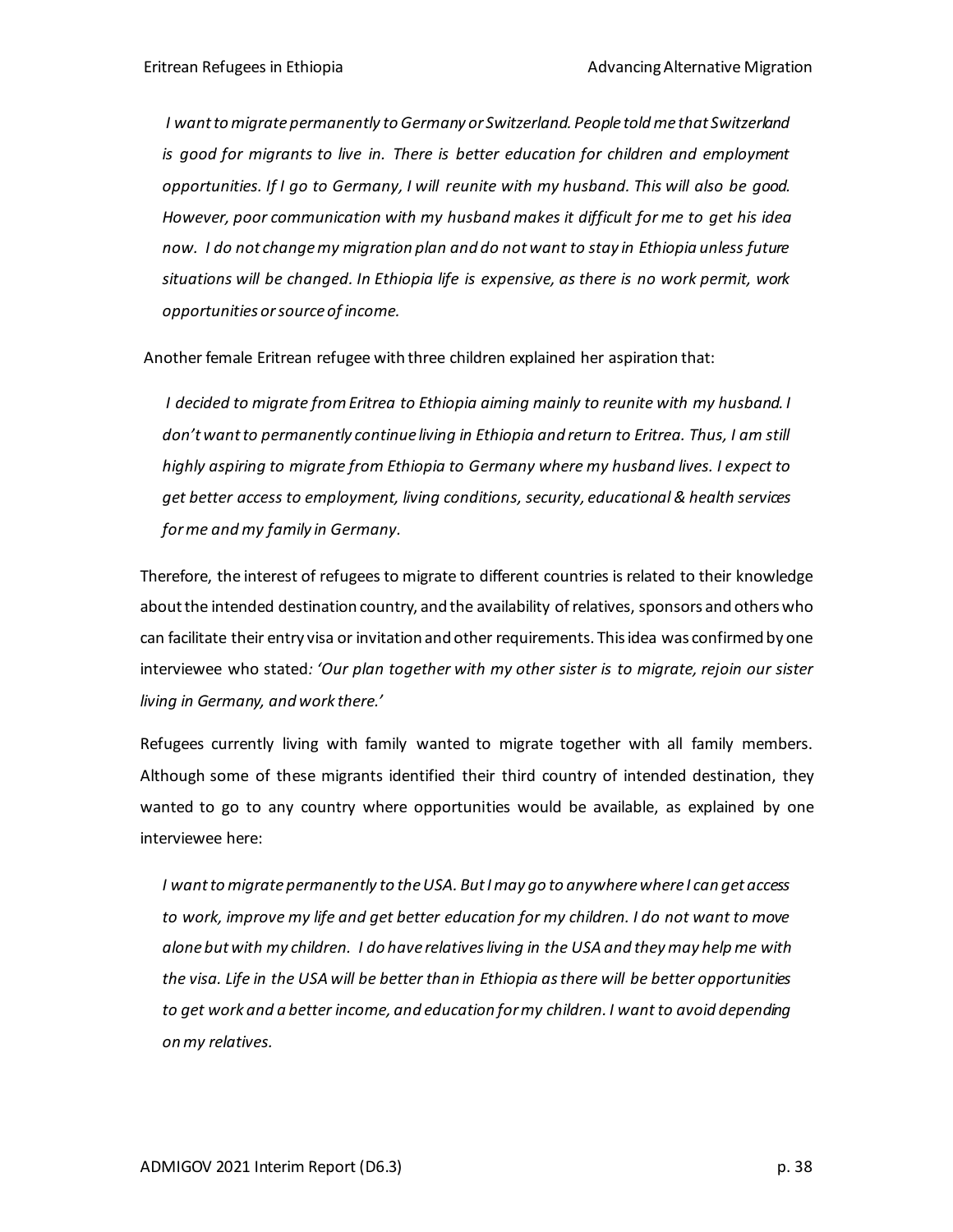#### <span id="page-38-0"></span>3.6 Development interventions and the refugees' future plans

Development interventions are crucial to provide sustainable solutions for the socio-economic and political challenges faced by refugees. Though the magnitude of each driver varies, the Eritrean refugees are forced to emigrate from their country due to a combination of factors. The violation of human rights and forced military service, the lack of better education or health services, the lack of employment and low salaries, and prohibition of running private sectors were the main drivers that intensely push mainly the young people of Eritrea to seek opportunities in a foreign country. To escape these diverse constraints, a number of Eritreans migrate from their country into neighbouring countries (mainly Ethiopia and Sudan) and then advance into other proximate African countries such as Kenya, Uganda, Rwanda and Egypt to cite some examples, until they reach third countries of asylum such North America, Europe and/or Australia, which they dream of living in.

As explored by the current study, the Eritrean refugees who are living in Ethiopia have received two types of development support: basic resources/survival support in the refugee camps and limited technical training and education opportunities.

#### **Basic resources/survival support**

While the refugees are staying in the refugee camps, they only receive basic food aid and sanitation materials. Almost all the Eritrean refugees who came stayed between one month and a couple or more years in one of the four refugee camps (Mai Aini, Adi Harush, Shimelba and Hitsats of Tigray region) and confirmed that they were receiving only 10 kgs of wheat, 1 kg of lentils, 1 litre of cooking oil and one bar of soap per person/month. However, 18 -22% of the total refugees reported that they had additionally received 1 kg of wheat flour and 60-80 Ethiopian birr per person/month. As the study confirmed, the basic resources/support given to the refugees at the refugee camps was below the basic requirement of human need to fulfil their nutritional requirements. Hence, the refugees are not willing to stay longer in the refugee camps while they wait to complete their visa processing to a third country. Rather, they continue to migrate mainly to the national capital or other smaller towns outside the camps where visa processing and life is relatively better.

#### **Provision of technical training and educational opportunities**

To enhance the capability of refugees to generate income and improve their living standards, refugees are expecting to get development support from the concerned agencies. One male interviewee explained his expectation of development assistance as follows: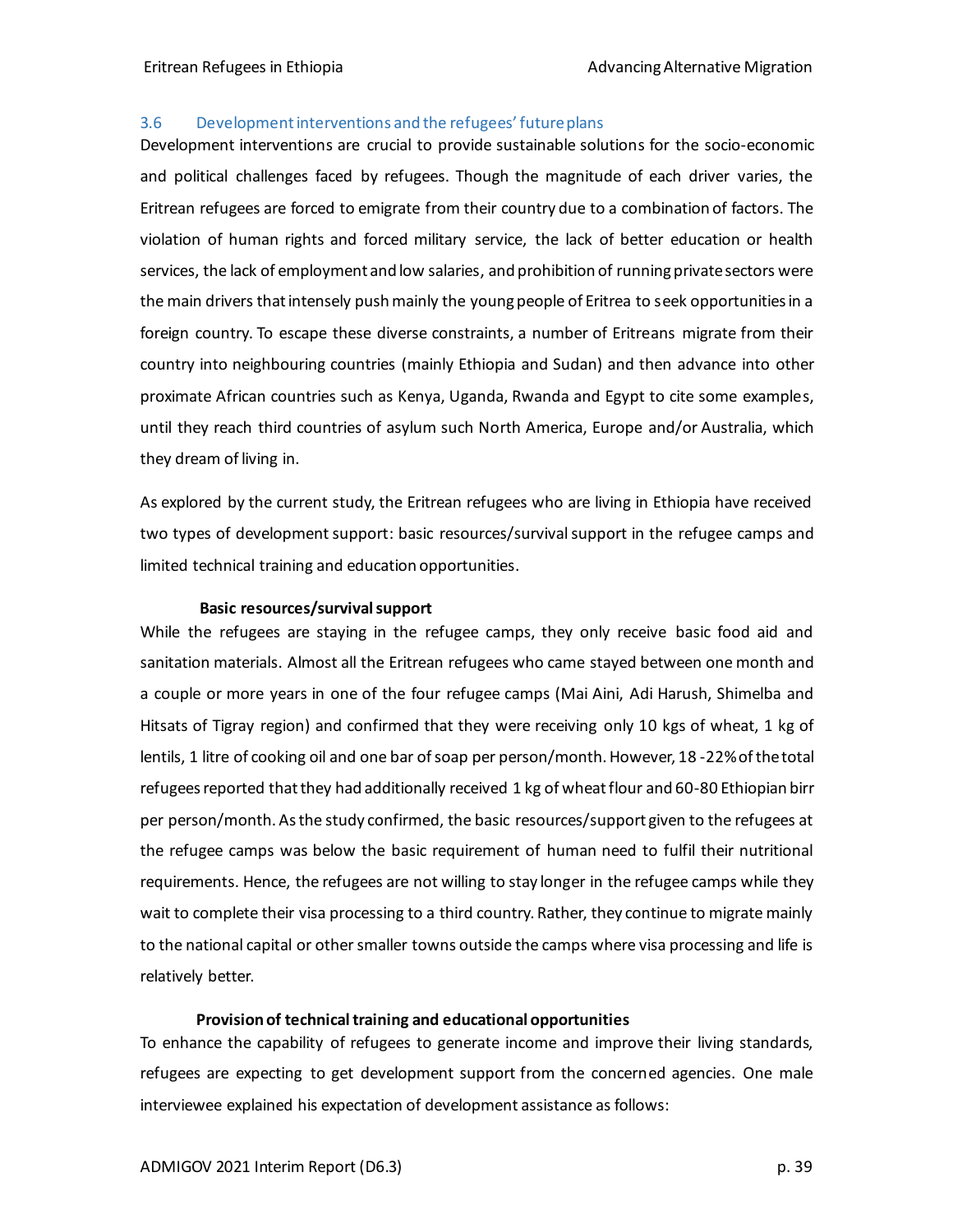*I was expecting to get development assistance and skills training for a driving license, language skills, computer maintenance and other types of technical training from the relevant agents such as the Government of Ethiopian, NGOs, ARA and UNHCR that can contribute to help me find employment as a source of income to improve the quality of my living standards.*

The study identified the existence of a huge gap between the expectations of refugees and the actual provision of development assistance by the concerned actors. However, some development interventions such as short-term technical training and educational opportunities are given to only a limited number of Eritrean refugees, as explained by one of our respondents as follows:

*I have completed my first degree in Agriculture from Keren College of Agriculture in Eritrea before migrating. However, I have not received my academic certificate due to the restricting regulation of the Eritrean Government. I have received further higher educational training in Physics at Adigrat University in Ethiopia with the arrangement of UNHCR & Ethiopian Government. Occasionally, I am getting some income as a source of livelihood while hired to teach at private schools in Addis Ababa, Ethiopia.* 

Some Eritrean refugees living in Addis Ababa are working as technicians in computer, phone and car maintenance, or as taxi drivers or restaurant managers in hotels. However, such employment opportunities were only limited to a few of the refugees interviewed and most of them remain highly dependent on the remittancesthey receive from their brothers, spouses, friends and other relatives living outside Ethiopia.

Hence, due to the limitation of development interventions and the high cost of living, the lack of employment and education and the restrictions on movement outside Addis Ababa, almost the majority of the Eritrean refugees interviewed: 1) aspire to migrate to a third country if they get the opportunity; 2) are not interested to live permanently in Ethiopia; and 3) do not want to return to Eritrea as a future plan.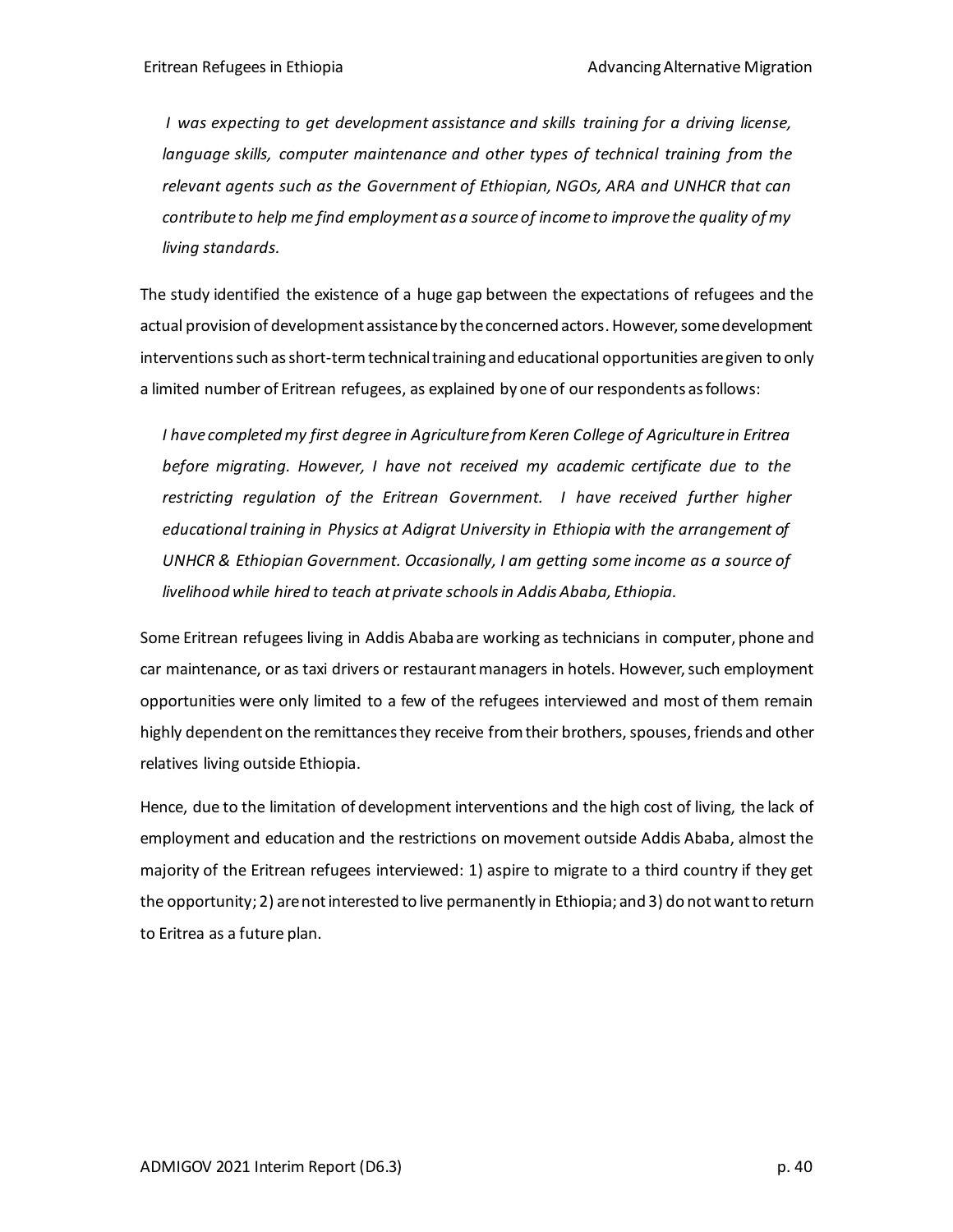### <span id="page-40-0"></span>**4. Conclusions and Policy Implications**

As a primary finding, the present research has drawn the following conclusions. Most of the Eritrean refugees living in Addis Ababa, Ethiopia, were predominantly young, single, and with a limited level of primary, junior or secondary education. Migrants with some tertiary level education were very limited in number among the researched refugees. Most of the refugees had no or few family members. Originating both from urban and rural areas, the Eritrean refugees have diverse cultures, skills, and educational backgrounds and motivationsto migrate. Most of the Eritrean refugees have multiple political and socio-economic aspirations that they hope to achieve in a third country of asylum.

The Eritrean refugees were driven from their country into Ethiopia by a combination of political factors (forced military service and human rights violation); socio-economic factors (seeking better jobs, income generating activities, living standards, educational and medical services); networking and remittances effects; the desire for family formation/reunion; and the impacts of environmental degradation which leads to low agricultural production. The decision to migrate from Eritrea was largely made by the individual refugee, except in some cases where the respondent was influenced by their fiancé/spouse and closer relatives.

The majority of the Eritrean refugees interviewed consider Ethiopia as a country of transit through which to advance their migration trajectory to a third country of asylum if they get the opportunity to migrate to North America, Western Europe and/or Australia. A very limited number of Eritrean refugees expressed the intention to return to their country if the current undemocratic government is abolished and replaced by a democratic political administration. Western Europe, North America and Oceania (Australia) are the main intended destinations for Eritrean refugees. They mainly intend to use Ethiopia either as a country of transit or for temporary stay until they secure a visa for their intended final destinations or the fulfilment of their basic rights to access work opportunities, accommodation, and education. However, almost all the refugees interviewed had no aspiration to return to Eritrea, as they feared forced military service, human rights violations and imprisonment, and the lack of employment or educational opportunities.

The refugees interviewed encountered a number of challenges during their migration experience. Travel by foot at night, attacks by robbers and wild animals, rape, a lack of water and food were some of the challenges that the interviewees faced along their migration routes. In addition,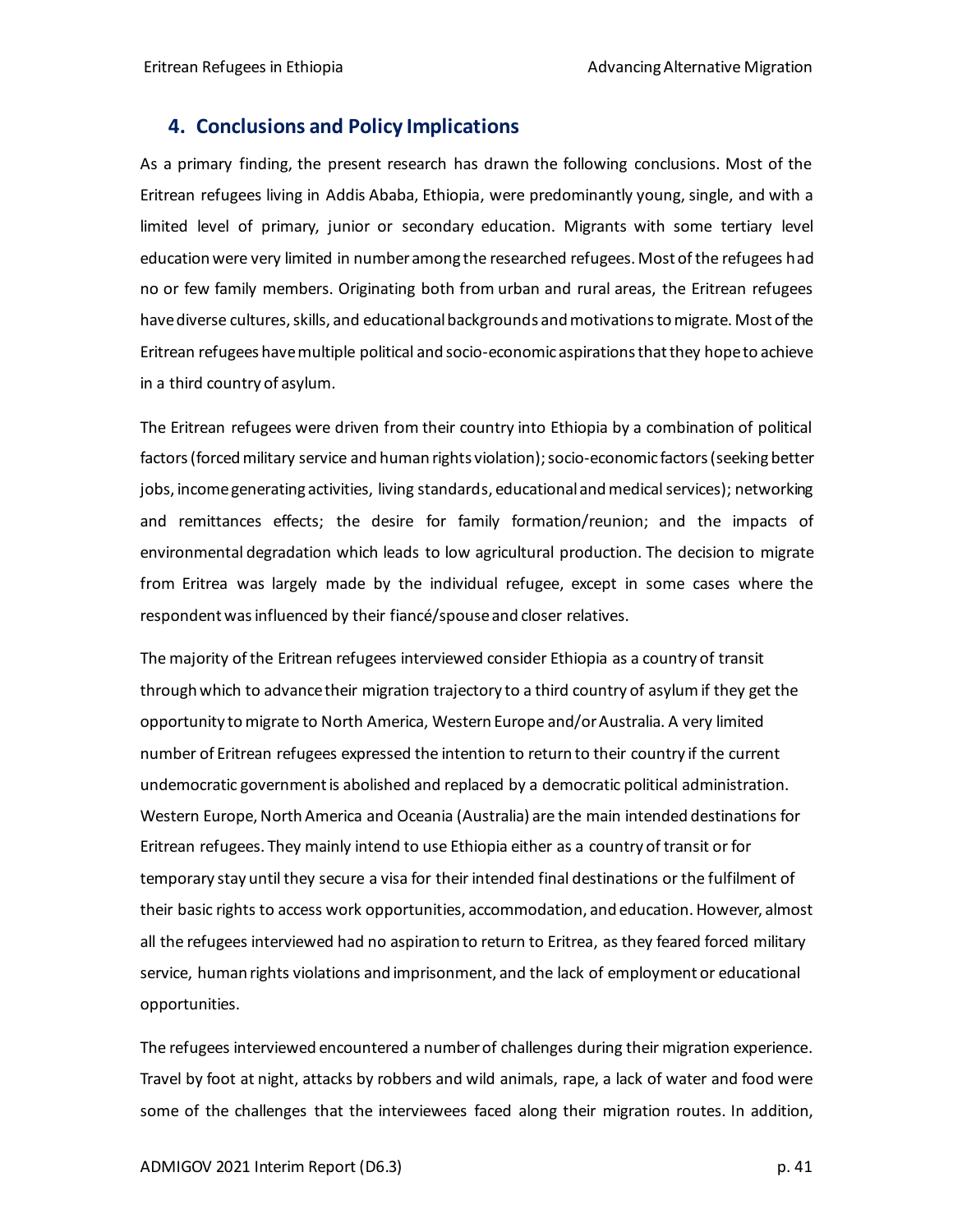protracted stays in the refugee camps, a lack of income and material resources, psychological challenges, the high cost of rental accommodations, and the lack of development interventions were some of the main constraints for refugees in camps and in Addis Ababa. As disclosed during these interviews, the lack of public employment opportunities was a severe challenge for Eritrean refugees in Addis Ababa. However, for most Eritrean urban refugees, social assimilation into Ethiopian host communities is not a challenge due to their common culture, history, and the ability of most Eritrean refugees to learn and communicate in Amharic. The development interventions given to the refugees provided only for their survival rather than helping them obtain employment and improve their living standards. Though the refugees had encountered multiple and diverse challenges during migration, in the refugee camps and in Addis Ababa, most of them did not change their mind to return to Eritrea.